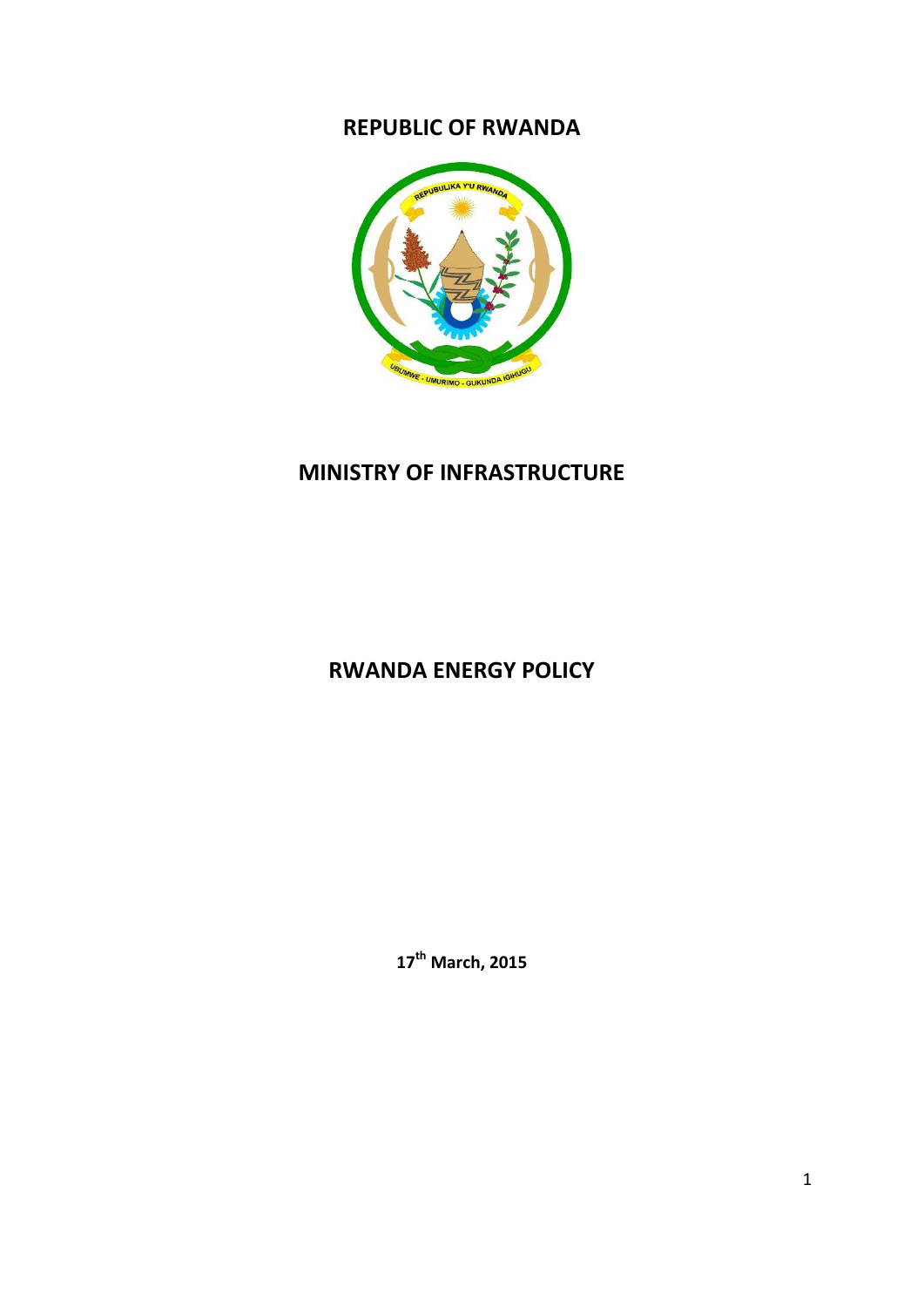## **CONTENTS**

| 1.1.                                                                                |                                                                          |  |  |
|-------------------------------------------------------------------------------------|--------------------------------------------------------------------------|--|--|
| 1.2.                                                                                |                                                                          |  |  |
| 1.3.                                                                                |                                                                          |  |  |
| CHAPTER TWO: ENERGY POLICY VISION, MISSION, GOALS, KEY PRINCIPLES AND OBJECTIVES 14 |                                                                          |  |  |
| 2.1                                                                                 |                                                                          |  |  |
| 2.2                                                                                 |                                                                          |  |  |
| 2.3                                                                                 |                                                                          |  |  |
| 2.4                                                                                 |                                                                          |  |  |
| 2.5                                                                                 |                                                                          |  |  |
| 2.6                                                                                 |                                                                          |  |  |
| 2.7                                                                                 |                                                                          |  |  |
| 2.8                                                                                 |                                                                          |  |  |
| 2.9                                                                                 |                                                                          |  |  |
|                                                                                     |                                                                          |  |  |
| 3.1                                                                                 |                                                                          |  |  |
| 3.2                                                                                 |                                                                          |  |  |
| 3.3                                                                                 |                                                                          |  |  |
| 3.4                                                                                 |                                                                          |  |  |
| 3.5                                                                                 |                                                                          |  |  |
| 3.6                                                                                 |                                                                          |  |  |
| 3.7                                                                                 |                                                                          |  |  |
| 3.8                                                                                 | GENDER-BASED EQUITY, ENVIRONMENTAL SUSTAINABILITY AND CLIMATE CONCERNS30 |  |  |
| CHAPTER FOUR: LEGAL, REGULATORY, AND INSTITUTIONAL FRAMEWORK  33                    |                                                                          |  |  |
| 4.1                                                                                 | LEGAL AND REGULATORY FRAMEWORK AND IMPLICATIONS OF REVISED POLICY33      |  |  |
| 4.2                                                                                 |                                                                          |  |  |
|                                                                                     |                                                                          |  |  |
|                                                                                     |                                                                          |  |  |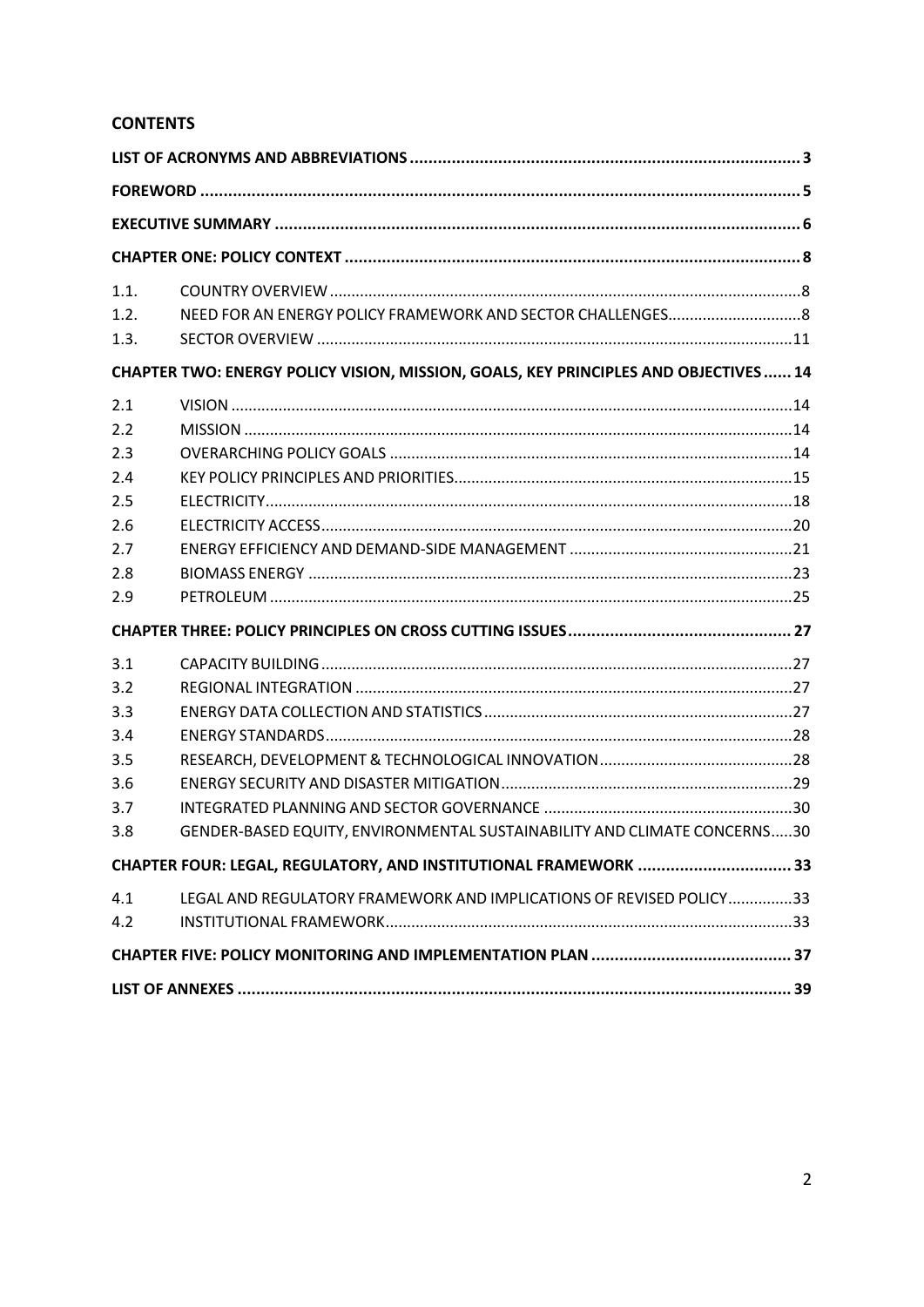## <span id="page-2-0"></span>**LIST OF ACRONYMS AND ABBREVIATIONS**

| <b>BEST</b>      | <b>Biomass Energy Strategy</b>                                       |
|------------------|----------------------------------------------------------------------|
| <b>BTC</b>       | <b>Belgian Technical Cooperation</b>                                 |
| <b>CDM</b>       | Clean Development Mechanism                                          |
| <b>CFL</b>       | <b>Compact Fluorescent Lamp</b>                                      |
| <b>DRC</b>       | Democratic Republic of Congo                                         |
| <b>DSM</b>       | Demand-Side Management                                               |
| EAC              | <b>East African Community</b>                                        |
| <b>EDCL</b>      | <b>Electricity Development Company Limited</b>                       |
| <b>EDPRS</b>     | Economic Development and Poverty Reduction Strategy                  |
| <b>REP</b>       | Rwanda Energy Policy                                                 |
| <b>ESSP</b>      | Energy Sector Strategic Plan                                         |
| <b>EUCL</b>      | <b>Electricity Utility Company Limited</b>                           |
| <b>EWSA</b>      | Energy Water and Sanitation Authority Ltd.                           |
| <b>FONERWA</b>   | Rwanda National Climate Fund                                         |
| GDP              | <b>Gross Domestic Product</b>                                        |
| <b>GHG</b>       | <b>Green House Gases</b>                                             |
| GoR              | Government of Rwanda                                                 |
| GiZ              | <b>German Technical Cooperation Agency</b>                           |
| <b>HFO</b>       | Heavy Fuel Oil                                                       |
| <b>IPP</b>       | Independent Power Producer                                           |
| <b>JADF</b>      | Joint Action Development Forums                                      |
| <b>KWh</b>       | Kilowatt-hour (Unit of energy)                                       |
| <b>LPG</b>       | Liquefied Petroleum Gas                                              |
| <b>MIGA</b>      | Multilateral Investment Guarantee Association                        |
| <b>MIGEPROF</b>  | Ministry of Gender and Family Promotion                              |
| <b>MINAGRI</b>   | Ministry of Agriculture and Animal Resources                         |
| <b>MINALOC</b>   | Ministry of Local Government                                         |
| <b>MINECOFIN</b> | Ministry of Finance and Economic Planning                            |
| <b>MINEDUC</b>   | Ministry of Education                                                |
| <b>MINICOM</b>   | Ministry of Trade and Industry                                       |
| <b>MININFRA</b>  | Ministry of Infrastructure                                           |
| <b>MINIRENA</b>  | Ministry of Natural Resources                                        |
| MoU              | Memorandum of Understanding                                          |
| МT               | Metric tones                                                         |
| <b>MTEF</b>      | Medium Term Expenditure Framework                                    |
| <b>NAMA</b>      | Nationally Appropriate Mitigation Action                             |
| <b>NCST</b>      | National Commission of Science and Technology                        |
| <b>NDBP</b>      | National Domestic Biogas Programme                                   |
|                  | National Standards Inspectorate, Competition and Consumer Protection |
| <b>NICA</b>      | Authority                                                            |
| <b>NIRDA</b>     | National Industrial Research and Development Agency                  |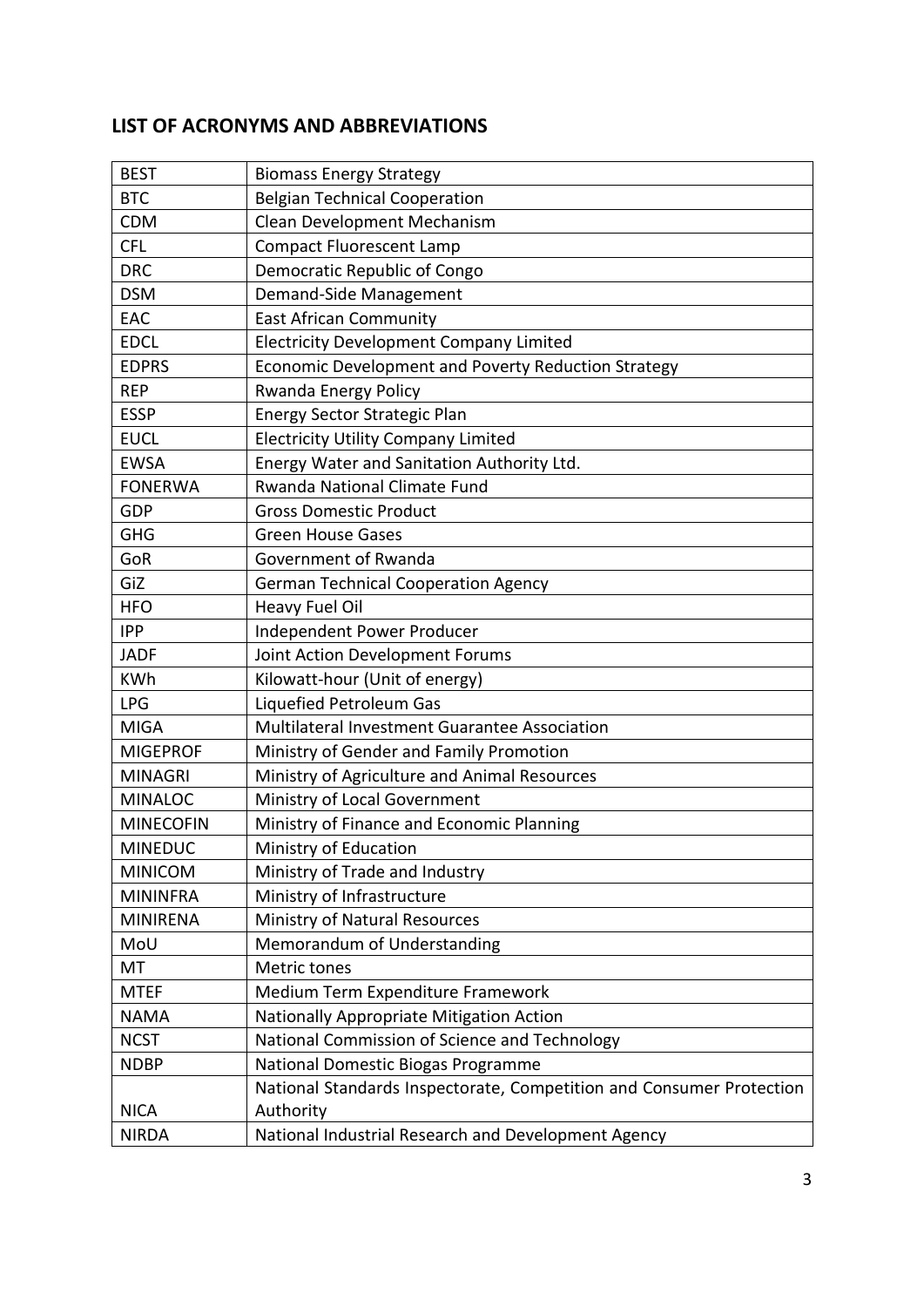| <b>PMO</b>     | Prime Minister's Office                                    |
|----------------|------------------------------------------------------------|
| PPA            | Power Purchase Agreement                                   |
| <b>PPP</b>     | Public-Private Partnership                                 |
| <b>PSF</b>     | <b>Private Sector Federation</b>                           |
| PV             | Photovoltaic                                               |
| <b>RSB</b>     | <b>Rwanda Standards Board</b>                              |
| <b>RDB</b>     | Rwanda Development Board                                   |
| <b>RECO</b>    | Rwanda Electricity Corporation                             |
| <b>REG Ltd</b> | Rwanda Energy Group Limited                                |
| <b>REFIT</b>   | Renewable Feed-in Tariff                                   |
| <b>REMA</b>    | Rwanda Environment Management Authority                    |
| <b>RET</b>     | Renewable Energy Technology                                |
| <b>RURA</b>    | Rwanda Utilities Regulatory Authority                      |
| <b>RWASCO</b>  | Rwanda Water and Sanitation Corporation                    |
| RT&D           | Research Technology & Development                          |
| <b>SACCos</b>  | Savings and Credit Cooperatives                            |
| <b>SEZs</b>    | <b>Special Economic Zones</b>                              |
| <b>SPDs</b>    | <b>Small-Scale Power Distributors</b>                      |
| SWAp/eSWAp     | Sector Wide Approach / Energy Sector Wide Approach         |
| <b>SWG</b>     | <b>Sector Working Group</b>                                |
| <b>TVETs</b>   | <b>Technical and Vocational Education Training Centers</b> |
| <b>UNECA</b>   | United Nations Economic Commission for Africa              |
| <b>UNEP</b>    | United Nations Environment Program                         |
| <b>UNFCCC</b>  | United Nations Framework Convention on Climate Change      |
| <b>VAT</b>     | Value Added Tax                                            |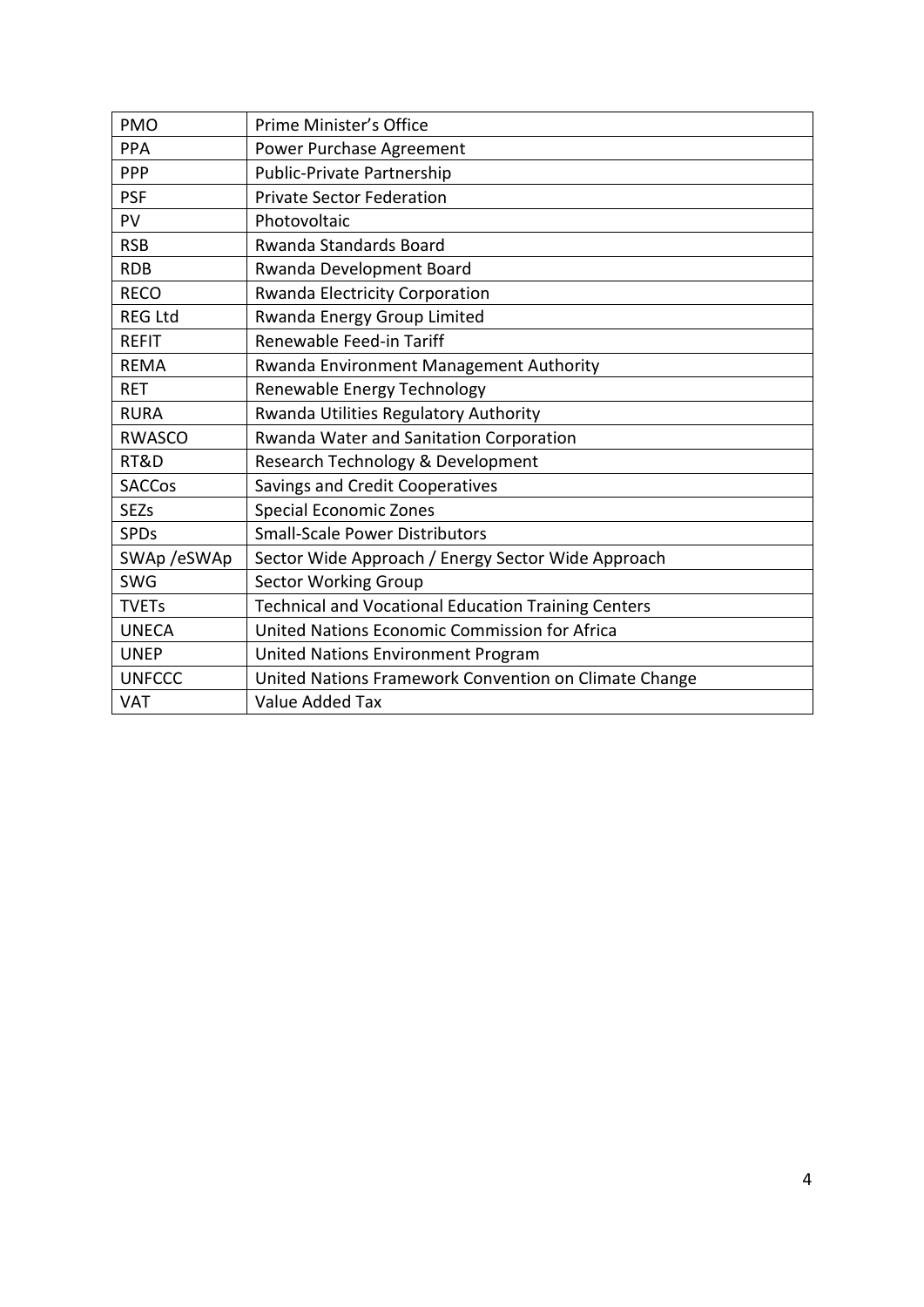#### <span id="page-4-0"></span>**FOREWORD**

Energy is pivotal to most of the challenges and opportunities the world faces today. Whether one speaks of maintaining national stability, economic growth, protecting ecosystems or promoting social equity, they all hinge at least to some degree on access to secure and sustainable energy. In Rwanda, energy is a critical productive sector that can catalyze broader economic growth and contribute significantly to facilitating the achievement of the country's socio-economic transformation agenda.

This Energy Policy has been elaborated to guide and influence decisions on the extraction, development and use of Rwanda's energy resources in a transparent and sustainable manner. The policy framework outlined herein comprises a set of governing laws and regulations, strategic directions and guiding principles that Rwandan institutions and partners shall adopt and adhere to, in subsequent implementation of actions. The vision of the energy sector is to become one of Rwanda's most dynamic sectors and investment destinations. In addressing both demand and supply side issues across all key sub-sectors, this policy will contribute to realizing that vision. The energy policy is founded upon three essential government principles:

- i. A resolve for transparent and effective sector governance
- ii. Easing doing business and reducing barriers to private investment
- iii. Enhancing institutional, organizational, and human capacities as well as the legal and regulatory framework.

The Energy Policy and the Energy Sector Strategic Plan (ESSP) are mutually reinforcing. Whereas the policy outlines a long-term vision, provides high-level goals, and recommends clear and coordinated approaches for achieving that vision, the ESSP outlines targets and an implementation framework against which to measure progress towards the realization of the policy. In this way, the policy can guide the actualization of aligned implementation strategies, while the ESSP outlines the priority strategies and actions that give practical thrust to the policy.

The Ministry of Infrastructure is grateful to all stakeholders who provided very useful inputs into enriching this Policy document and the Technical Team both at the Ministry of Infrastructure and other sister Ministries, who worked really hard to complete the development of this document.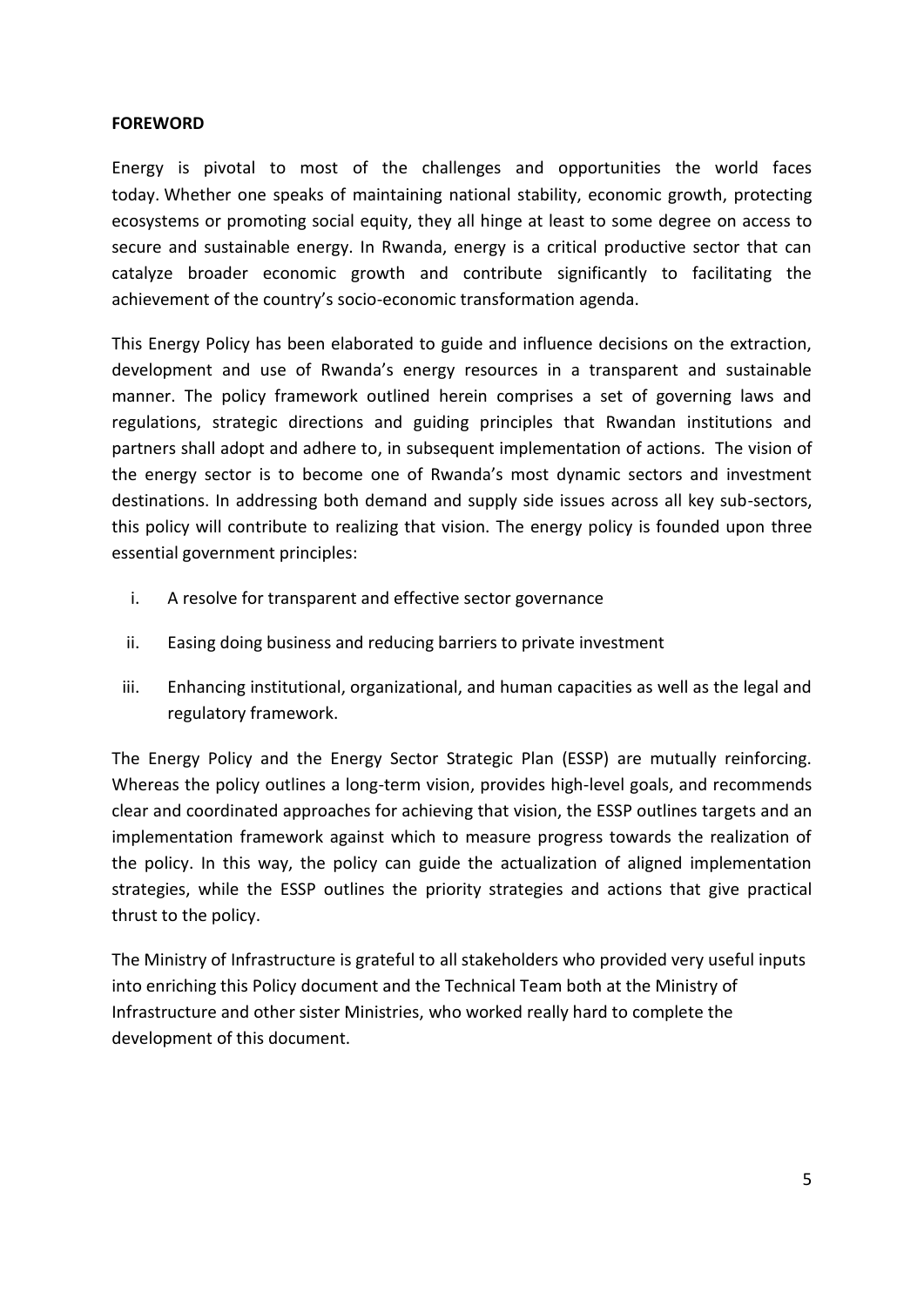#### <span id="page-5-0"></span>**EXECUTIVE SUMMARY**

-

Energy is the life-blood of development. The energy sector plays a pivotal role in supporting socio-economic transformation and has an inherently systemic link to the growth of other sectors of the economy. Since energy is a critical input to other key economic sectors, such as manufacturing, construction, mining and quarrying, agro-processing, transport, and tourism, a sound and comprehensive Rwanda energy policy is critical for economic growth.<sup>1</sup>Investments in the energy sector generate fiscal revenues through taxes, levies, and other duties imposed on various sector activities such as petroleum products imports (fuel oils and LPG) as well as tariffs on electrical consumption (18% VAT), supporting the country's resource envelope. In order to achieve sustainable economic growth, an enabling environment and policy framework is needed to facilitate new energy investments that meet the needs of Rwandan consumers.

Ensuring access to modern, sustainable, and affordable energy services is integral to Rwanda's economic development, poverty eradication and socioeconomic transformation agenda.<sup>2</sup> Lack of modern energy services stifles income-generating activities and hampers the provision of basic services such as health care and education. In addition, smoke from polluting and inefficient cooking, lighting, and heating devices is a leading contributor to respiratory diseases and death in Rwanda.<sup>3</sup> Where provision of cost effective, appropriate solutions to the poor is enabled, particularly in rural areas where energy services are scarce or expensive, poverty reduction can occur. Additionally, shifting consumption from biomassbased energies to clean energies like electricity and LPG reduces pressure on forest resources, protecting land arability and mitigating climate change through sustainable environmental conservation.

Increased, broadly shared prosperity also hinges upon developing the energy sector as key pillar or engine of economic growth. In the household sector, energy services for cooking, lighting, heating, brewing, firing, boiling, ironing, and operating electric appliances are important to maintaining human security, good health and quality of life. A modern, more service-industry based, industrialized economy requires predictable, sufficiently available, competitively priced energy commodities (e.g., electricity and petroleum products). This drives agricultural mechanization, increasing returns per hectare and people's disposable

<sup>1</sup> According to the Ministry of Trade and Industry, Rwanda's 2013 industrial production expanded by 11% compared to 4.6% for the economy as a whole. This growth was primarily driven by the construction sector and mining activities.

<sup>&</sup>lt;sup>2</sup> According to the UN Foundation almost 3 billion people rely on traditional biomass for cooking and heating, and about 1.5 billion have no access to electricity, with 1 billion more having access only to unreliable electricity networks.

 $3$ Smoke from polluting and inefficient cooking, lighting, and heating devices kills over four million people globally a year. Global Burden of Disease Issue, *The Lancet*, December 2012.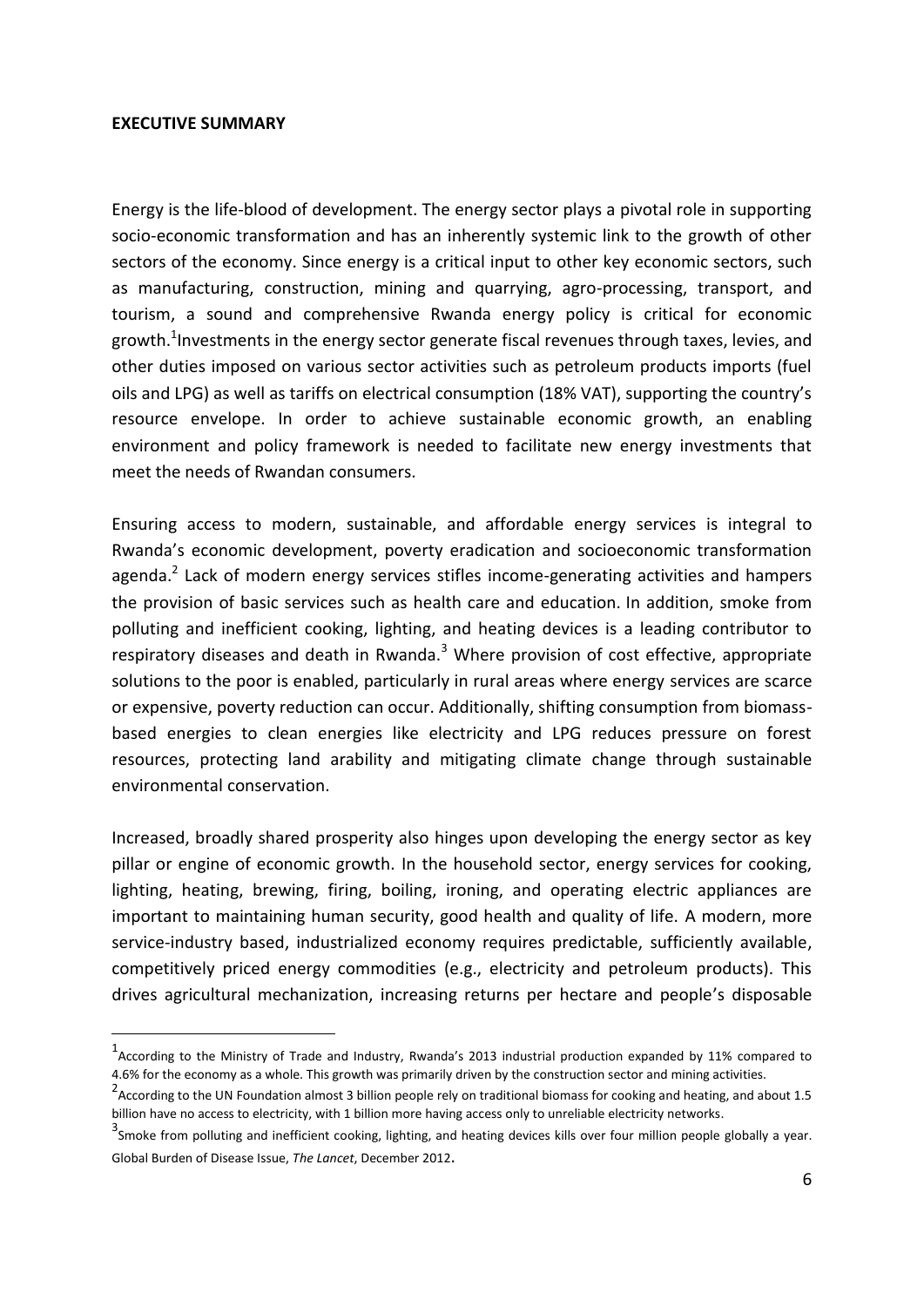income. Petroleum products drive the transport sector and petroleum price movements impact on macroeconomic balances. Distributed energy solutions support business creation, productivity, and entrepreneurship in rural areas, widening the tax base and supporting the socioeconomic transformation agenda. The manner in which energy investments and access programs are designed can also strongly support government policies on boosting youth productivity and employment.<sup>4</sup>

In order for the energy sector to leverage a most positive impact on the other sectors in a way that supports Rwanda's development and socioeconomic transformation agenda, the Rwanda Energy Policy has been elaborated. This policy is well aligned to the country's overall long-term economic policies and calls upon various institutions to undertake measures that support private sector growth and socio-economic transformation as reflected in the Medium Term Economic Development and Poverty Reduction Strategy for 2013-2018 (EDPRS-II). This policy offers high level guidance on the development of Rwanda's energy sector in a manner that fulfills the sector commitments. The energy sector and industry is complex, encompassing multiple subsectors, including electricity, biomass and petroleum. The wide-ranging objectives and planning frameworks contained herein cut across all sub-sectors of the energy, and likewise address issues related to upstream exploration, production, transportation, pricing, distribution and consumption.

While the ESSP and Rwanda Energy Policy are mutually reinforcing, the latter provides highlevel direction on the longer-term goals, priorities, and approaches needed in the sector. In this way, the energy policy directives support the development of harmonized implementation strategies and action plans that are clear, well-coordinated, and aligned to EDPRS-II. Closely linked to the policy, the laws and regulations of the sector act as a solid foundation upon which to base actions; these are principally concerned with the conduct, rights and operational constraints affecting the market-place and policy delivery.

The ESSP is a more focused action plan that measures short-term progress toward long-term goals and objectives. It also takes into account anticipated resource constraints and risk/uncertainties in the implementation strategies. The ESSP shall be updated at minimum on an annual basis. Falling underneath the ESSP, and in parallel to the ongoing least cost power development plan, sub-sector implementation Action Plans owned by the relevant ministries (and generally not subject to Cabinet approval) shall be elaborated. These shall be developed for seven priority areas in the electricity sub-sector, including: hydropower, methane gas, geothermal, bioenergy, solar power, peat and efficiency and demand-side management. The action plans shall be aligned to the overall policy objectives.

-

<sup>&</sup>lt;sup>4</sup>These are key thematic areas of EDPRS II which targets the creation of 200,000 off-farm jobs per annum.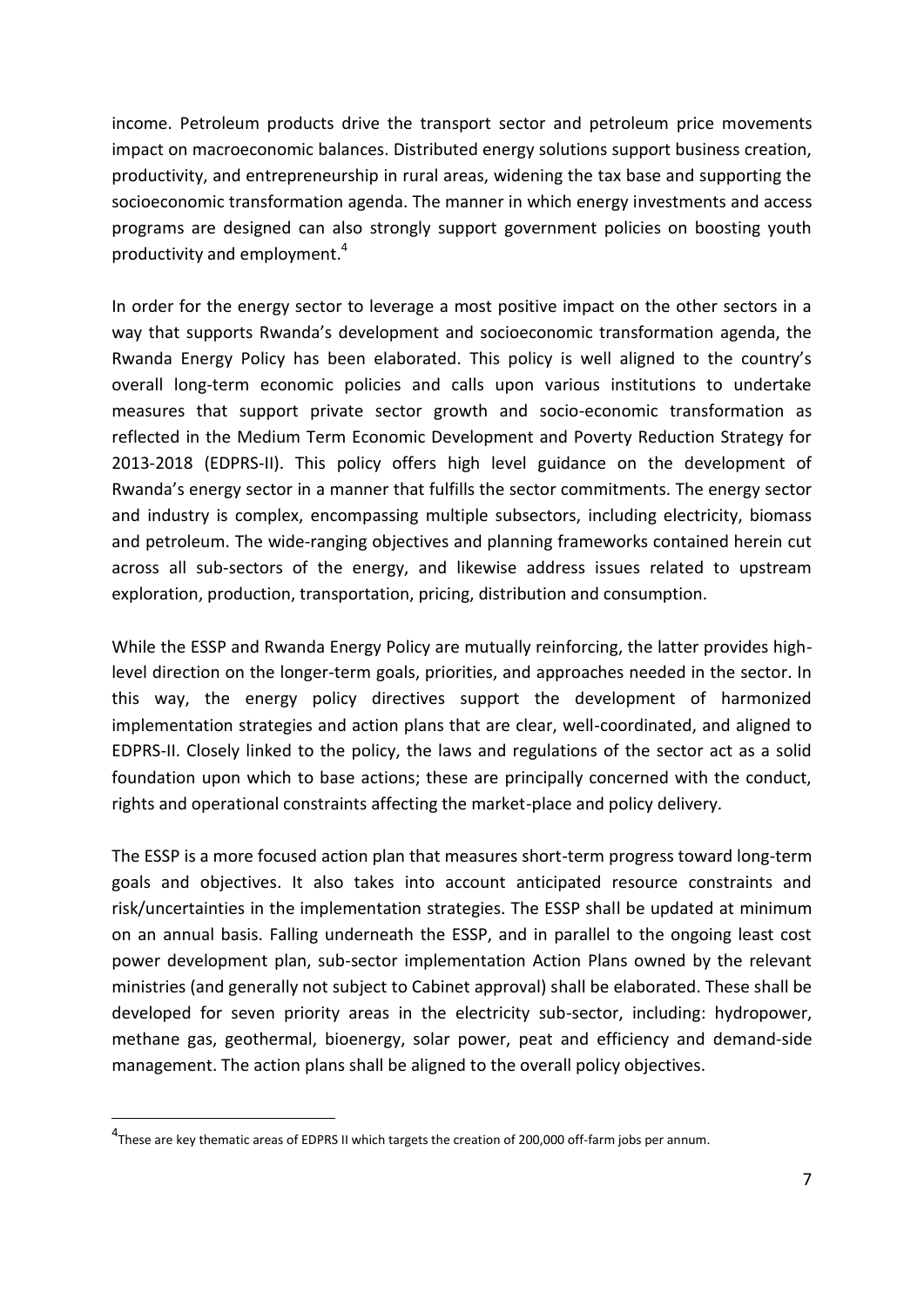#### <span id="page-7-0"></span>**CHAPTER ONE: POLICY CONTEXT**

#### <span id="page-7-1"></span>**1.1. COUNTRY OVERVIEW**

-

Rwanda is a small land-locked country of 26,338 km<sup>2</sup> in area with a population of 11,689,696 people *(national census, 2012*). It is a densely populated country in comparison to other African countries. In 2014, GDP was 643 USD/capita. Rwanda's economy has been growing at an annual average rate of 8.3% and government is targeting to achieve an annual average growth rate of 11.5% over the EDPRS II period (2013-2018). Ensuring access to affordable and modern sources of energy is essential to achieve the EDPRS II objectives.

#### <span id="page-7-2"></span>**1.2. NEED FOR AN ENERGY POLICY FRAMEWORK AND SECTOR CHALLENGES**

There are several reasons why a Rwanda National Energy policy is required. Firstly, the lack of a modern, long-term approved energy policy is widely recognized by stakeholders as contributing to coordination failures and institutional underperformance. The current document reflects a revision to a national policy that was drafted in 2011. Although used as a guiding framework, this policy was never formally approved by Cabinet. Prior energy policies include a 2004 Energy Policy that largely responded to emergency energy security considerations, rather than addressing a broad range of issues, as well as a proposed policy elaborated in 2008, following EDPRS I, that was rejected by the Cabinet.

Secondly, a general policy shift is required due to underlying changes in the country. The economy has experienced stable growth for some time, and power supply crises have stabilized. Rwanda's population is growing quickly and is projected to reach 14 million by 2020 and 16.4 million people by 2030. $5$  In the household sector, essential energy services for cooking, lighting, heating, brewing, firing, boiling, ironing, and operating electric appliances is thus expected to grow significantly. At the same time, Rwanda currently has low levels of access to modern energy carriers such as electricity and LPG. This marked energy poverty constrains efforts to achieve medium-term thematic and macroeconomic objectives of the EDPRS II, including attaining middle income status by 2020.

The current electricity tariff is relatively high compared to other countries in the region and heavily subsidized.<sup>6</sup> High relative energy costs and unreliable power supply dis-incentivize stronger industrial growth and business expansion. This particular challenge is perceived as most critical in the manufacturing, mining, and agro-processing sectors. Power cuts,

<sup>5</sup> These represent base-case population growth scenarios according to the Rwandan National Institute of Statistics.

<sup>6</sup> *Review of Current Electricity End User Tariffs*: Final Report to RURA by Energy & Economics Consulting, 30 April 2014.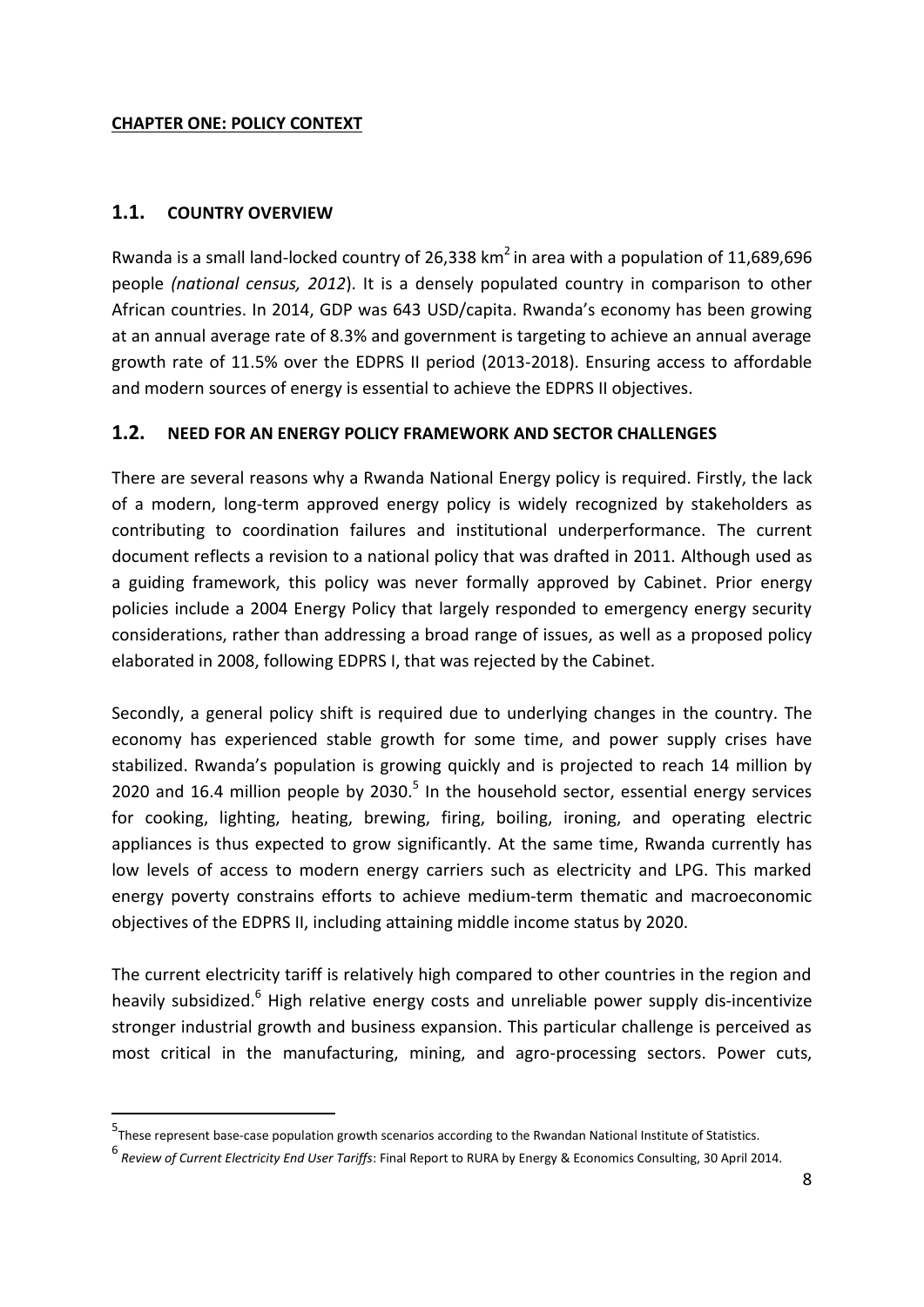unstable power supply conditions, and uneven power quality are additional constraints to industrial sector growth.

Thirdly, EDPRS-II calls for an unprecedented degree of investment in Rwanda's emerging energy systems and markets to come from the private sector. This major shift requires new policies and strategies to leverage private capital and facilitate private sector engagement and partnership. A transparent and stable policy framework will be critical.

The policy needs to address the following critical sector challenges:

- i. Energy security and a sound demand-supply balance;
- ii. Dramatic increase in access to modern energy services;
- iii. Improvement and streamlining of stakeholder coordination to ensure effective partnership and delivery on set targets;
- iv. Need for a robust legal and regulatory framework required;
- v. Necessity for an institutional, organizational, and human capacity development;
- vi. Inadequate infrastructure requiring huge investment;
- vii. High cost of fuel for electricity generation;
- viii. Vulnerability to climate change.

In addition, the development of relevant policies for the energy sector mandates that, the key issues that affect the supply and demand of energy in Rwanda be delineated. Broad issues of the energy sector in Rwanda include the following:

- i. Inadequate co-ordination and information sharing between/or among the various projects, government bodies, the private sector and civil society organizations;
- ii. Lack of investment;
- iii. Inadequate energy planning information system (energy supply and demand analysis);
- iv. Lower rate of access to modern energy;
- v. Inadequate financial resources to plan for and monitor the energy sector and carry out appropriate research and development (R&D);
- vi. Lack for appropriate curricula in energy studies at many institutions of higher learning;
- vii. Inadequate human resource and institutional capacity.

For each of the energy-sub sectors there are specific issues to consider, which are given below. The various energy sub-sectors include the following:

- $\triangleright$  Electricity;
- Petroleum;
- $\triangleright$  Biomass;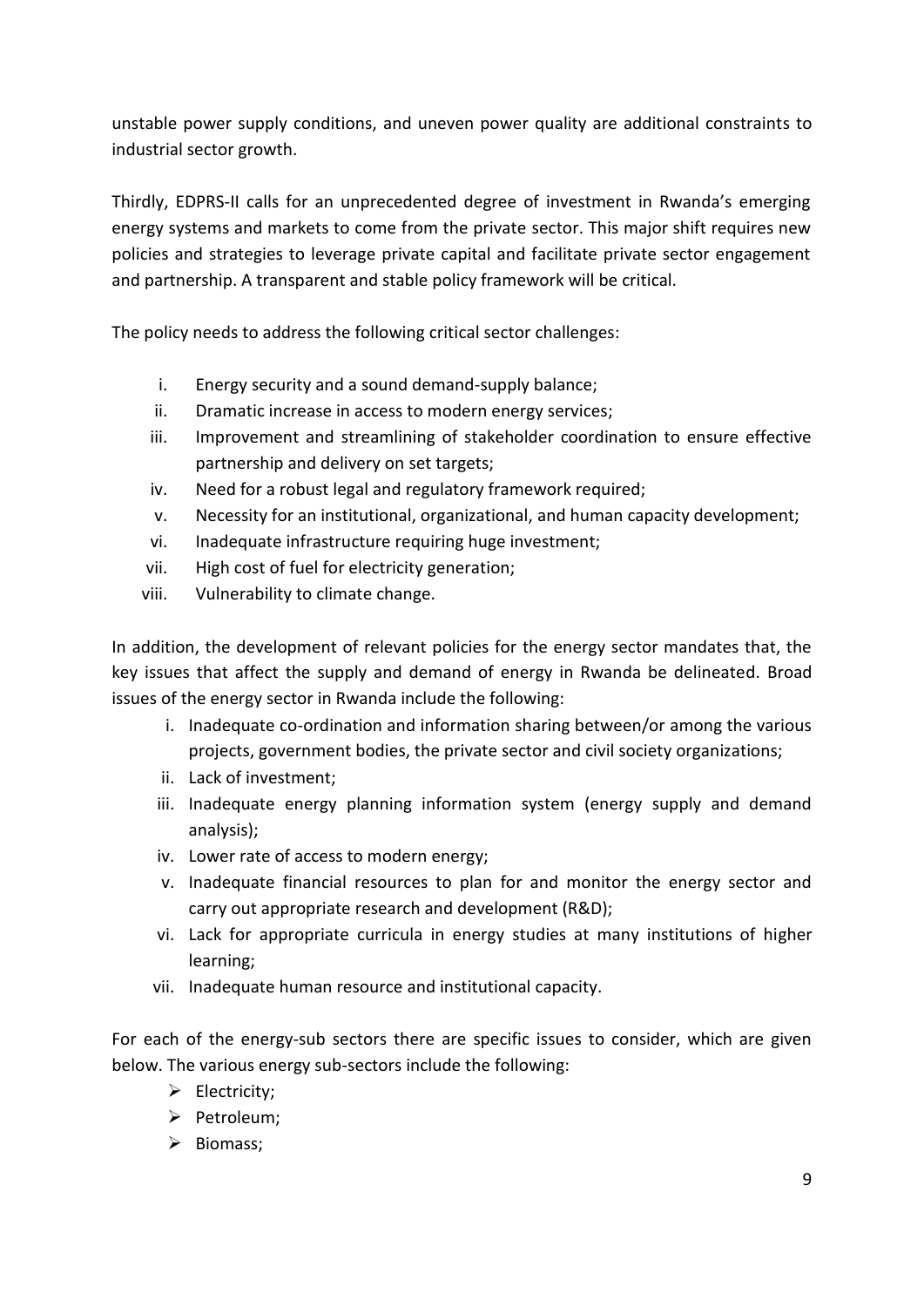$\triangleright$  Energy Efficiency and Demand Side Management.

## **1.3.1 Electricity**

The electric power sub-sector issues in Rwanda include the following:

- i. Insufficient investment to develop electricity generation, transmission and distribution projects including the interconnection projects that can facilitate and enhance the energy trade;
- ii. Large technical and non-technical electricity losses;
- iii. Inadequate maintenance;
- iv. High costs of supply due to the past insufficient investment in power generation, transmission and distribution and sometimes coupled with a very low operational efficiency and lack of financial planning;
- v. Lack of cost reflective tariffs;
- vi. Lower electricity access;
- vii. Low quality of electricity supply and customer service;
- viii. Inefficient commercial operations in terms of lack of an accurate customer database, inadequate systems and controls for meter reading and high accounts receivable.

#### **1.3.2 Petroleum**

The petroleum sub-sector issues include the following:

- i. The evolution of prices, in particular, oil prices on the international market impacts negatively on the balance of payments of oil-importing and renders the cost of energy supply unbearable;
- ii. High transport costs due to insufficient transport facilities and being landlocked;
- iii. Inadequate quality control of the fossil fuels products, posing an increasing hazard to public health and the environment.

#### **1.3.3 Biomass and other Renewable Energy Sources**

Issues of Biomass and other renewable energy sources include the following:

- i. Inefficient production and use of wood-fuels resulting in the depletion of forest resources, which, in turn, has an adverse environmental impact in terms of accelerating climate change, threatening biodiversity and increasing erosion. It also has an adverse impact on the health of wood-fuels users, especially in rural households;
- ii. Low public awareness about the efficacy and potency of renewable energy technologies (RETs);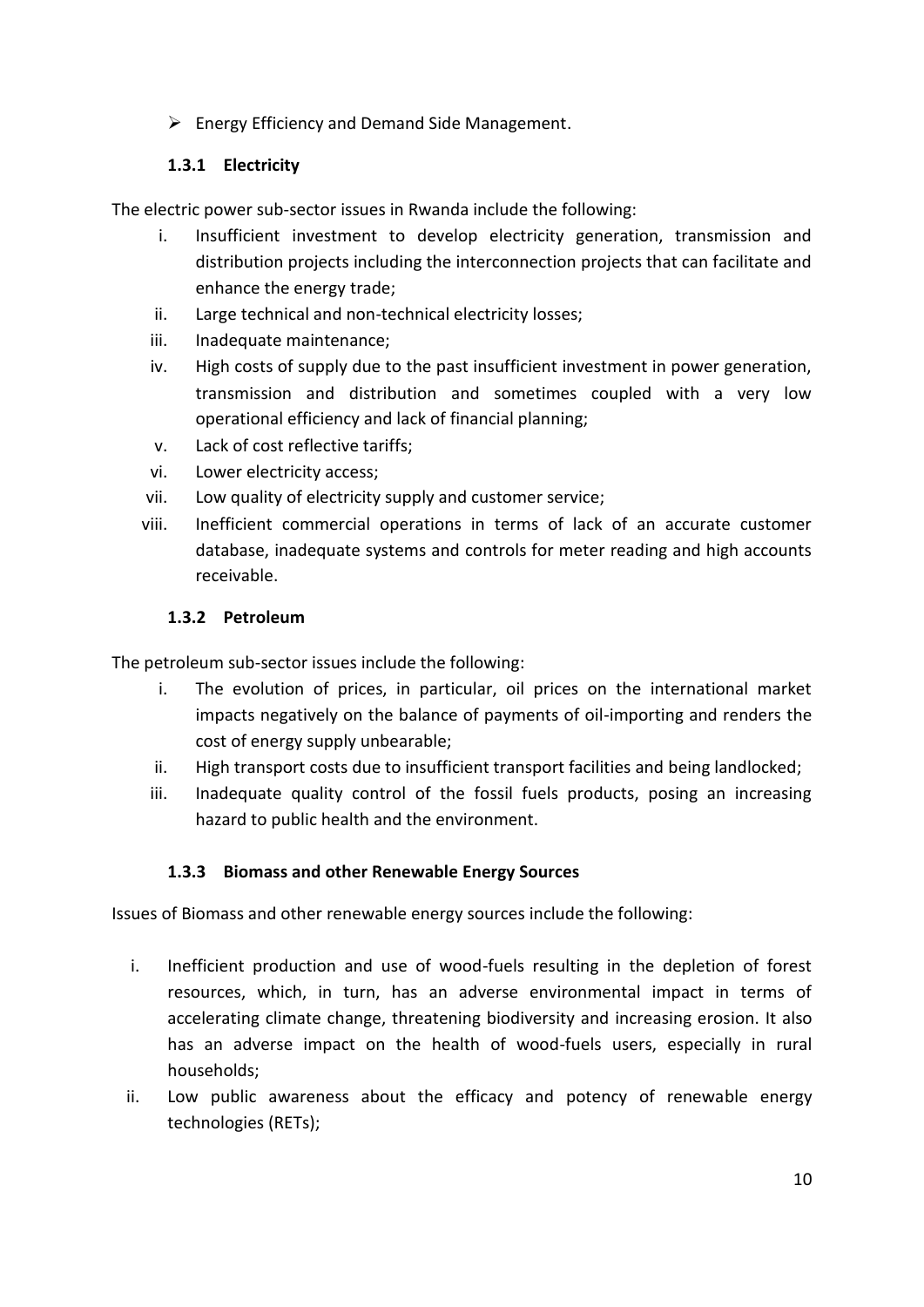- iii. Little production of equipment and components and underdeveloped markets in RETs equipment and services because of high initial investment cost and lack of financial capacity to cover the initial investment;
- iv. Lack of mechanisms to monitor standards and ensure quality control of RETs: the poor quality of some technologies available on the market reduces their lifetime and damages the image of RETs;
- v. Inadequate financing mechanisms;
- vi. Inadequate data available on the potential of indigenous renewable energy sources (geothermal, solar, wind, peat, methane gas, mini and micro hydro);
- vii. Shortage of local actors capable of carrying projects financially, technically, and in terms of management; and
- viii. Institutional, policy, fiscal and regulatory barriers.

## **1.3.4 Energy Efficiency and Demand Side Management**

Energy efficiency and demand side management issues include those generic issues for the major sectors which include transport, industry, households and agriculture.

Accordingly, energy efficiency and demand side management issues include the following:

- (i) Low level of awareness among energy end users about energy conservation practices, options and benefits and insufficient information about improved energy technologies;
- (ii) Insufficient incentives, including financing mechanisms to invest in modern efficient technologies and practices and to introduce fuel / technology substitution, e.g., LPG, kerosene, solar, more efficient fuel technology, for wood-fuels;
- (iii) Dominance of energy-inefficient technologies, including traditional stoves; lights and other appliances.

These critical sector challenges and sub-sector issues can only be addressed through a clear energy policy framework.

#### <span id="page-10-0"></span>**1.3. SECTOR OVERVIEW**

The energy sector in Rwanda consists of four components: Electricity, Biomass, Gas and Petroleum, with each playing a key role in Rwanda's transition to a middle income country by the end of the decade.

Although Rwanda has had considerable success over recent years in addressing issues related to environment to the extent that it's one of only a few countries in Africa where there is not a major link between biomass and the negative environmental effects of deforestation, social and health problems emanating from the use of biomass need to be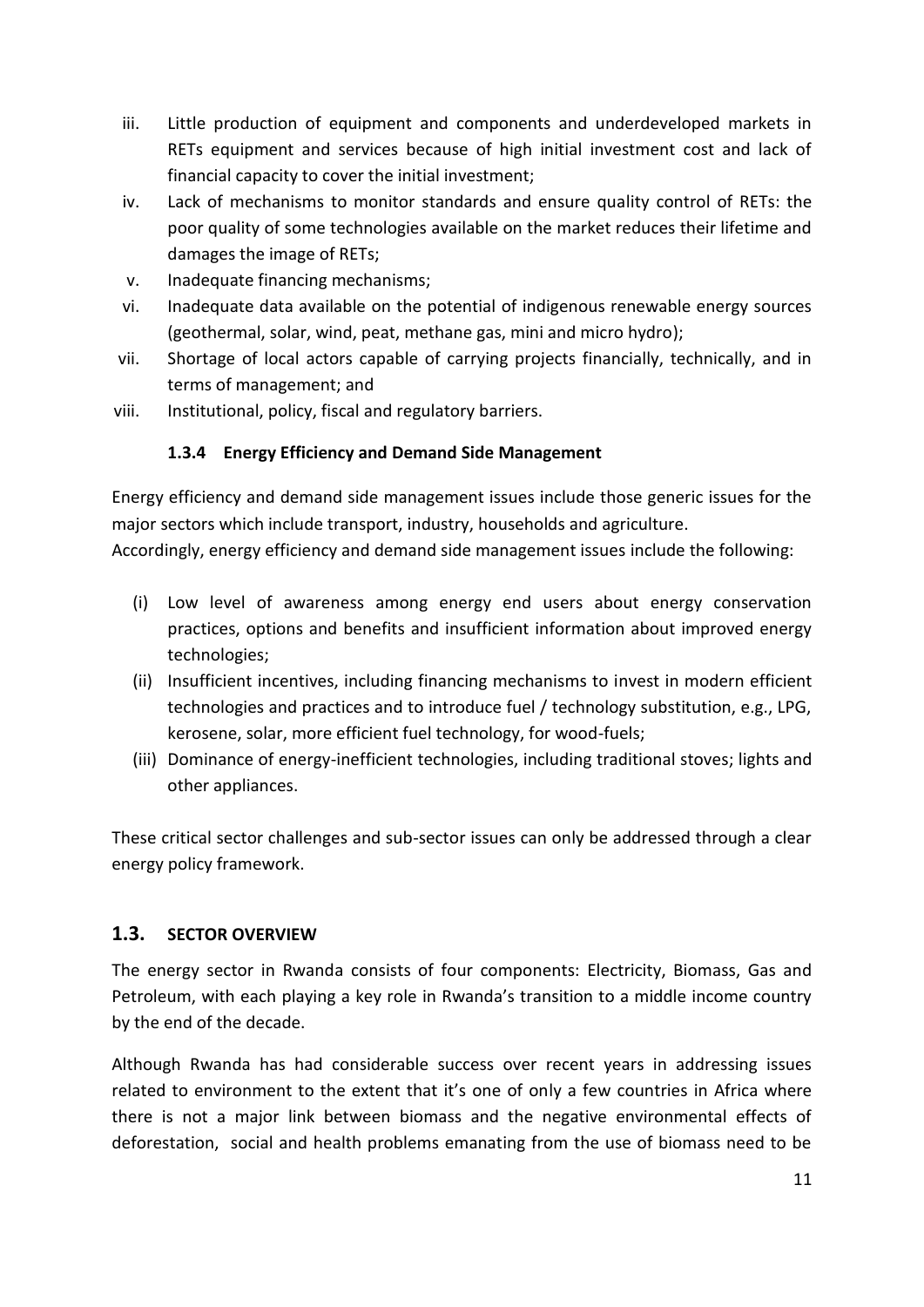solved. The government is promoting the use of alternative fuels such as biogas from animal and plant waste. This will not only save lives but also free up the time spent by women and children in collecting firewood, giving them more time to study and undertake more productive commercial activities.

The use of electricity is required for both low consumption devices and large consumers. Our priority is to extend the network to allow productive and heavy users of electricity across the country to connect to the grid. For lighter users of electricity, grid connections are unlikely to make economic sense in the short term and as such, off-grid will be preferred. The government intends to provide 70% of the population with access to electricity both on-grid and off-grid by the end of EDPRS II which is now at 23%.

To keep pace with the increased demand for electricity, the government will ensure increased electricity generation capacity above the current capacity of 160 MW (March 2015). Diversifying away from diesel generation will enable the government to maintain a regionally competitive tariff whilst eradicating subsidies to the electricity tariff. There is considerable private sector interest in electricity generation from Rwanda's indigenous resources.

Petroleum subsector's objective is to ensure safe, sufficient, reliable, sustainable and affordable supply of petroleum and LPG. Currently, Rwanda depends entirely on imported fuel products, because its petroleum resources are yet to be commercially proven and developed. Rwanda plans to expand domestic exploration and production, boosting investment in supply and storage infrastructure, and promoting sound management of downstream resources.

## **1.3.1. Electricity**

Total installed electricity generation capacity is currently 160 MW, of which roughly more than 60% comes from hydrological resources and less than 40% from diesel-powered generators and other sources.<sup>7</sup> Rwanda has a very pronounced peak demand load and hence supply is occasionally unable to match demand in these peak hours. The current ongrid access to electricity is estimated at 23% of households.

**National Electricity Consumption:** The cost of electricity is currently not cost reflective and heavily subsidized. The diesel fuel and heavy fuel oil required to run petroleum-based power plants represents a large share of the total national import burden, and is one factor driving the high cost of electricity and currency depreciation. The loss estimate of 2014 in the power system (both technical and non-technical) was 23%.

<sup>-</sup>7 EWSA, Grid Audit Report, 2013.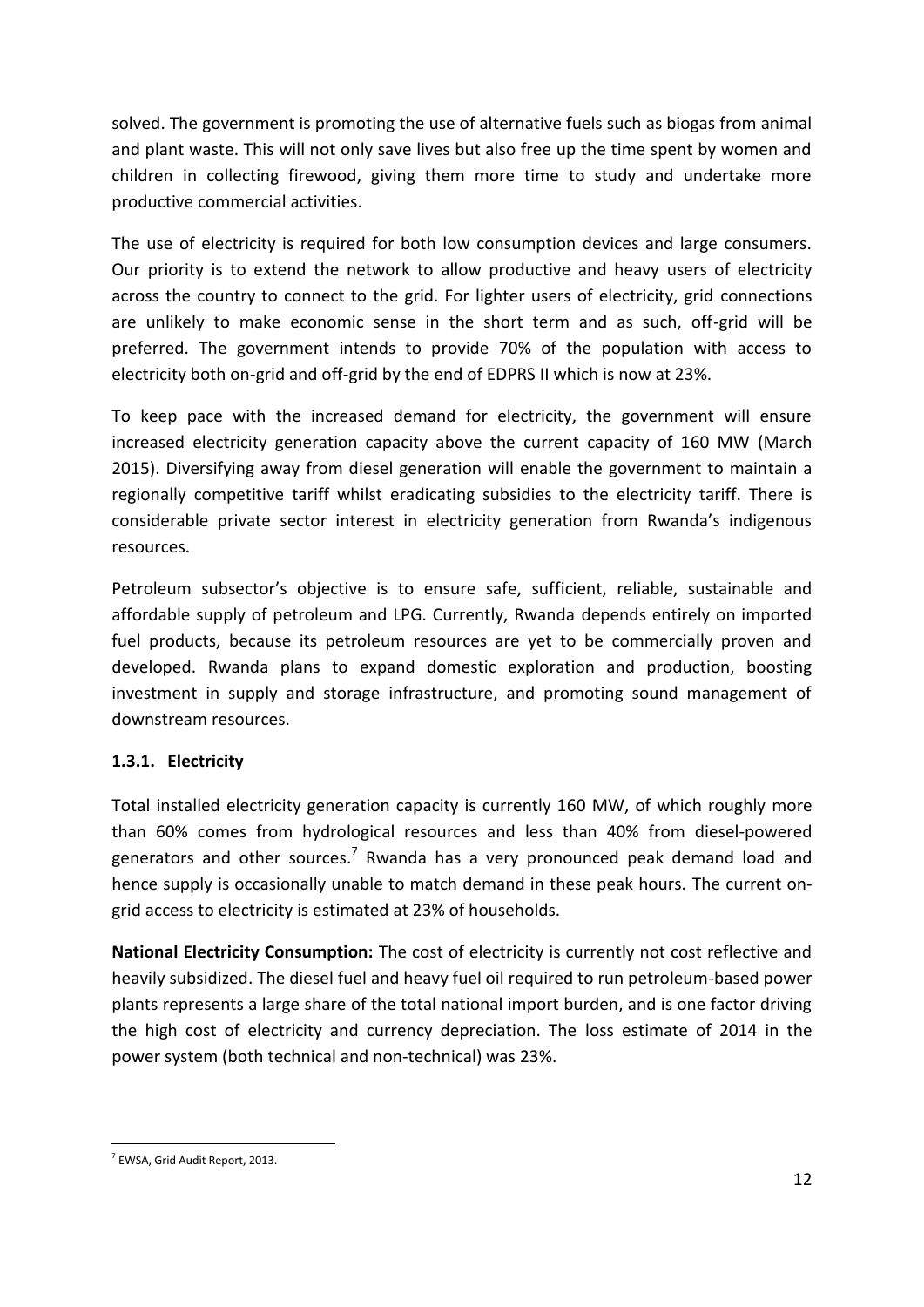#### **1.3.2. Petroleum**

Currently, Rwanda depends entirely on imported fuel products, because its petroleum resources are yet to be commercially proven and developed. Petroleum consumption increased in absolute terms by over 16% between 2000 and 2012, yet the oil import bill grew by more than 700% in the same period. As a share of GDP, oil imports increased from about 2.5% in 2000 to above 5.5% by 2012. Still, this level of growth has been relatively more modest compared to Rwanda's neighbours. The demand for petroleum products will continue to rise on account of increased transport vehicles and expansion of the fleet for the National airline. The reduction of imported diesel for electricity production will be more than off-set by the increased need for petroleum products in transportation, particularly aviation and heavy industry.

#### **1.3.3. Biomass**

In Rwanda, biomass energy subsector covers mainly wood, charcoal, biogas and biofuels. Biomass resources are exploited in form of firewood, charcoal or agricultural residues mainly for cooking purposes by households and also in some industries<sup>8</sup>. Country-wide, biomass meets up to 85% of energy needs; with the balance being met by other options such as kerosene, diesel, dry cells, grid and non-grid electricity, biogas, solar, wind and other renewable energies. Biomass is already in short supply with the country facing a biomass deficit of over 4 million m<sup>3</sup> per year<sup>9</sup>. Although fuel wood consumption is expected to increase in the short-term, the long-term strategy of the EDPRS II is to reduce fuel wood consumption from 85% to 50% by 2018.

Rwandan households will not eliminate the use of wood fuels in the short run. Instead, as the economy develops wood fuels will be phased out where it makes sense. This will be supported with the introduction of enabling frameworks for use of LPG and other alternatives including solar and thermal applications, particularly in urban and semi-urban areas.

<sup>-</sup><sup>8</sup> MININFRA, 2008

<sup>9</sup> BEST Strategy, 2009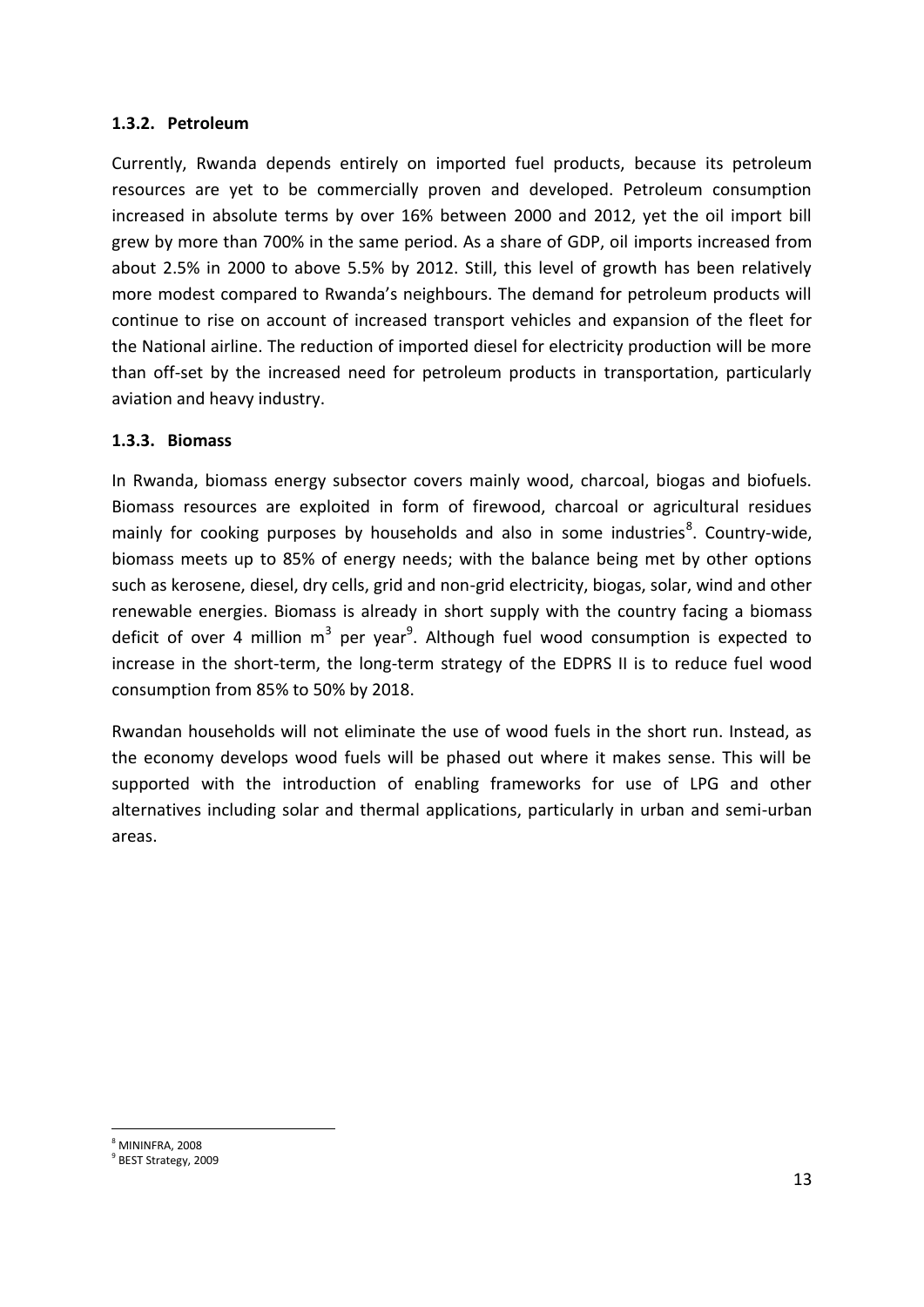## <span id="page-13-0"></span>**CHAPTER TWO: ENERGY POLICY VISION, MISSION, GOALS, KEY PRINCIPLES AND OBJECTIVES**

## <span id="page-13-1"></span>**2.1 VISION**

The vision of the energy sector is to contribute effectively to the growth of the national economy and thereby improve the standard of living for the entire nation in a sustainable and environmentally sound manner.

#### <span id="page-13-2"></span>**2.2 MISSION**

-

The mission of the Rwanda energy sector is to create conditions for the provision of sufficient, safe, reliable, efficient, cost-effective and environmentally appropriate energy services to households and to all economic sectors on a sustainable basis.

#### <span id="page-13-3"></span>**2.3 OVERARCHING POLICY GOALS**

The overall goal of the policy is to ensure that all residents and industries can access energy products and services that are sufficient, reliable, affordable, and sustainable.<sup>10</sup> Specific core global objectives of the energy policy include:

- Ensuring the availability of sufficient, reliable and affordable energy supplies for all Rwandans;
- Creating an enabling environment for increased private sector participation in energy supply and service provision;
- Encouraging and incentivizing more rational, efficient use of energy in public institutions, and amongst industrial and household end-users;
- Ensuring the sustainability of energy exploration, extraction, supply, and consumption so as to prevent damage to the environment and habitats;
- Promoting safe, efficient, and competitive production, procurement, transportation, and distribution of energy;
- Developing the requisite institutional, organizational, and human capacity to increase accountability, transparency, national ownership and decentralized implementation capacity for sustainable energy service delivery.

Collaborating with the private sector, the Government will also work towards meeting national, regional, and global targets to enhance access to modern energy services. Rwanda is a signatory to the United Nations Sustainable Energy for All Initiative (SE4ALL), and is in

 $10$ Sustainable [energy](http://en.wikipedia.org/wiki/Energy) use is the practice of providing energy solutions in a manner that meets the needs of the present without compromising the ability of future generations to meet their needs (Renewable Energy and Efficiency Partnership, August 2004). Not all energy resources are renewable in human lifetimes. For this reason, wasteful or inefficient use of resources could well lead to reduced security and affordability for future generations of Rwandans.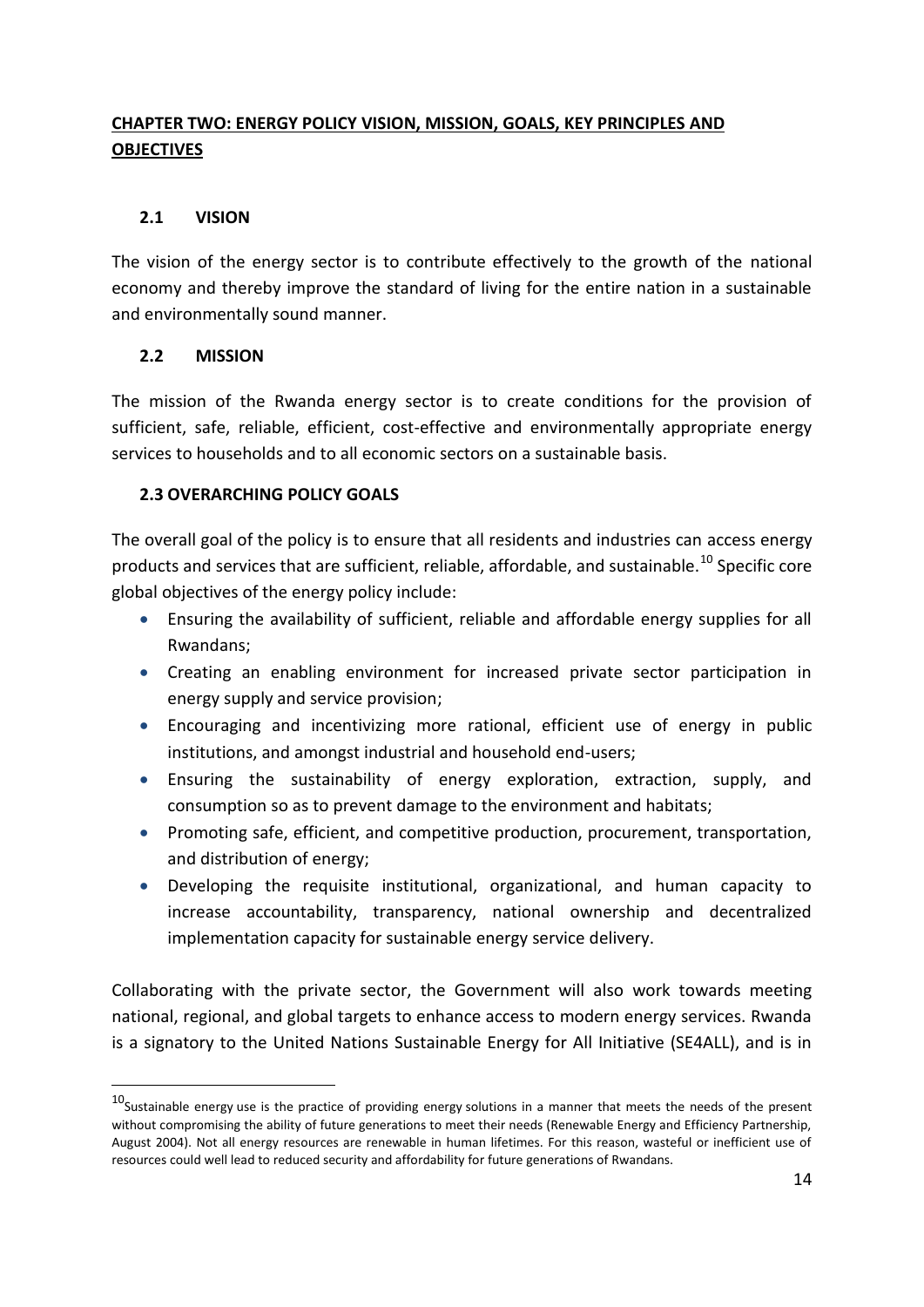the process of preparing a detailed road map, Action Agenda, and investment prospectus. Rwanda is also a signatory to the Regional Strategy on Scaling up Access to Modern Energy Services adopted by the EAC Council of Ministers. In order to increase access, electricity and clean fuels must be available and affordable. For this reason, policies herein aim to create a sound enabling environment for;

- $\triangleright$  off-grid energy service provision including the development of distributed, smallscale renewable energy solutions and business models; and
- $\triangleright$  Lean fuels energy service provision, including the development of infrastructure and distribution for LPG and biogas.

## <span id="page-14-0"></span>**2.4 KEY POLICY PRINCIPLES AND PRIORITIES**

The following principles summarize Government's guiding approach to energy development. They reflect a need to balance and protect the interest of citizens and energy consumers, private investors, and other stakeholders. They give high-level policy prescriptions on how Rwanda's energy resources should best be exploited, distributed, and utilized. These foundational principles promote an enabling environment for successful achievement of commitments reflected in the ESSP and future sub-sector action plans in the development of specific policy directives and guidelines.

## **1) Building decentralized energy policy implementation capacity**

A strong principle underlying the development and implementation of the energy policy is the need to ensure strong national ownership over decision-making and to undertake measures to empower local companies and Rwandan experts in fulfilling the vision of the sector. This entails having a much stronger focus on building domestic human, organizational, and institutional capacity. Local authorities are encouraged to include and monitor obligations for providing improved energy services and access to clean energy technologies. Moreover, energy issues should be regularly addressed in relevant integrated development Steering Committees and Joint Action Development Forums (JADF).

## **2) Promote value-for-money and increased market competition in energy development**

Government shall establish transparent processes and guidelines for all energy project procurement. Given the increased role of the private sector in the delivery of energy projects and services, it is important to ensure that more competitive and transparent practices are put into place.

Under the policy, competitive bidding of all energy-related projects, including independent power production (IPP) generation activities, shall henceforth be the *default* procurement option. This is vital to realize more market transparency and to ensure value-for-money in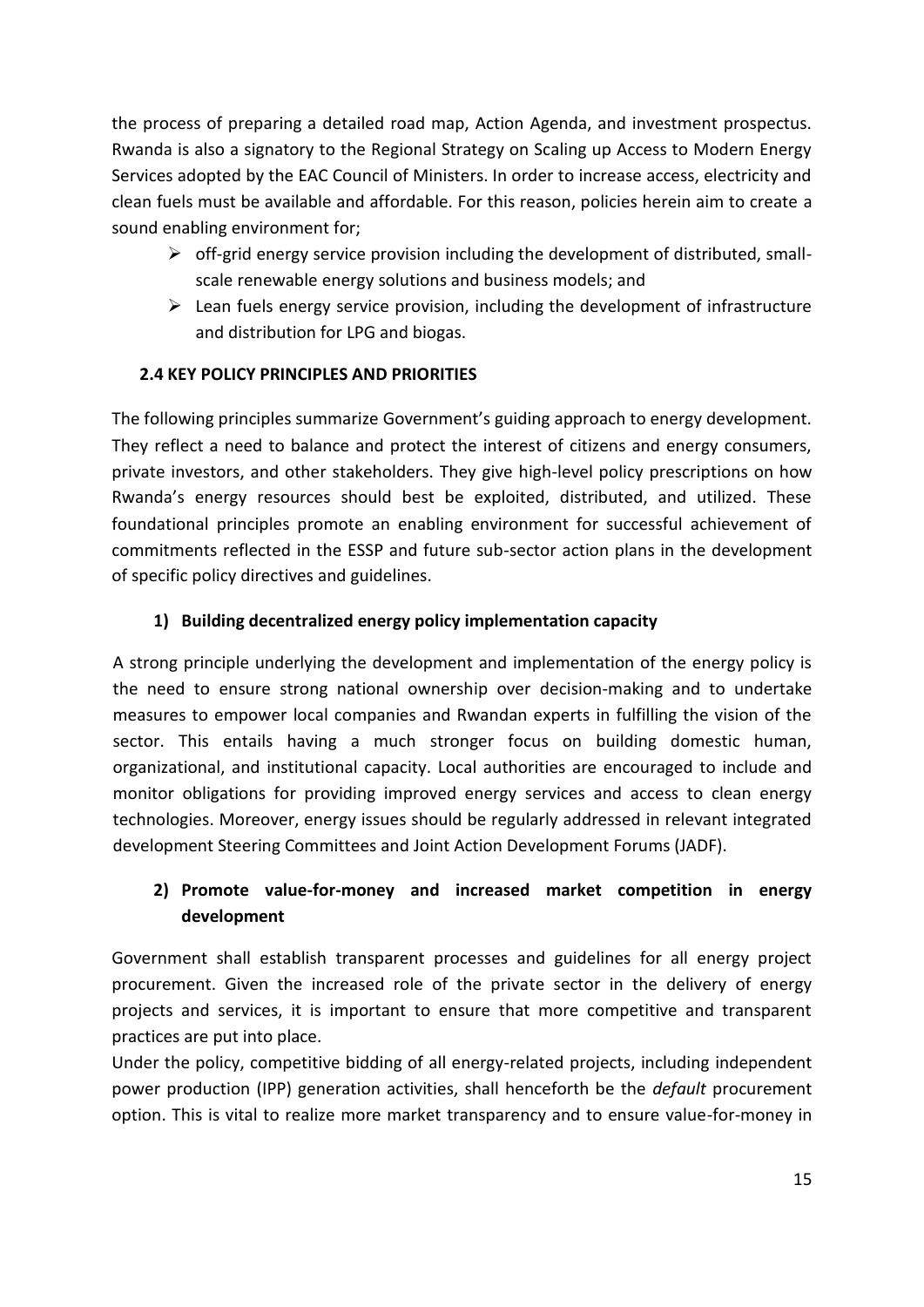the use of public funds.<sup>11</sup> Provided a project still conforms to value-for-money principles, exceptions may be warranted in cases of:

- i. *Urgent need*. Ensuring continuity of supply or providing services rapidly due to emergency situations;
- ii. *Public security*. Where the project may directly pose a risk to public security or involves matters pertaining to state security;
- iii. *Technological uniqueness*. For example, when provision of the service necessitates technology for which unique intellectual property, trade secrets, or other exclusive rights are owned or possessed by a single firm or entity;
- iv. Other compelling reasons in the national or public interest.

Projects in these categories may be procured through unsolicited proposals through the signing of a MoU between a private party and the contracting authority.

## **3) "Smart" subsidies aligned to social protection principles.**

In line with existing principles under EDPRS-II for improving the effectiveness of social protection interventions, a gradual shift away from indiscriminate subsidies toward "smart subsidies" shall be pursued for all energy related interventions. The latter term refers to direct mechanisms that targets specific groups including the poorest, most vulnerable endusers. Targeted "smart" energy subsidies and welfare support measures to ensure affordability of energy services should be primarily targeted to vulnerable groups within the limits of the state's capacity.

#### **4) Private operation of government owned power plants**

In order to increase efficiency and create market opportunities for local business, where it is deemed appropriate, government owned power plants shall be considered for lease to the private sector for operation and management. Private operation of such projects tends to always deliver advantages in terms of value for money and more reliable power supply.

#### **5) Promoting private sector participation**

-

Meeting the goals under EDPRS II entails both significant absolute levels of investment in the sector and a much greater relative share projects being privately financed than ever before. Government shall encourage and facilitate private sector participation in the development of Rwanda's energy resources and in all phases of energy project delivery, including development, construction, financing, installation, maintenance and operations. Increased participation by the local and foreign private sector is particularly encouraged in the electricity supply and clean cooking fuels industry. Government shall pursue a variety of

 $11$ <sup>t it</sup> should be noted in this context that the application of a REFIT tariff for power procurement through IPPs would comply with this principle, as there would be little room for negotiation of the set and transparent terms and conditions.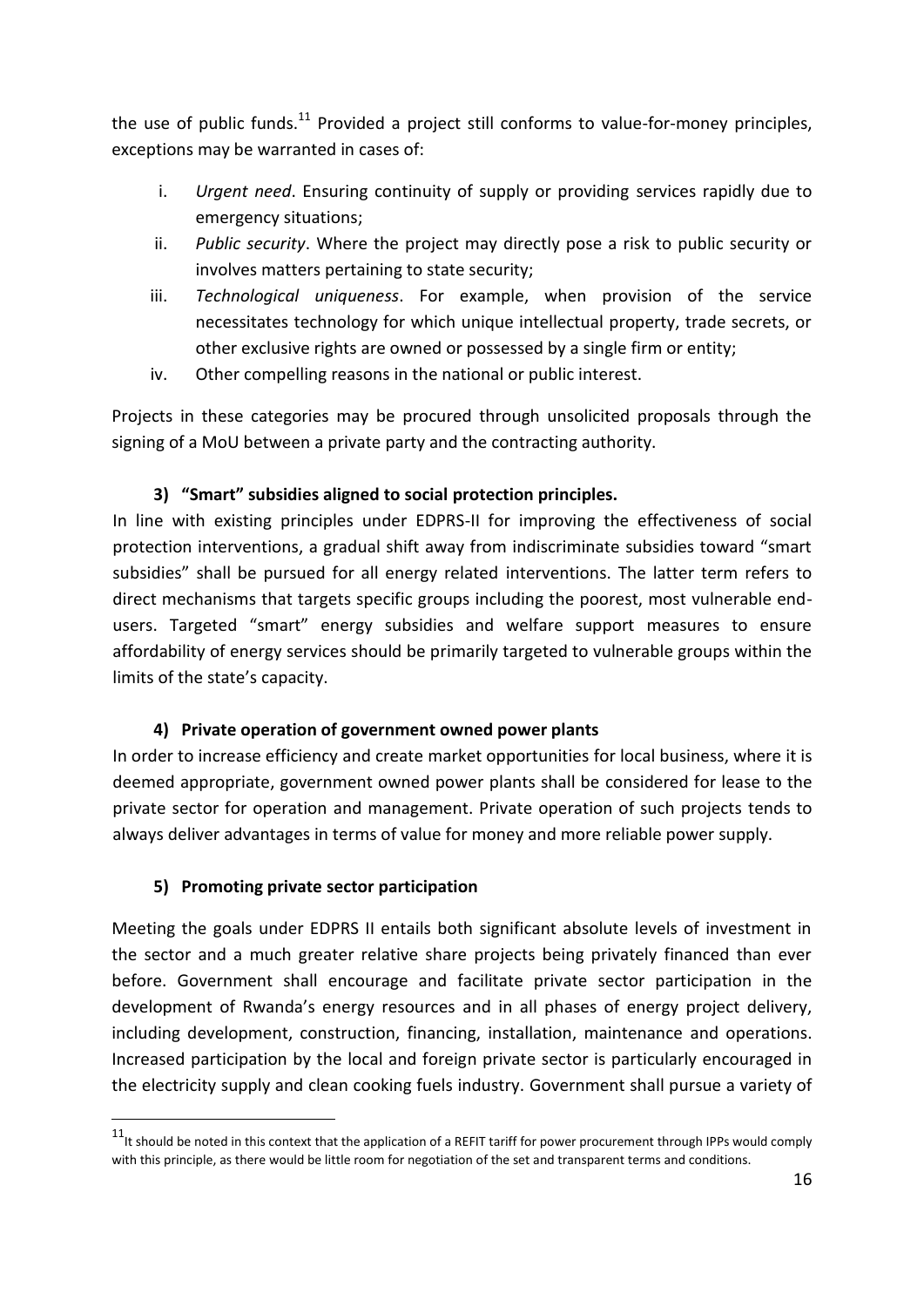actions to enable marked growth in private sector as outlined in detail below.

#### **i. Streamline investment promotion processes for IPPs.**

IPP processes shall be streamlined by clarifying the exact steps, prerequisites, and outcome milestones for each major stage of the investment process, (i.e., obtaining an energy project concession). Resources shall be mobilized for establishing integrated IT systems for tracking project development progress across key energy sector players.

## **ii. De-risk investments through upstream resource assessments and pre-feasibility studies**

Commercial investment in Rwandan energy projects is constrained by high up-front risk before energy resources are confirmed. Government will thus increase investments in better energy resource assessments and resource mapping to de-risk transactions and investments in the sector. Unless already taken into account under mechanisms, such as the feed-in tariff for specific renewable energy resources, Government may also invest in pre-feasibility or "proof of concept" studies as well as feasibility studies and demonstration projects for technologies not yet commercially "proven" or bankable.

## **iii. Accelerate and facilitate energy sector Public-Private Partnerships (PPPs)**

PPP structures are particularly relevant for the energy sector, especially for complex activities where risks are high and innovation can be harnessed from private sector actors. Areas particularly suitable for PPP structures include: rural energy service provision such as off-grid and mini-grid systems.

#### **iv. Empower local enterprises to engage in energy sector**

Government shall strive to create more favorable conditions for local enterprises to do energy business in Rwanda including ensuring transparency and equity. For example, the legal and regulatory framework for developing off-grid solutions will be streamlined to attract more local private investors and operators. While provisions to ensure that local content is a feature of new energy investments is already incorporated into concession agreements, new policy measures include standardizing "local content" guidelines suitable for different categories of projects, incorporating clear language on requirements into PPAs, and systematically monitoring compliance for local content participation.

Rwanda's energy sector can be viewed as encompassing: electricity, energy efficiency and demand-side management, electricity access, biomass, and petroleum. For each of these,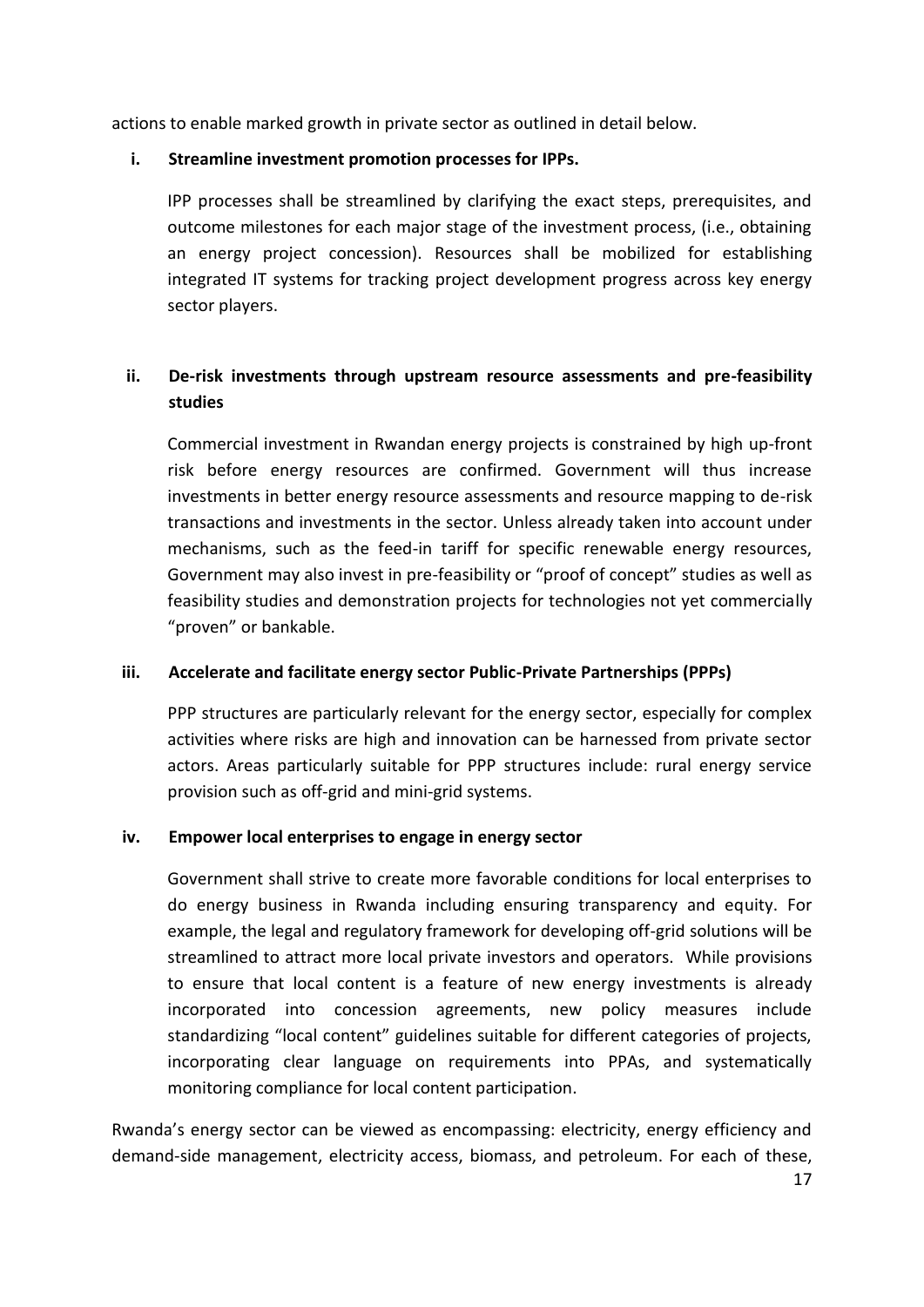the following policy objectives define how it shall be sustainably developed in a manner that can achieve the overall energy sector goals and objectives. The policy objectives have also been elaborated to be consistent with the overall key principles of the energy policy.

## <span id="page-17-0"></span>**2.5 ELECTRICITY**

The main policy objective for the electricity sub-sector is to ensure sufficient, reliable, sustainable and more affordable power supply. This will be achieved through the following measures:

- i. Revise and upgrade the existing policy, legal, regulatory, institutional, and financial frameworks to support the rapid development of the electricity industry;
- ii. Diversify power generation resources over time and increase the share of clean power in the total mix over time;
- iii. Ensure supply is closely aligned to projected demand<sup>12</sup>, and better align investment planning and funding mobilization more closely to a power generation road map and master plan, a least-cost power development plan, and an electricity sub-sector action plan;
- iv. Enhance regional cooperation and trade in electricity, including investment in transmission network development, to further improve security of supply;
- v. Streamline IPP processes and fast track project delivery by securing long-term funding for planned projects through a medium-term budget expenditure framework, revising and expanding the existing Renewable Energy Feed-In Tariff regime, developing new information management systems to streamline procedures, and building greater capacity in planning, procurement, and negotiating power transactions.

Additional, related policy objectives are outlined below.

## **Ensure cost-reflective electricity tariff**

-

The policy aims to achieve a sustainable transition to a cost-reflective, yet affordable electricity tariff. Addressing this challenge shall be met through a four-pronged approach:

- i. Disaggregating tariffs by end-user categories in order to ensure that they fairly reflect the relative contributions to the cost base;
- ii. Increasing operational efficiencies and savings on the required revenues of the utility;
- iii. Reducing the long-run marginal cost of power generation through increased imports and exploitation of alternative technologies; and

<sup>12&</sup>lt;br>Peak demand is expected to exceed 400 MW by 2018 according to the latest estimations.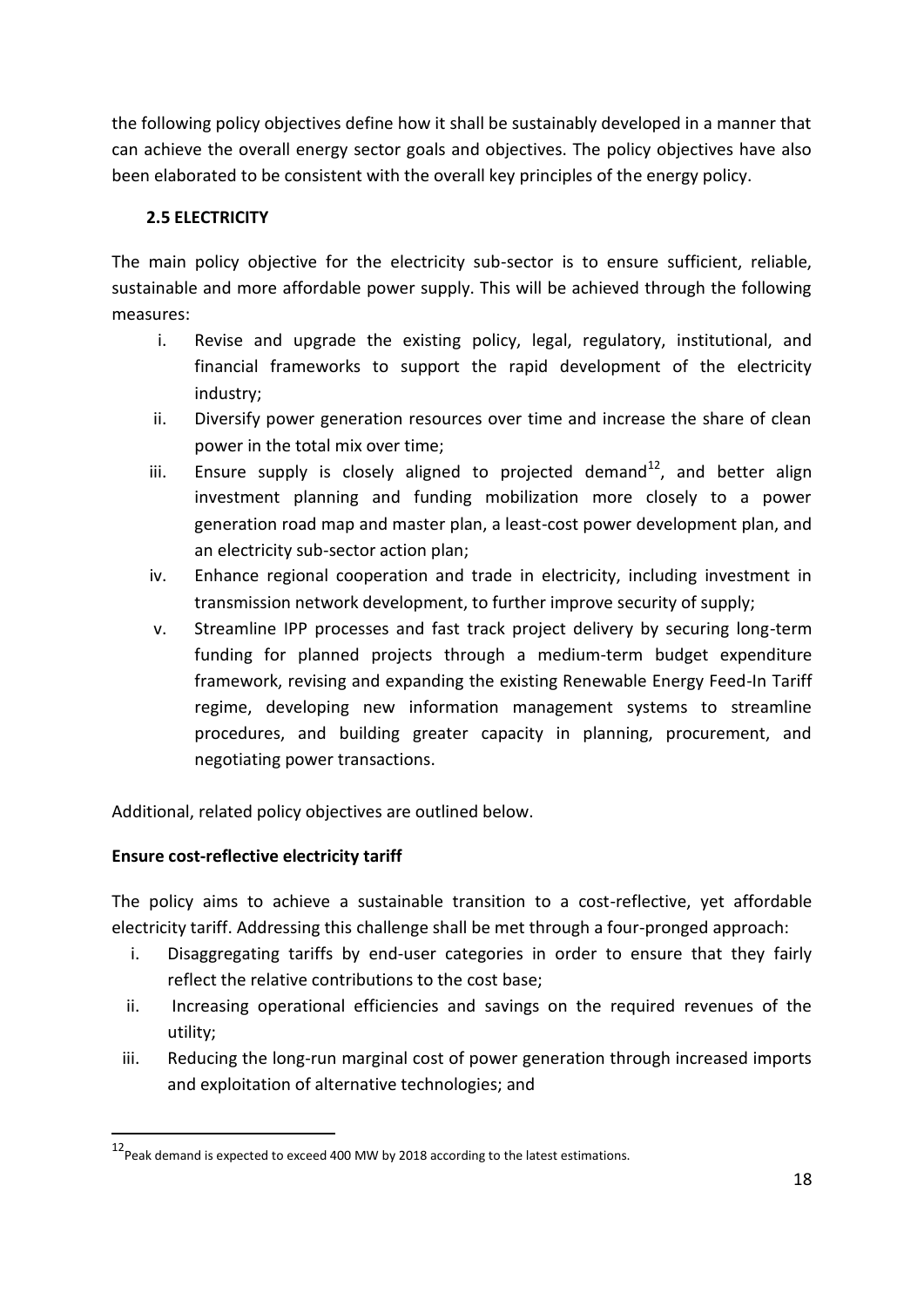iv. Implementing loss reduction and demand-side management programs to shave peak demand load and grid reserve margin requirements.

#### **Strengthen national electric power system**

In order to improve the quality and security of electricity supply and to drive down longterm costs, the GoR shall:

- **i.** Increase investments in generation capacity, transmission and distribution systems and rehabilitation;
- **ii.** Reduce technical and commercial losses in the power system;
- **iii.** Increase reserve margin between demand and supply to a necessary level;
- **iv.** Develop transmission lines connecting Rwanda to neighboring countries.

#### **Optimize the power mix**

The policy aims to:

- i. Increase the share of renewable energy in the power mix by exploiting indigenous resources (i.e. hydropower, geothermal, solar, and methane gas);
- ii. Refocus petroleum-based power generation to serve peak load and back-up power demands;
- iii. Manage the share between domestic production and imports in the total mix;
- iv. Revise and update periodically power generation road map and investment plan guided by a Least Cost Power Development Plan (LCPDP).

#### **Enhance attractiveness of exploiting domestic energy resources for power generation.**

Government will increase the attractiveness of domestic power generation to the private sector by:

- i. Initiating public-funded exploration and risk mitigation mechanisms;
- ii. Funding energy resource mapping, pre-feasibility studies, upstream exploration, and piloting of projects to gain a clearer picture of the extent to which domestic hydropower, peat, solar and wind resources can generate power on commercially viable, competitive terms;

#### **Facilitate autonomous power generation**

While autonomous generation investments are explicitly allowed for under the law, uptake has nevertheless been slow. The establishment of private or self-generation power plants for industrial or household purposes is explicitly allowed for under the Electricity law, with generation under 50 kW installed capacity currently exempted from all licensing requirements. Policy guidelines and regulations to more explicitly facilitate autonomous generation shall be adopted, particularly those geared toward mining and agro-industries.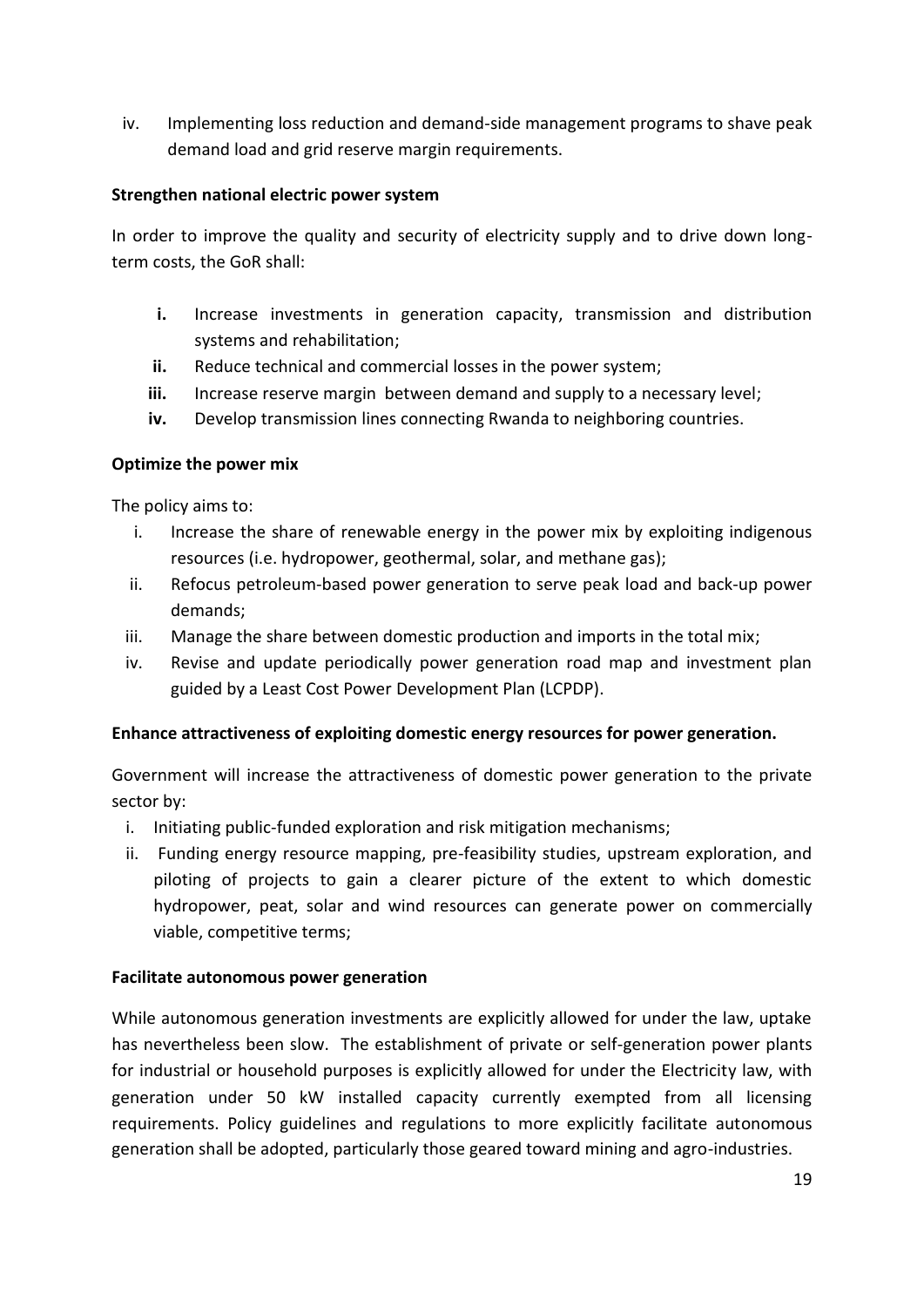For example, the current Mining Sector Strategy intends to pilot "green" energy solutions based on solar PV, micro-hydro, and bio-energy resources that could be developed by mining companies as self-generation investments. In order to further streamline and encourage such activities, measures to simplify licensing regulations for mini-grids or smallscale power distributors (SPDs) shall also be extended to appropriate autonomous generation activities. Guidelines and new regulations concerning autonomous generation shall, however, continue to ensure the respect for existing laws on right of way and expropriation in the event that any distribution infrastructure falls on public lands.

#### <span id="page-19-0"></span>**2.6 ELECTRICITY ACCESS**

The main policy objective for the sub-sector is to enhance access to sustainable, modern energy services for all Rwandans. This policy priority is reflected in political commitments and targets that Rwanda has made at the global, regional, and national level. To a large degree, making electricity services more affordable and extending consumer credit for grid connection fees is pivotal to reaching this objective. Policies and a supportive regulatory framework shall also be enacted to expand investment and private sector engagement in off-grid electricity service provision, including through partnerships and innovative business models.

Attaining energy access commitments will not only entail increased political will, but also the development of a robust monitoring and evaluation framework that takes into account a variety of criteria. The policy objectives in the sub-sector focus on:

- i. Greater clarity on, and harmonization of, preferential approaches between grid and off-grid energy access efforts for different target population groups;
- ii. Piloting new approaches and scaling up innovative partnerships to increase energy access through distributed renewable technologies;
- iii. Introducing more flexibility and competition through measures to simplify licensing and increase the attractiveness for private operators to service the offgrid electricity market;
- iv. Ensure 100% access to electricity in all schools, health centers and administrative offices by 2018;
- v. Scale-up innovative partnerships to increase rural access to appropriate off-grid solutions;
- vi. Introduce greater competition and flexibility in off-grid service provision.
- vii. Develop financial support mechanisms for off-grid service provision and consumption.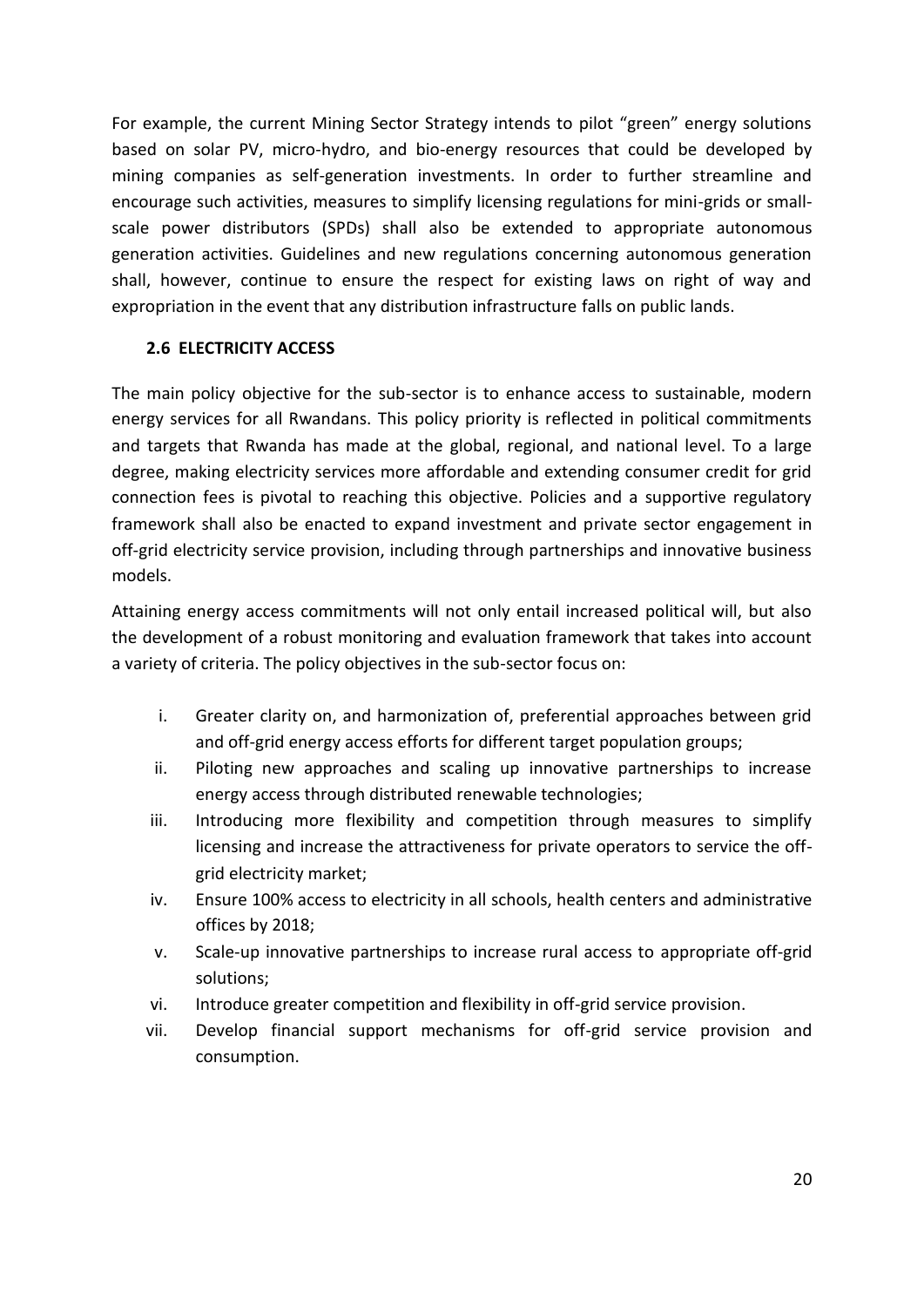#### <span id="page-20-0"></span>**2.7 ENERGY EFFICIENCY AND DEMAND-SIDE MANAGEMENT**

The policy objective of the energy efficiency and demand-side management is to constrain uncontrolled future energy consumption growth and to support realizing Rwanda's Green Economy vision. Given growing demand for electricity at household and industrial levels, and the fact that Rwanda's natural resources are more limited compared to other countries in the region, actions to manage demand for electricity is an important and more prominent thrust of the current policy. An increased focus on energy efficiency<sup>13</sup>, energy conservation, and demand-side management activities is sensible. Fundamentally, it is also cheaper to use energy more intelligently and efficiently than to meet demand by expanding energy production unnecessarily.

Rwanda has a pronounced peak demand load, which is both a key factor for power disruptions, because the existing power reserve margin is low, and a key driver for new generation capacity investment. Measures that encourage efficient end-use technologies, sound and optimally timed energy consumption practices, and other demand-side management activities will play a critical role in shaving peak demand and maintaining the affordability and reliability of energy services.

Energy efficiency will be promoted through a combination of approaches, including:

- i. Incentivizing demand side management through changes in the electricity tariff methodology;
- ii. Mandatory regulations, such as new codes and standards;
- iii. The introduction of economic incentives, such as subsidies for installation of solar water heaters and for industrial end-users to undertake energy efficiency audits;
- iv. Barrier removal programs, for example, examining systemic disincentives or reducing split incentives for energy-efficient technologies in buildings;
- v. Pursuit of bulk procurement strategies, for example, importation of LED and CFL lamps; and
- vi. Other measures to promote alternative sources of energy for cooking, water heating and purification, heating, cooling, and lighting.

Priority measures to be pursued in this area include:

-

#### **Adopt new laws, regulations and codes that mandate energy efficiency measures**

New laws and regulations will be developed to ensure that public institutions, households, and commercial businesses support the energy efficiency objectives. Among these shall

<sup>13</sup>Improving energy efficiency means using less energy to produce the same desired output.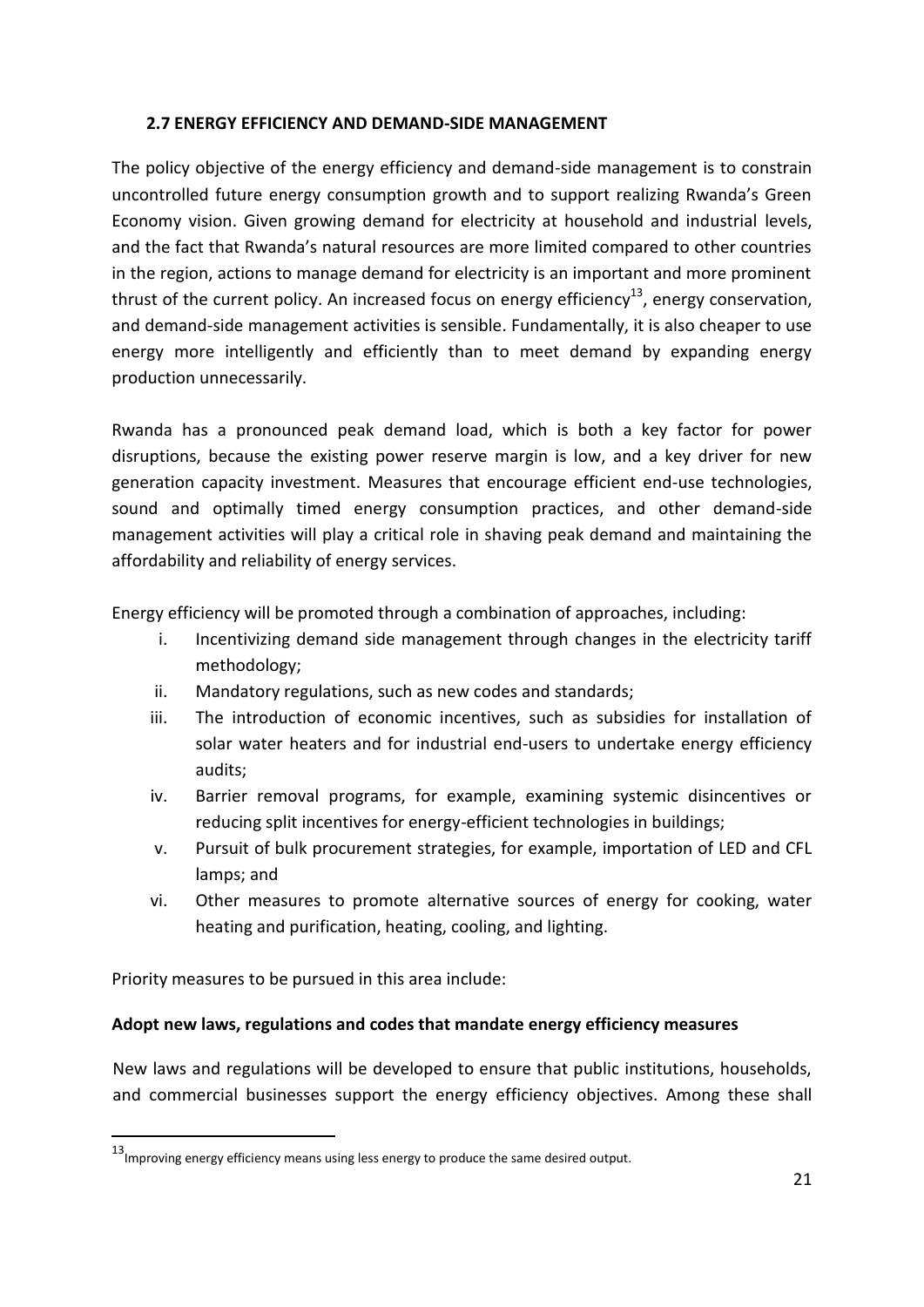include an Energy Efficiency Law as an umbrella framework to upgrade existing technical guidelines. Responsible institutions shall introduce new building codes, reflecting provisions for introducing of energy-smart and energy-efficient technologies and practices, including passive solar design and rain water tank storage.

#### **Restructure electricity tariff methodology to incentivize efficiency**

A free-standing "demand charge" tariff component for all customers served through medium-voltage lines will be initiated. This methodological change provides a stable, continuous incentive for industries to conserve power and to shift consumption away from peak periods.

#### **Establish a demand-side management program within the Utility**

A demand-side management (DSM) program or dedicated corporate unit shall be formed to undertake planning and monitoring of all activities designed to modify consumer demand patterns. The program will also implement load management programs that reduce demand spikes and encourage end-users to shift consumption away from peak times. This program shall also implement priority policies for reducing demand load under the direct control of the Utility itself. Other measures to intensify the provision of consumer information, education and technical advice towards the use and conservation of energy shall be implemented and overseen by the DSM program.

#### **Encourage and incentivize energy audits among commercial and industrial end-users**

Major users of energy, particularly industries, shall be encouraged and incentivized to carry out regular energy audits. The Rwanda Resource Efficient and Cleaner Production Centre has already supported local industry with the successful implementation of a number of audits that delivered bankable returns linked to savings on energy and other resource inputs. The scope of such audits will include the feasibility of fuel switching from thermal power to off-grid solar PV for agro-industries as well as measures to reduce leaks and inefficiencies associated with petroleum consumption for mechanical and pumping activities in industrial processes. MININFRA shall investigate the feasibility of developing an energy efficiency facility that would provide matching grants to large energy end-users for the purpose of undertaking energy efficiency audits and to provide incentives for investing in the implementation of the audit recommendations. The savings from such investments would be used to recapitalize the facility. In addition, advanced, high-efficiency power generation technologies which could include shifting to cogeneration facilities shall be investigated as part of the audits or whenever new feasibility studies are commissioned by the utility.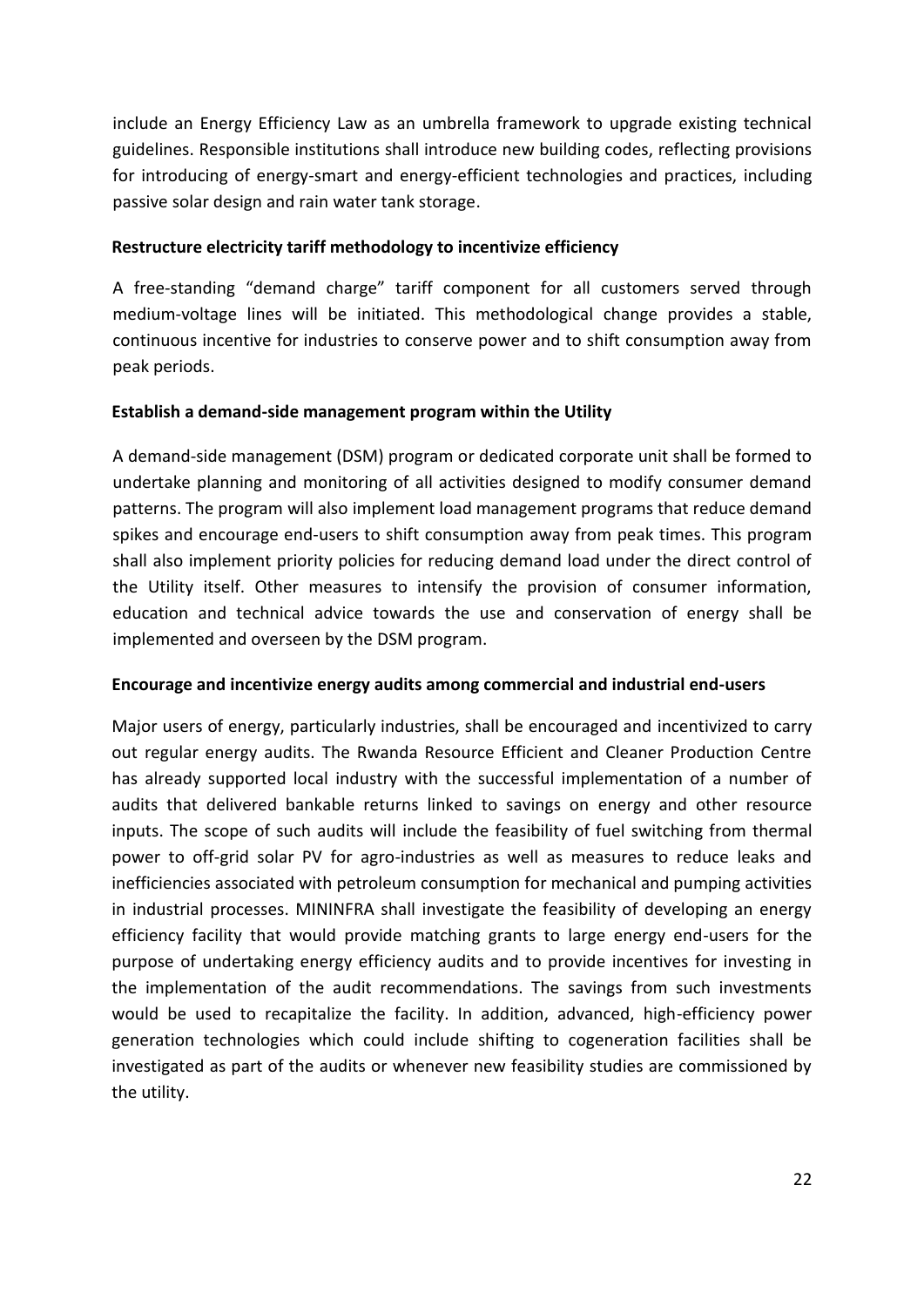#### **Develop a regional standards and labeling scheme for common appliances**

Appliance rating or labeling schemes are a very cost-effective policy measure for achieving energy consumption savings. Providing information about the energy performance of an appliance, particularly in comparison against a minimum and maximum benchmark, incentivizes consumers to purchase more energy efficient products. It is critical that consumers are better informed of the energy performance of appliances that they are considering to purchase. RSB in collaboration with RURA and MININFRA shall establish an ongoing working group to harmonize energy efficient labeling practices and standards for appliances sold and imported in Rwanda and the EAC.

## **Promote and remove barriers to the implementation of priority efficient lighting initiatives**

Lighting is by far the most important use of electrical energy. Energy efficient lighting programs' impact will be enhanced through better program design, marketing plans, and leveraging market-based incentives and private sector participation to maximum advantage. An expansion of efficient lighting for public services, including street lighting in public institutions and administrative buildings, shall be supported through the new strategy and implementation programs.

#### **Devise and implement "green" public procurement guidelines and strategies.**

As a large energy consumer, government agencies and other public sector institutions play an important role in implementing national energy efficiency targets. RPPA, REMA, and MININFRA shall collaborate to develop clear energy efficiency criteria and guidelines that can be incorporated into sustainable procurement policies and processes. These shall focus on equipment with a high-energy footprint.

#### <span id="page-22-0"></span>**2.8 BIOMASS ENERGY**

The main policy objective for the biomass sub-sector is to facilitate fuel-switching from traditional biomass energy carriers toward modern biomass energy technologies and cleaner fuel alternatives in order to achieve a more sustainable wood fuel balance and reduce consumption of non-renewable biomass, and to deliver related social, health, and environmental benefits. In addition to measures to promote switching to more sustainable biomass energy technologies at household level, such as biogas, LPG, and peat briquettes, among others, small-scale, commercially viable biogas projects including gasification of crop residues will be promoted through inclusion under an expanded REFIT regime. Existing biomass resources should be exploited in a manner that promotes greater sustainability of supply, while reducing the negative impacts of harvesting to the environment and Rwandan habitats.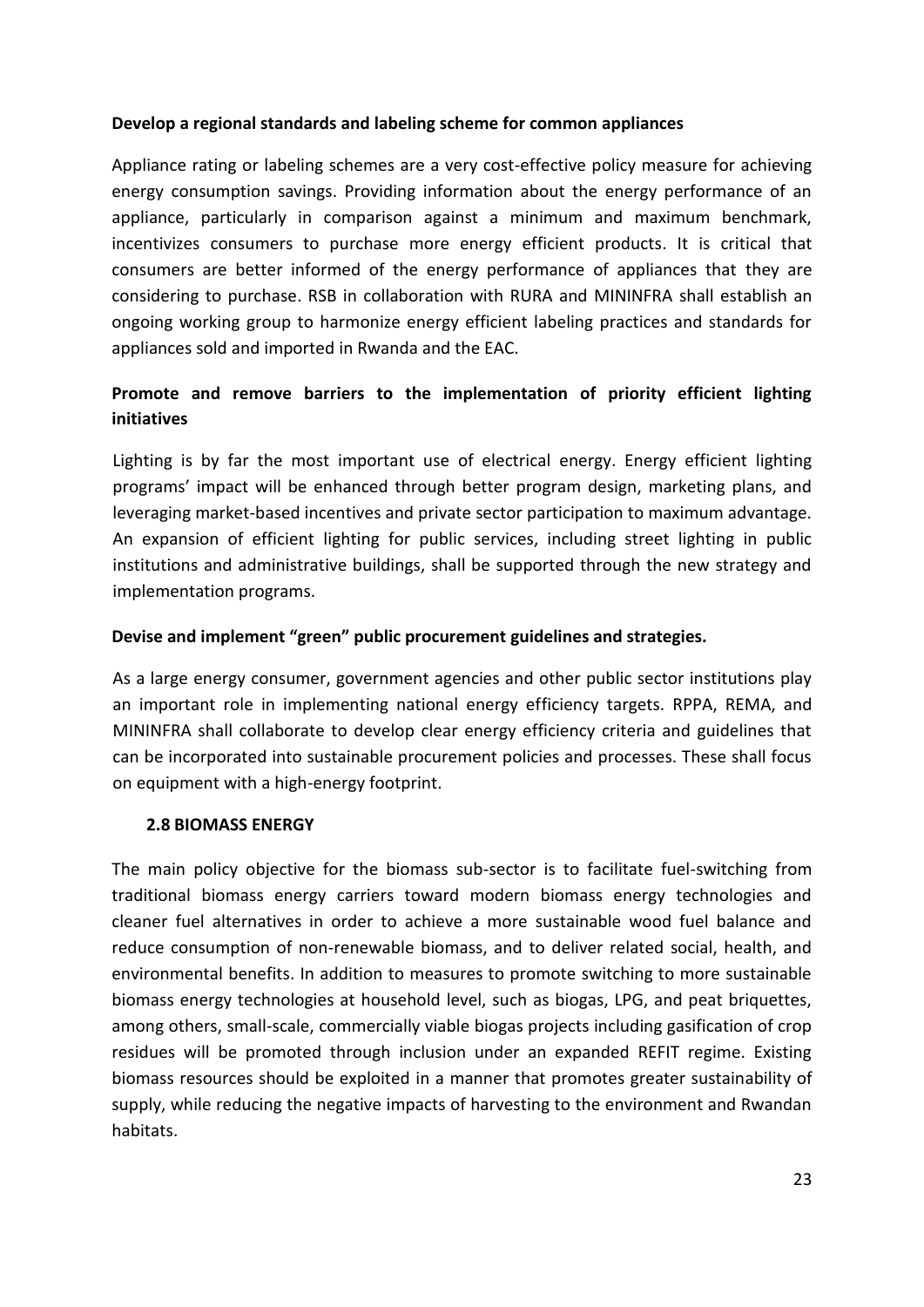MININFRA will develop strategies and action plans including capacity building and enhancing market transformation.

The implementation of sustainable biomass energy programs focused on cleaner cooking technologies shall be decentralized in order to accelerate delivery and improve impact. MININFRA will continue to provide technical assistance through REG Ltd to the districts.

With support and guidance of MINALOC, district authorities will be required to incorporate delivery of sustainable biomass energy technologies into their annual performance contracts. This will promote more ownership. Districts will play a pivotal role in education and awareness-raising, and the extension of government subsidy mechanisms and microfinance schemes. MINALOC shall monitor district development plans more closely for meeting clean cooking targets and strategies. RSB shall elaborate updated national ICS standards with the support of REMA, MININFRA, and the private sector and other stakeholders.

#### **Increase access to cleaner cooking technologies**

In the medium-term, the policy vision foresees extensive fuel switching among households to modern energy technologies and carriers including biogas, LPG, "green charcoal", and biomass pyrolysis stoves.

Measures to be adopted in biomass energy strategies include the following:

#### **Social marketing/behavioural change models and partnerships with financial institutions**

Since the economic rationale for some households to switch to cleaner cooking technologies is limited by the fact that are able to collect wood fuel and biomass residues at no cost, a much stronger emphasis will be placed on social and behavioural change campaigns in implementation approaches.

#### **Updated technology standards**

In cooperation with other stakeholders, technology standard for biogas digesters and installations shall be formulated and adopted building upon existing technical guidance. Through new technology standards and regulations, alternative options to increase consumer choice and affordability shall be promoted.

#### **Subsidy reform**

In cooperation with MININFRA, MINECOFIN shall reform the design, targeting and administration of subsidies for biogas and other clean cooking technologies in order to improve the impact and scale-up potential of existing programs.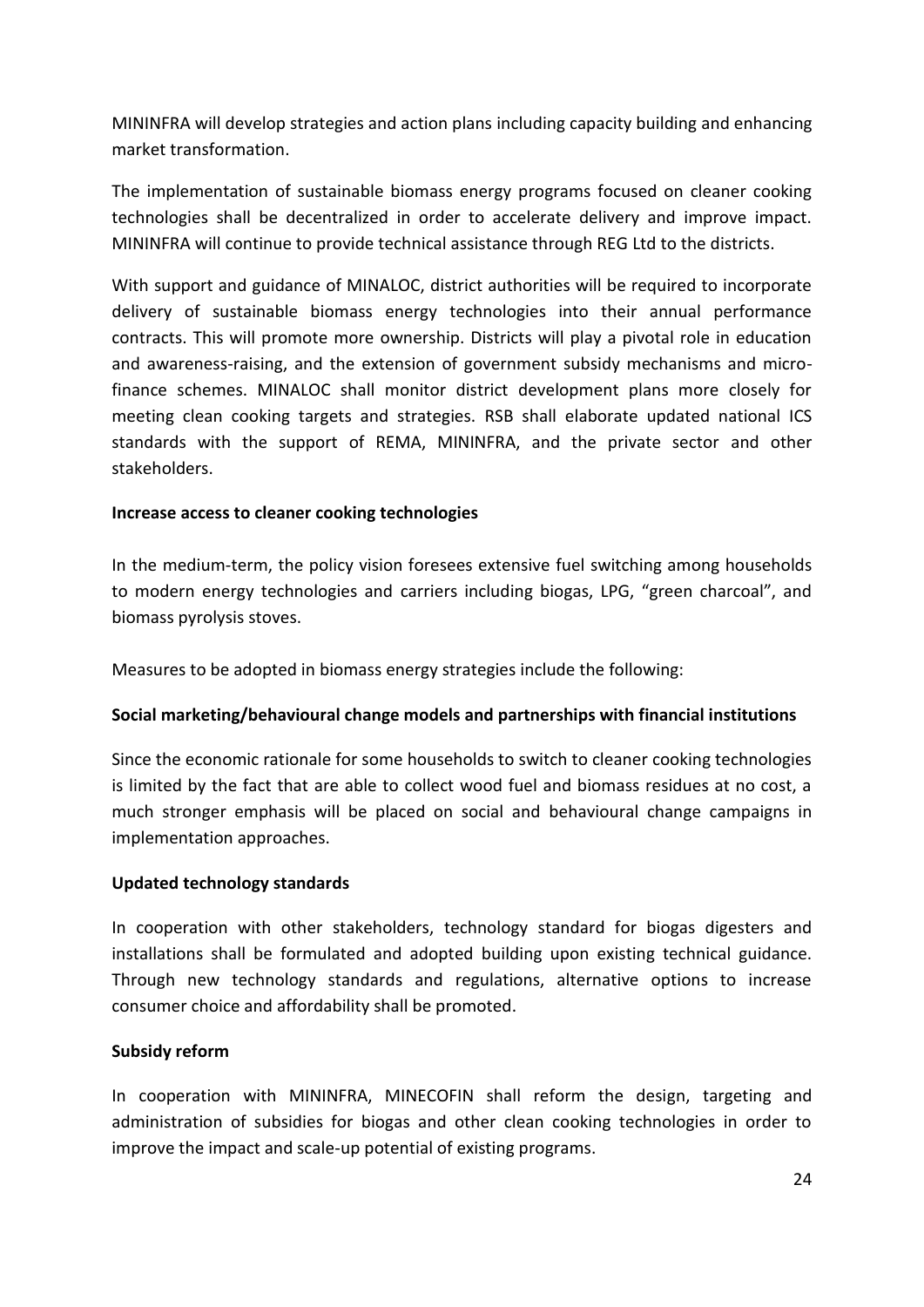#### **Develop new policy and regionally-integrated market for sustainable liquid bio-fuels**

A new bio-fuels policy shall be developed that harmonizes agricultural and land-use approaches and that takes into account a much stronger regional integration dimension to market development. A preliminary bio-fuel policy drafted by the former Institute of Scientific and Technological Research (IRST) in 2008 to promote bio-diesel exploration, production and use shall be updated and integrated into this policy in line with regional policy approaches. Increasing the share of bio-fuels in Rwanda's energy mix will increase energy security by reducing dependency on imported petroleum products. Markets particularly suitable for bio-fuels include public and agricultural transport vehicles and agroprocessing machinery by replacing petroleum fuels entirely with fuel produced from biocrops.

#### <span id="page-24-0"></span>**2.9 PETROLEUM**

Rwanda's petroleum sub-sector covers both upstream (petroleum exploration, development and commercial production) and downstream (transportation- for crude and refined products, refining, storage, distribution and marketing) activities. The sub-sector is characterized by three main challenges: unreliable supplies and uneven product quality, insufficient storage and distribution capacity, and high exposure or vulnerability to global price volatility. In a global perspective, petroleum exploration and development activities have become progressively more capital intensive, technologically complex, and environmentally sensitive. Thus, it is essential that national policies are aligned to international realities and best practice and sophisticated enough to ensure that international companies and investment partners with the right mix of expertise and technological know-how are enticed to operate in Rwanda in a manner that ensures environmental sustainability and mutually beneficial cooperation from the extraction of non-renewable, mineral rents.

The main policy objective for the sub-sector is to ensure safe, sufficient, reliable, sustainable and affordable supply of petroleum and LPG. This entails expanding domestic exploration and production, boosting investments in supply and storage infrastructure, and promoting sound management of downstream resources and markets. Existing policies on upstream development and downstream use have been developed by MINIRENA and MINICOM, respectively. Investments shall be facilitated by: proving Rwanda's national resources using public funds; developing streamlining procedures for resource exploration and joint ventures; increasing the transparency of the legal, regulatory and licensing framework; developing technical standards and environmental management protocols; and opening up the market to greater competition. A Downstream Petroleum Policy was adopted by Cabinet in late 2012. It gives guidance on the transportation (of both crude and refined products), refining, storage, distribution and marketing of petroleum products in Rwanda. In order to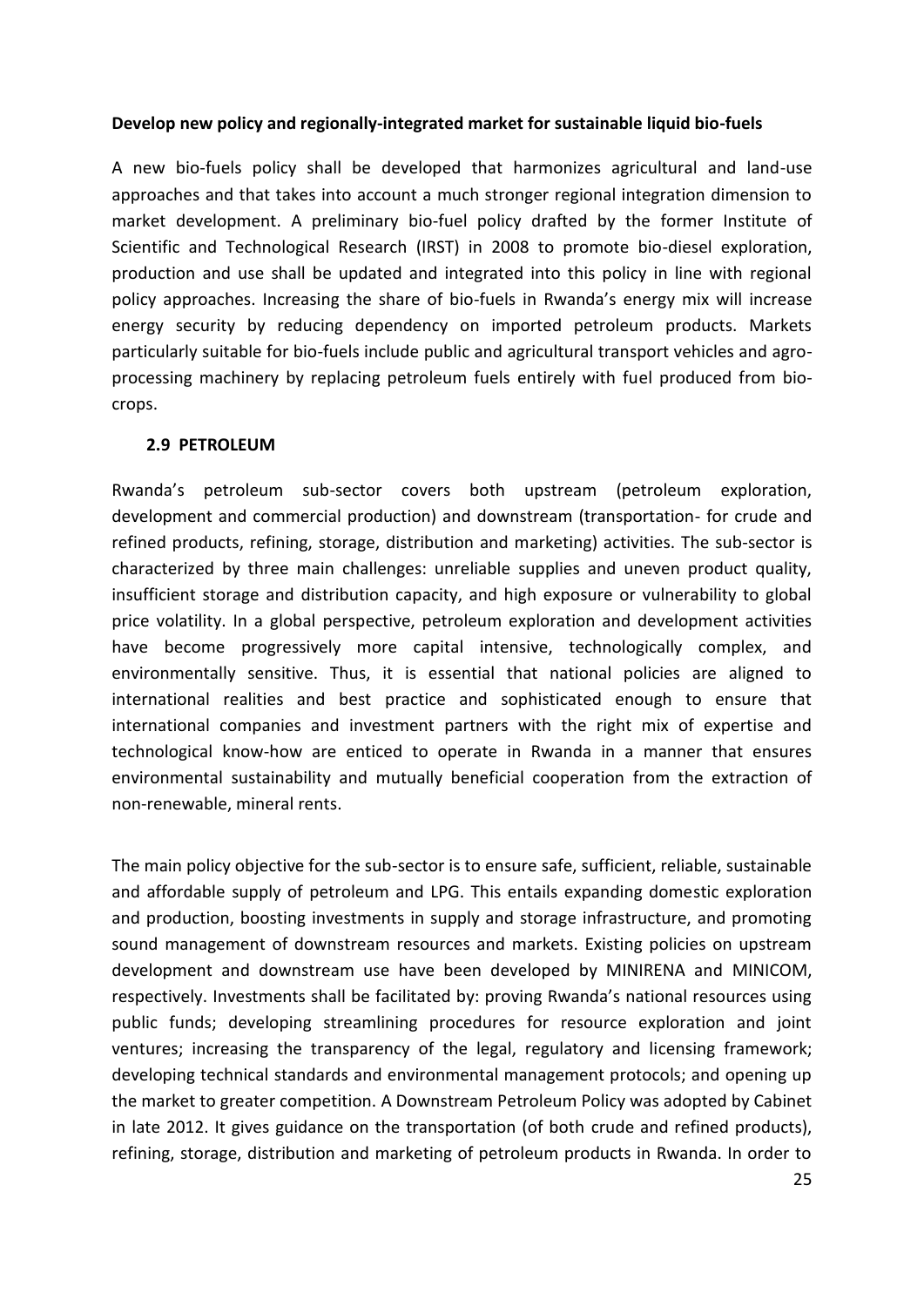address current sub-sector challenges, the Rwanda Energy Policy complements these and reinforces the implementation of existing sub-sector policies through the following objectives:

- i. Accelerate regional cooperation and strategic infrastructure development;
- ii. Ensure adequate storage infrastructure to maintain appropriate strategic reserve levels;
- iii. Enhance the effectiveness of price stabilization mechanisms;
- iv. Improve data collection and enforcement of fuel quality standards;
- v. Improving Liquefied Petroleum Gas (LPG) market and distribution infrastructure.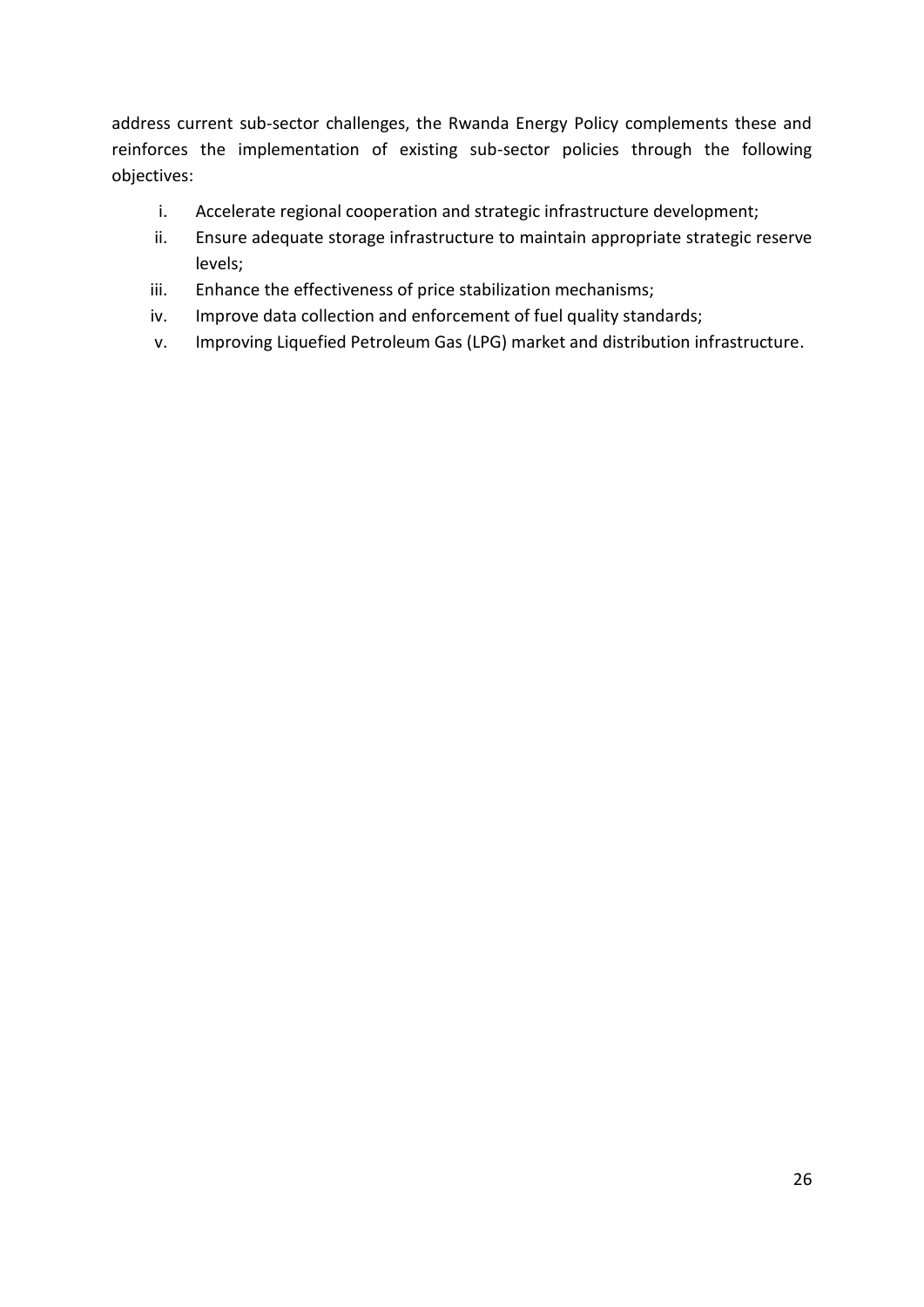#### <span id="page-26-0"></span>**CHAPTER THREE: POLICY PRINCIPLES ON CROSS CUTTING ISSUES**

#### <span id="page-26-1"></span>**3.1 CAPACITY BUILDING**

Vision 2020 calls for the creation of a Knowledge Based Economy built upon continuous upgrading of skills. Lack of capacity in both an institutional and technical sense is a genuine bottleneck to economic growth and achieving the sector vision under the EP. Building sustainable national capacity throughout the entire energy sector in both the private sector and across the government agencies is thus a critical cross-cutting theme.

Clear strategies and operational guidelines on skills development, transfer, utilization, and retention shall be adopted to better align curricula development in higher learning institutions and TVETs to the sector strategy and workforce gaps.

Based on previous assessments and the results of the stakeholder consultations, priority capacity building needs include strengthening and retaining staff resources and capacity in energy sector to formulate and oversee policies, programs, and projects.

#### <span id="page-26-2"></span>**3.2 REGIONAL INTEGRATION**

Rwanda energy policy and strategies need to better understand how regional energy integration brings new energy security, challenges as well as opportunities. These issues shall be formulated in subsequent policies and guidelines concerning energy security. For example, regional power trading is expected to materially reduce the average cost of power and the carbon intensity of the grid. On the other hand, supply guarantees and third country guarantees on allocated power shares may, however, need to be put into place in order to achieve energy security in a scenario with dramatically increased power trading. In addition, while grid interconnections can mitigate the risk associated with excess supply in the event of inaccurate demand forecasts, exporting power will only make economic sense if Rwanda's tariff becomes more regionally competitive.

#### <span id="page-26-3"></span>**3.3 ENERGY DATA COLLECTION AND STATISTICS**

Good data is required for energy policy formulation and integrated energy planning. Although proper data systems are costly, the lack of information and cross-cutting challenges that arise from a lack of data are widely seen as a major capacity constraint in the energy sector. MININFRA shall establish an energy sector information system or depository that can serve as a central mechanism for integrated energy data collection, management and dissemination. This system can be used as a key input to energy sector planning and models that take into account all available energy resources and primary consumption patterns to match investments with future demand.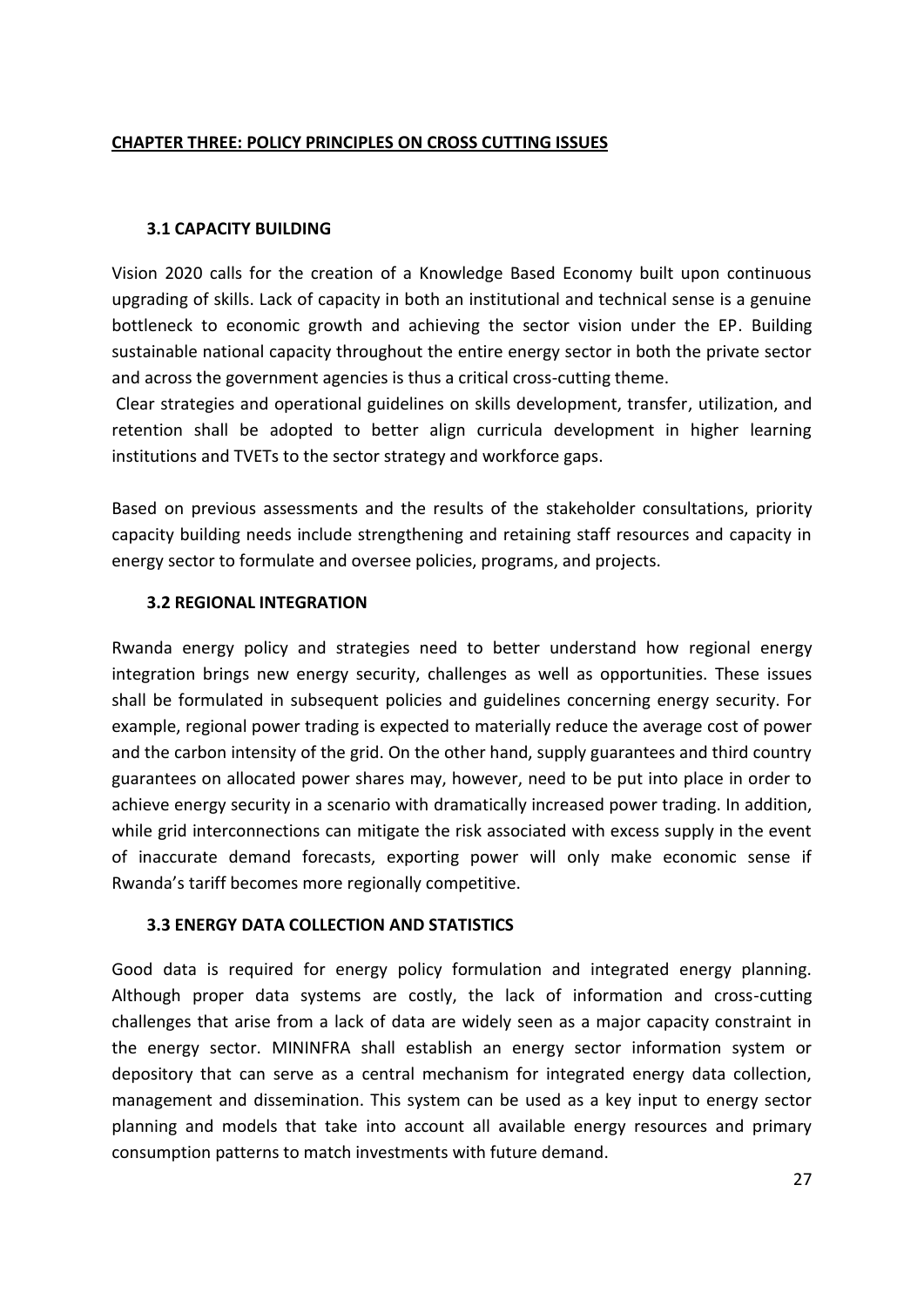Through this portal, government shall inform research and investment decisions by giving easy online access to data and information to the public. The portal shall include all available resource assessments and upstream feasibility studies that have been undertaken to date.

#### <span id="page-27-0"></span>**3.4 ENERGY STANDARDS**

Stronger public awareness-raising to inform target audiences of existing technology standards and ensuring adequate enforcement of existing laws and regulations in a costeffective manner is absolutely fundamental to creating an enabling environment for cleaner energy technologies and development pathways.

## <span id="page-27-1"></span>**3.5 RESEARCH, DEVELOPMENT & TECHNOLOGICAL INNOVATION**

In Rwanda, investments in energy-related research and development have been at very low levels, both by the private and public sector. As most energy technology is imported (e.g., up to 80% of all power related equipment, such as turbines for hydro projects) average total investment costs remain high. Investments in developing scientific and technological infrastructure, manpower build long-term capacity and ownership, and contribute to socioeconomic transformation by reducing the cost of energy. Rwandan research institutions need support to develop appropriate energy technologies, efficiency measures, and locally appropriate guidelines for sustainable resource extraction and development.

The following policies will be adopted to advance research, development, technological transfer and innovation in the energy sector:

- i. MININFRA shall work with MINEDUC through NCST to drive this process. The institutions shall also collaborate with Rwandan Universities to organize Energy Research Symposium with private sector participation to enhance dialogue and cooperation on practical energy research and technological innovation matters;
- ii. To encourage private sector and academic institutions to undertake research in developing and adopting new energy technologies to inform future investment decisions, especially related to cleaner energy resources;
- iii. Industrial training and practical skills related to energy shall be promoted through technical and vocational colleges as well as through practical pupilage programs;
- iv. To develop specific mechanisms to encourage more academics and researchers, particularly in the higher education sector, to focus their research on topics aligned with national energy priorities.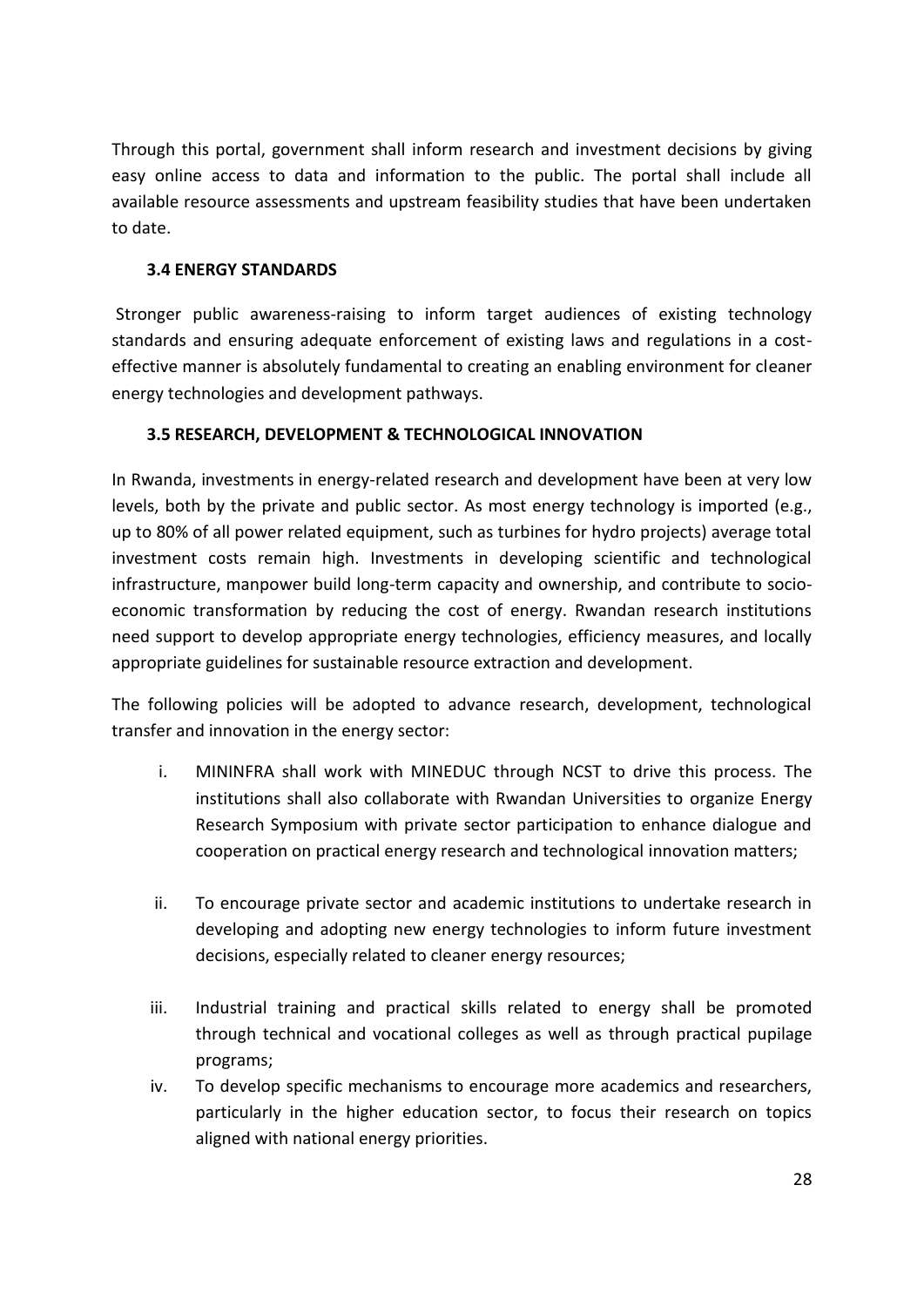#### <span id="page-28-0"></span>**3.6 ENERGY SECURITY AND DISASTER MITIGATION**

Fuel supply shocks can result not only in economic, but also in political and social instability. In the Rwandan context, "energy security" encompasses the following policy imperatives:

- **Promoting self-reliance through the development of domestic energy resources to** the greatest extent feasible from an economic and technical perspective;
- Diversifying the energy mix (including power generation portfolio) to decrease reliance on any one single resource;
- **EXT** Limiting the degree of power imports to within a reasonable threshold to mitigate supply risk linked to political insecurity or technical system failures beyond Rwanda's control;
- Having a sufficient level of energy commodity reserve stocks or capacity;
- Improving the preparedness for, and resiliency to, exogenous market shocks, including price spikes;
- Ensuring a consistent availability of public funds committed to co-finance major energy infrastructure projects with the private sector, as part of financing plans and strategies;
- Gradually reducing reliance on external development partner contributions to be more self-reliant;
- **Preventing catastrophic failure and mitigating the impact of a severe natural disaster** that could cripple the economy.

In order to enhance energy security, the following actions shall be taken:

- i. A clear **disaster prevention and management plan** including specific anticipatory risk mitigation measures shall be developed for each sub-sector by the respective competent Ministry or Agency. While ensuring security over energy supplies falls under the mandate of MININFRA, all Ministries and agencies engaged in the delivery of energy services have a responsibility to undertake measures that uphold this principle. MININFRA shall ensure **mainstreaming of disaster prevention guidelines into operational policies as well as guidelines** to be followed by its implementation agencies;
- ii. A hydropower **climate-related risk assessment** shall be conducted to highlight major vulnerabilities to climate change, natural disasters, and other extreme weather events;
- iii. **Promoting a mix of energy supply and power generation options** by increasing investment in domestic resources, even if not at the lowest financial cost of production, and by expanding regional trade in all energy commodities to ensure sufficient supplies and reliable reserves.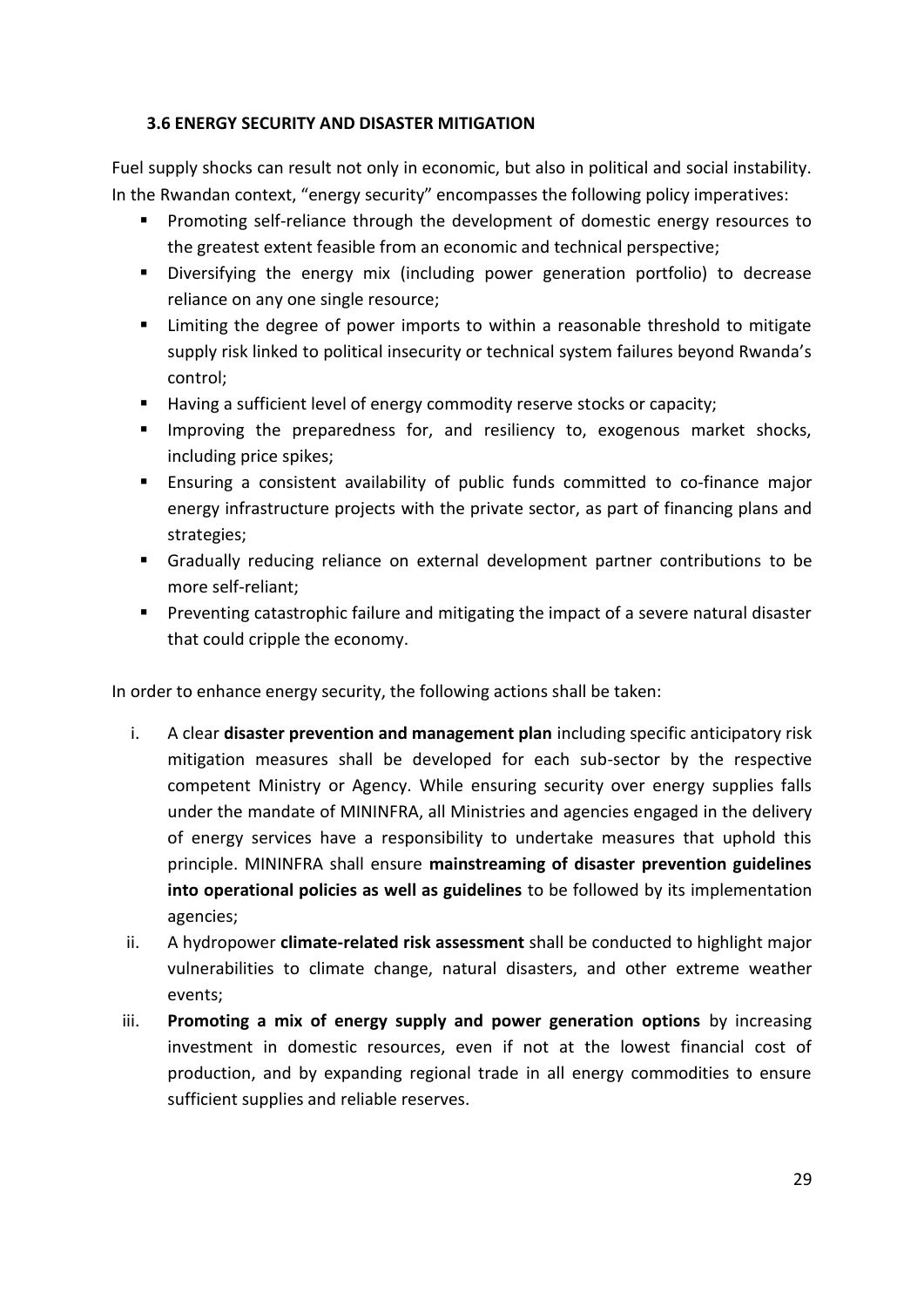#### <span id="page-29-0"></span>**3.7 INTEGRATED PLANNING AND SECTOR GOVERNANCE**

As a complex sector encompassing diverse forms and carriers, it is important that clear linkages and investment strategies are made through integrated planning processes, both within the energy sector and other sectors. The benefits of more integrated planning processes include creating positive synergies and economies of scale between new infrastructure investments and minimizing unnecessary cost. The agricultural sector strategic plan, for example, implies a dramatic increase in the land under irrigation; this needs to be effectively coordinated with power system expansion, otherwise it could lead to grid instability. Thus, it is important that arrangements between energy and other sectors such as agriculture and mining be put into place in the long-term in order to ensure sustainable exploitation of scarce resources.

New investments in the electric power sector shall be in line with demand, based on: a sound forecast, taking into account complex factors such as demographic trends and industrial growth strategies; reserve margin requirements set in the Grid Code; the flexibility to meet sudden changes in demand and exogenous shocks; and the robust findings of a least cost power project development plan. Electrification plans shall be in greater alignment with industrialization, agro-processing, and urbanization strategies.

## <span id="page-29-1"></span>**3.8 GENDER-BASED EQUITY, ENVIRONMENTAL SUSTAINABILITY AND CLIMATE CONCERNS**

Exploitation of energy resources can lead to severe impacts on the environment and may result in greenhouse gas (GHG) emissions known to contribute to climate change. Likewise, climate change can have a severe impact on energy projects. The dominant modern energy source in the country, hydropower, is likely to be the most directly affected by climate change, because it is sensitive to the amount, timing, and geographical patterns of precipitation and temperature.<sup>14</sup>

Achieving the policy objectives related to environmentally sustainability will entail elaborating clear planning criteria that influence the prioritization of new energy investments toward environmentally friendly and climate resilient energy infrastructure, promoting technological innovation and transfer, developing stronger national technology standards for energy products and services, and outlining clear environmental guidelines to be used for major energy investments and programs. Guidance toward harmonizing approaches to climate technology transfer and adoption shall be further taken from the EAC Climate Change Policy.

-

 $14$ During 2004 and 2005, Rwanda suffered from a prolonged drought, drying up the seasonal rivers that were its primary source of electric power. The immediate impact of the situation was a doubling of electricity prices in the country.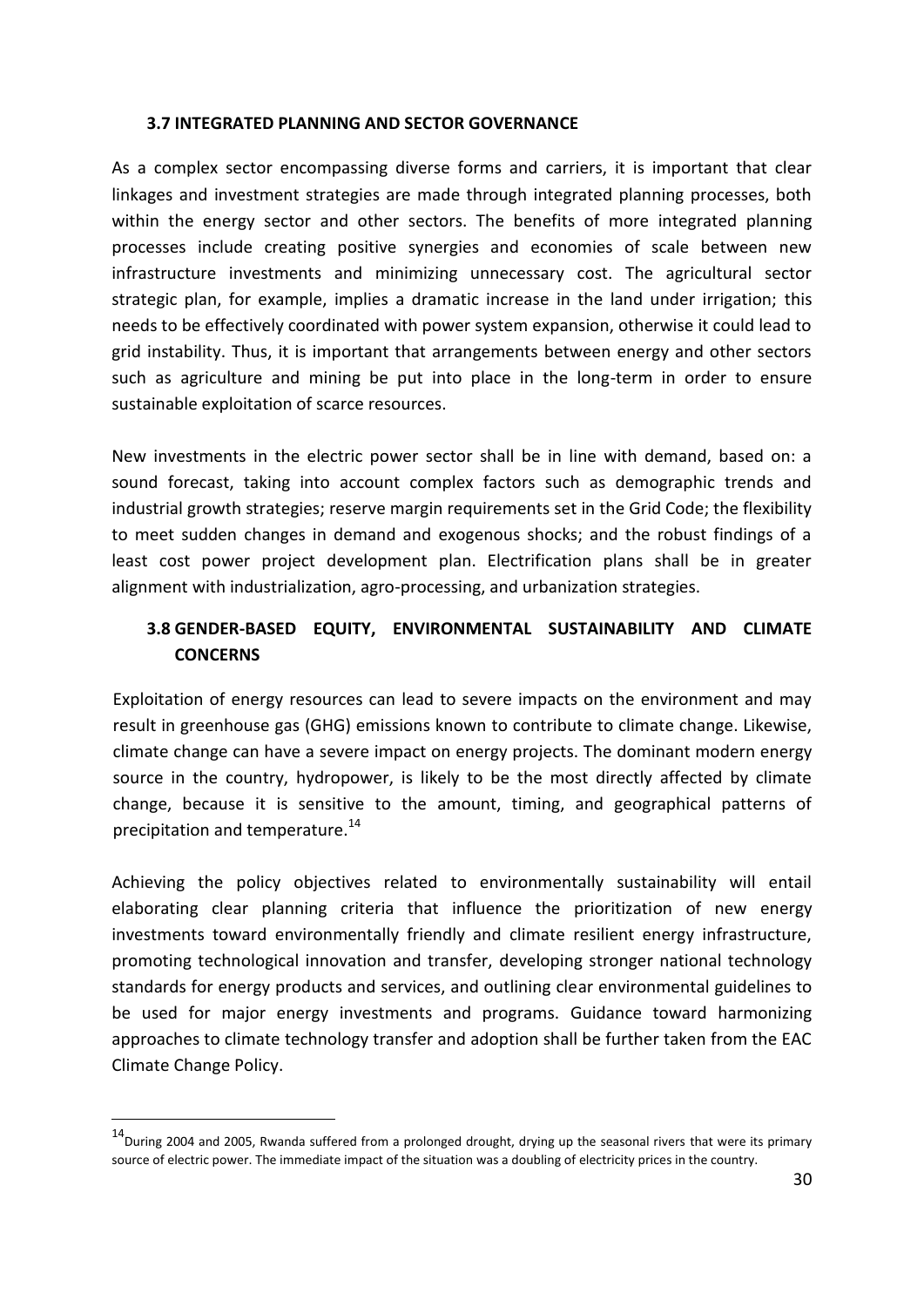Among the priority actions to achieve this objective include:

- i. Introducing controls and systems in energy infrastructure planning and design processes to robustly address climate change and disaster risk management;
- ii. Progressively reducing the carbon intensity of the electricity grid<sup>15</sup> through increased investment in and use of renewable energy resources such as microhydro, solar, and possibly geothermal power;
- iii. Promoting cleaner fuels and technologies for heating and cooking such as LPG, biogas, and modern biomass technology solutions in both households and institutions as well as more sustainable biomass energy consumption through promoting more efficient charcoal production practices, market transformation activities, fiscal reforms, and smart subsidies;
- iv. Aligning energy strategies to the green growth strategies and integrated infrastructure solutions, especially in secondary cities;
- v. Pursuing bilateral research and technology development cooperation with other governments and research centers.

More proactive efforts to increase the flow of climate finance into low-carbon energy projects ranging from renewable power generation projects to dissemination of improved cook stoves. This includes registration of projects and activities the UN Clean Development Mechanism (CDM) and Nationally Appropriate Mitigation Actions (NAMAs) falling under the United Nations Framework on Climate Change (UNFCCC) as well as voluntary carbon market channels.

The Rwandan Constitution assures equal rights between women and men, especially as it relates to national development policies. Gender concerns shall be mainstreamed across energy planning processes.

Guidelines for gender mainstreaming formulated by MIGEPROF shall be adopted in energy planning strategies. In practice, this means fundamentally recognizing that men and women can have different roles, responsibilities, and decision-making powers over energy usage. A more market-oriented approach to energy sector development and policy interventions shall also take gender differences into account in relation to end-user needs, preferences, and behaviors.

Measures to mainstream gender in national energy planning and policies include following:

i. Considering gender issues at every stage of the energy project cycle and in all major sub-sector strategies and action plans developed;

-

<sup>&</sup>lt;sup>15</sup>The current carbon intensity of the grid is roughly 0.52 tons of CO<sub>2</sub> equivalent emissions per Megawatt Hour.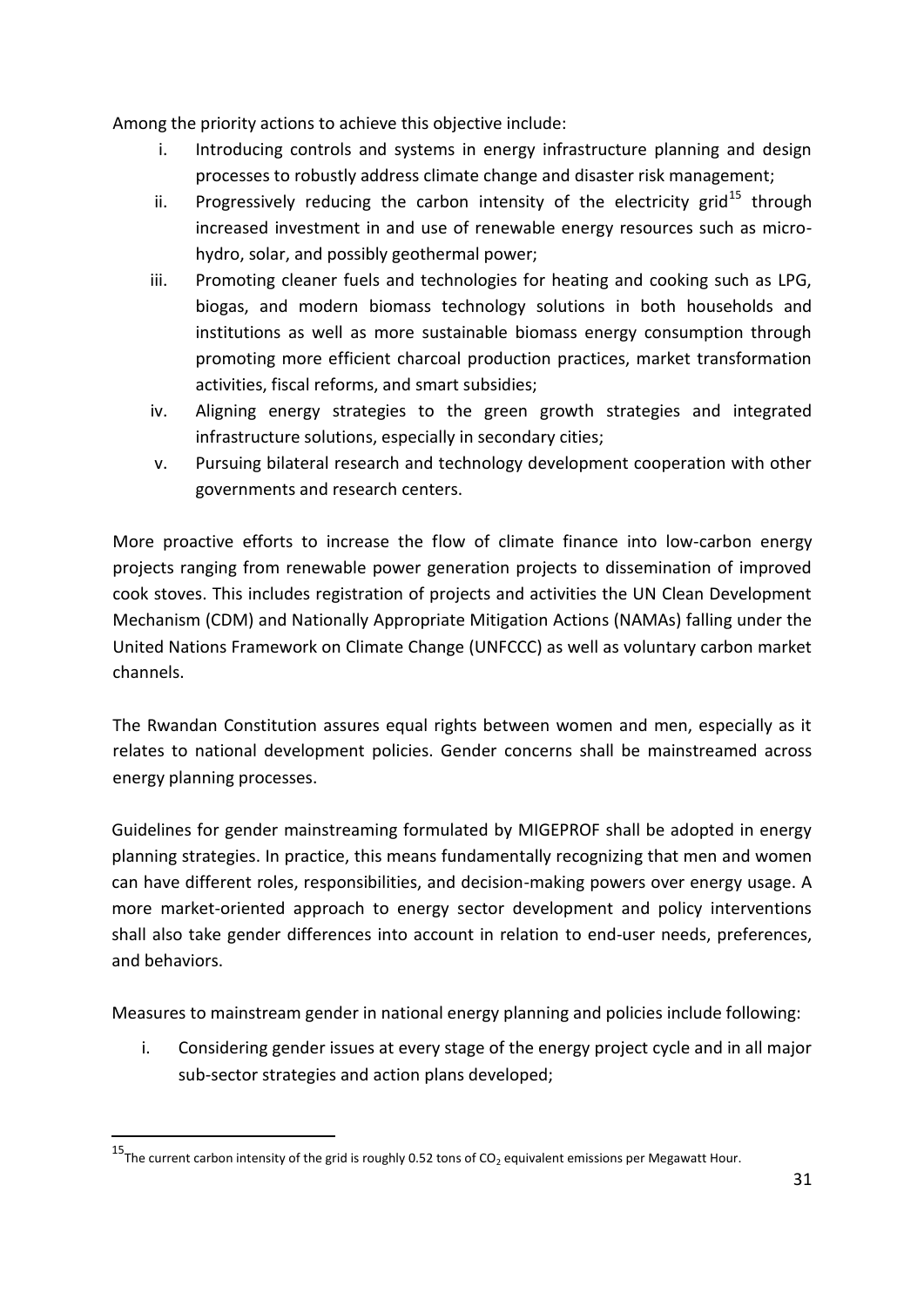- ii. Addressing energy concerns in a gender-sensitive manner shall be undertaken in the process of identifying and evaluating *appropriate* technologies for any given service;
- iii. Proactively targeting female-headed households in awareness-raising and behavioral change programs focused on sustainable energy and clean cooking technologies;
- iv. Undertaking education, outreach, and awareness-raising activities focused on identifying and altering cultural norms, behaviors, structures and practices that can lead, whether intentional or not, to inequitable energy access;
- v. Addressing knowledge gaps in gender and energy, through research and advocacy programs and providing information support to improve women's access to energy services in Rwanda;
- vi. Developing credit enhancement and micro-finance programs specifically targeting women for driving investments in clean energy technologies, such as solar powered lamps, and promoting women as energy entrepreneurs;
- vii. Incorporating meaningful roles to women in the planning, design and execution of energy programs, including those relating to energy efficiency and conservation;
- viii. Encouraging girls to study sciences and mathematics and courses related to building knowledge of energy technologies and basic engineering.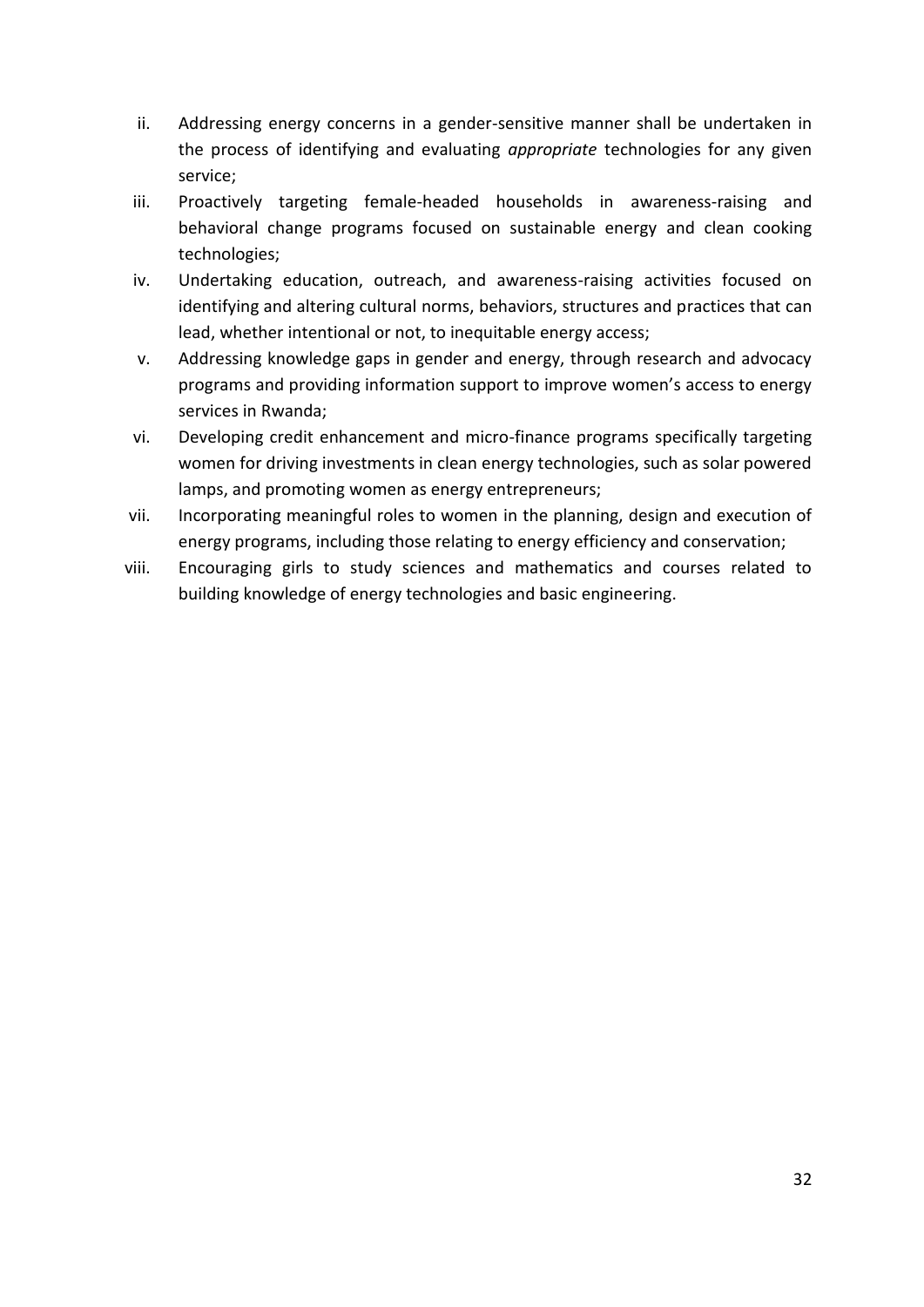#### <span id="page-32-0"></span>**CHAPTER FOUR: LEGAL, REGULATORY, AND INSTITUTIONAL FRAMEWORK**

#### <span id="page-32-1"></span>**4.1 LEGAL AND REGULATORY FRAMEWORK AND IMPLICATIONS OF REVISED POLICY**

The main laws and regulations connected to the exploitation and use of Rwanda's energy resources comprise the Investment Code (2008, pending revision, 2014), Electricity Act (2011), the Law Establishing EWSA (2010) and the Law Repealing EWSA (2013), the Law Establishing and Determining the Mandate of the Rwanda Utilities Regulatory Authority (2001) and as revised (2013), the Law on Mining and Quarry Exploitation (2008),  $^{16}$  and the Petroleum Law (2013). A set of other proposed laws, including the Gas Law and Law on Public-Private Partnerships are still in final draft, pending approval by Cabinet. The mandate to regulate business operations across all energy subsectors falls under the Rwanda Utilities Regulatory Authority (RURA). As an independent regulatory agency, RURA is obliged to regulate in an accountable, transparent and fair manner for the benefit of all stakeholders.

Ultimately, the existence of a clear legal and regulatory framework for the sector plays a fundamental role in boosting investors' confidence in Rwanda and attracting more private sector operators. The action agenda for strengthening the legal and regulatory framework to align with the policy includes revising current legislation and putting in place new laws, regulations, and technical guidelines and standards. This includes potential new laws specific to promoting renewable energy and energy efficiency. A legal study is currently being implemented to examine the consistency of the legal framework and its adequacy to attract more investment in cleaner energy investments. In the longer-term, consolidation and integration of various laws and regulations into a unified national energy law shall be pursued. New legislation shall be benchmarked with other East African countries, and attempts made to harmonize regional frameworks wherever possible.

#### <span id="page-32-2"></span>**4.2 INSTITUTIONAL FRAMEWORK**

-

Given the complexity of the sector and its diverse resource base, the mandate of developing the sector is shared across multiple institutions. There is continuous need and efforts to streamline the sector institutional framework to enable integrated resource planning and support improved inter and intra institutional decision-making, avoiding duplication of efforts. The following section outlines some of the key actors in the energy sector and their respective roles, while making recommendations on institutional reform.

<sup>&</sup>lt;sup>16</sup> Under the national Mining Law, and Ministerial Order N°003/Minifom/2010 on Requirements for Granting the License for Purchasing and Selling Mineral Substances in Rwanda, peat is classified as a mineral substance. Furthermore, a quarry extraction license is required for commercial development and use in the context of an energy project.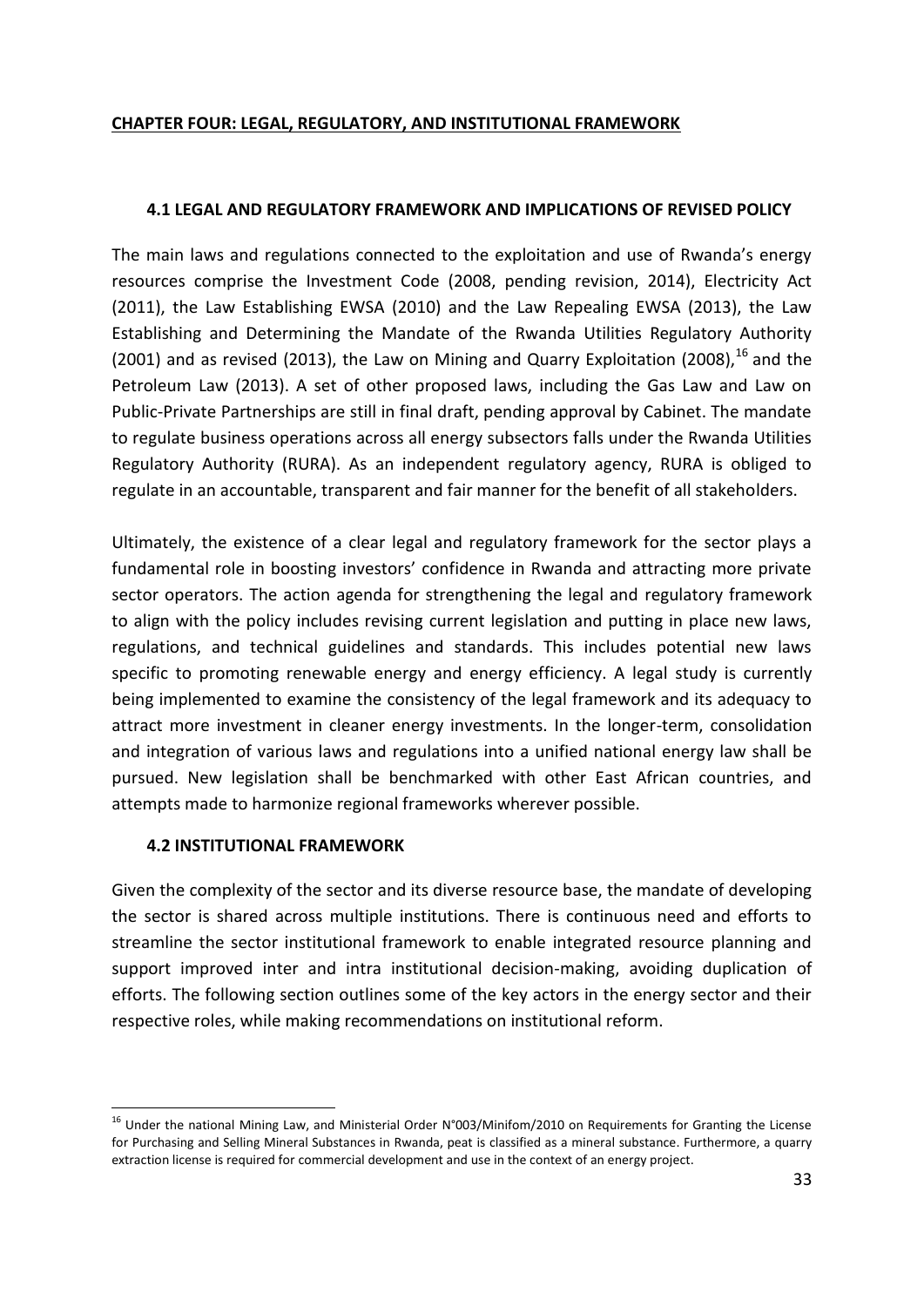#### **Ministry of Infrastructure (MININFRA)**

The Ministry of Infrastructure (MININFRA) is the lead Ministry responsible for developing energy policies and strategies, and for monitoring and evaluating projects and program implementation. It is in charge of setting an enabling policy and legal framework for the sector, including a suggested general approach to the optimal use of state subsidies in the sector, budget preparation, resource mobilization (together with MINECOFIN), and political oversight over government programs designed to expand energy access and service provision. With regards to petroleum, it is in charge of developing and managing petroleum related infrastructure.

## **Ministry of Trade and Industry (MINICOM)**

MINICOM is responsible for the development and oversight of the downstream**<sup>17</sup>** petroleum subsector, including implementation of the downstream petroleum policy, establishing and developing petroleum-related legislation, setting the strategic reserve requirement, and creating an enabling environment for petroleum products trade in line with the national energy policy objectives.

## **Ministry of Finance and Economic Planning (MINECOFIN)**

The Ministry of Finance and Economic Planning leads on resource mobilization to support energy investment and related financing requirements. MINECOFIN ensures the fiduciary framework to manage grants, loans, and other concessional finance from development partners into the sector.

## **Ministry of Natural Resources (MINIRENA)**

The Ministry of Natural resources is responsible for ensuring the sustainability of natural resources exploitation, including water extraction, and for developing and managing compliance to the national environment policy and law. MINIRENA is in charge of developing and implementing policies on petroleum exploration and development until the point of resource extraction.

## **Ministry of Education (MINEDUC)**

-

The Ministry of Education and its affiliated research agencies (NIRDA and NCST), plays a role in the energy sector by building the competency and human resources base for sector development and by helping to link sector policies and strategies to research, technology development, and innovation. MINEDUC ensures that TVETs address skill shortages in the sector, including jobs related to electrical engineering and renewable energy technology installation and maintenance.

<sup>17</sup> In Rwanda's case, this refers to the marketing and distribution of petroleum products and natural gas.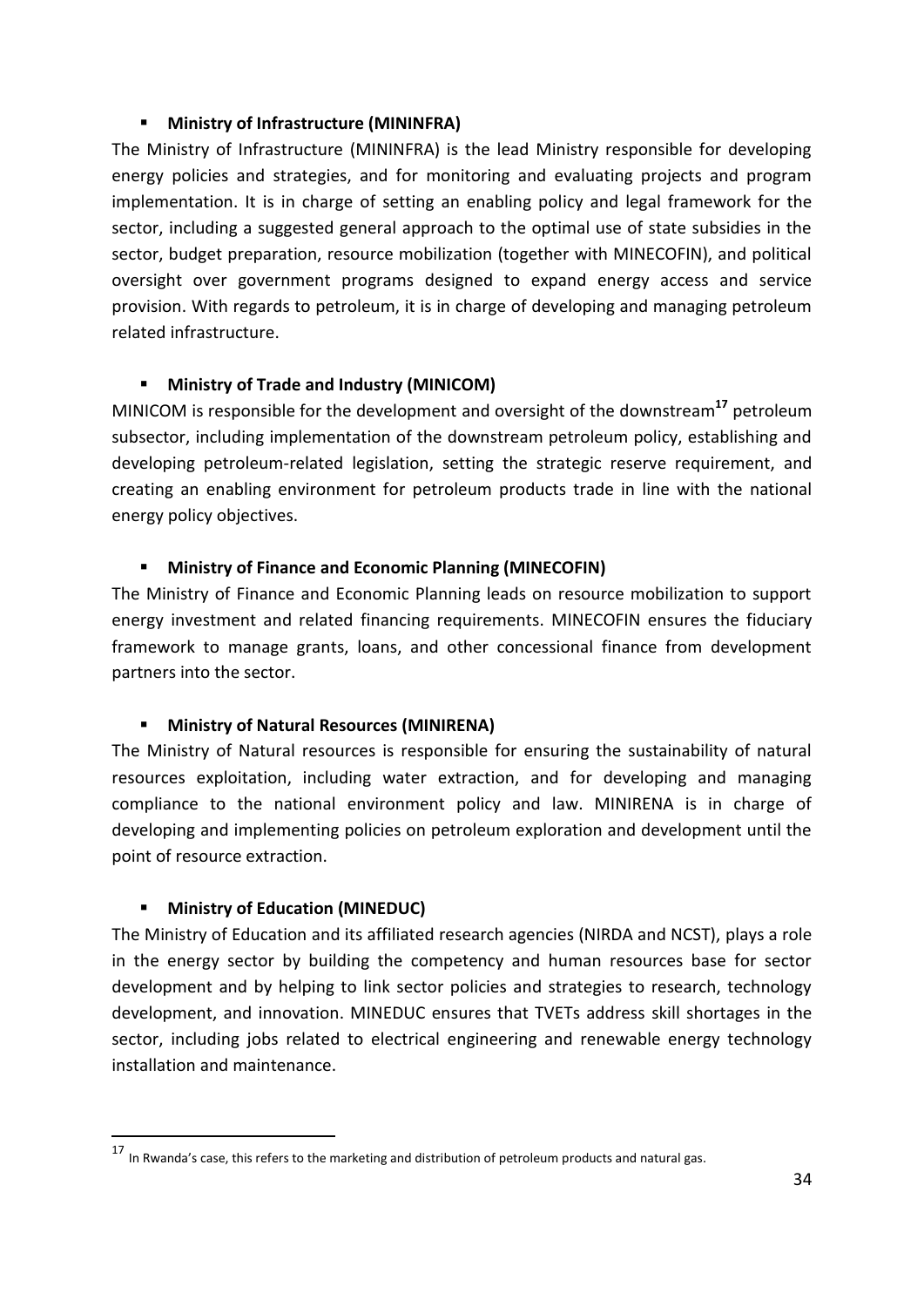#### **Ministry of Local Government (MINALOC)**

Local governments have the authority and mandate to coordinate the implementation of discrete enabling policies to drive local economic transformation. Districts are responsible for maintaining the District's infrastructure. Specifically, they have direct responsibility for all decentralized service delivery, including those that may be related to energy at the grassroots (such as ICS, Biogas and many more). This includes national programs to scale up sustainable energy consumption currently being implemented by the electricity utility targeting communities.

#### **Ministry of East African Community (MINEAC)**

The Ministry for East African Community Affairs is a coordinating body for EAC and Rwandan priorities within EAC Protocols, Treaties and Strategies. MINEAC follows commitments signed by Rwanda on energy projects and ensures Rwanda and Partner States deliver on them. The Ministry advocates on energy-related government positions and interests in regional meetings and forums.

#### **Rwanda Energy Group Ltd (REG Ltd)**

The legal mandate of Rwanda Energy Group Ltd is to translate energy sector policies and programs into the implementation of tangible projects to achieve government's vision in the sector and to efficiently operate and maintain the country's power transmission system.

#### **Rwanda Development Board (RDB)**

Rwanda Development Board plays the lead role in investment mobilization and promotion for the energy sector, acting as a gateway and facilitator. It actively promotes private investor participation in the energy sector, including local financial institutions. It leads on facilitation of foreign direct investment (FDI) into strategic energy generation projects, as well as other programs and activities involving cleaner, more energy-efficient technologies. RDB also issues Environmental Impact Assessments for all energy projects for which one is required. It is expect to also host a centralized authority or advisory agency for PPPs across government.

#### **Rwanda Utilities Regulatory Authority (RURA)**

The scope of its mandate extends to public utilities involved in renewable and nonrenewable energy, electricity, industrial gases, pipelines and storage facilities, and conventional gas extraction and distribution. As the regulator, RURA's principal mandate is to ensure consumer protection from uncompetitive practices while ensuring that such utilities operate in an efficient, sustainable, and reliable manner. RURA also has the important role of updating the electric grid code, ensuring quality of service standards for power, assessing and reviewing energy tariff structures, licensing all power generation,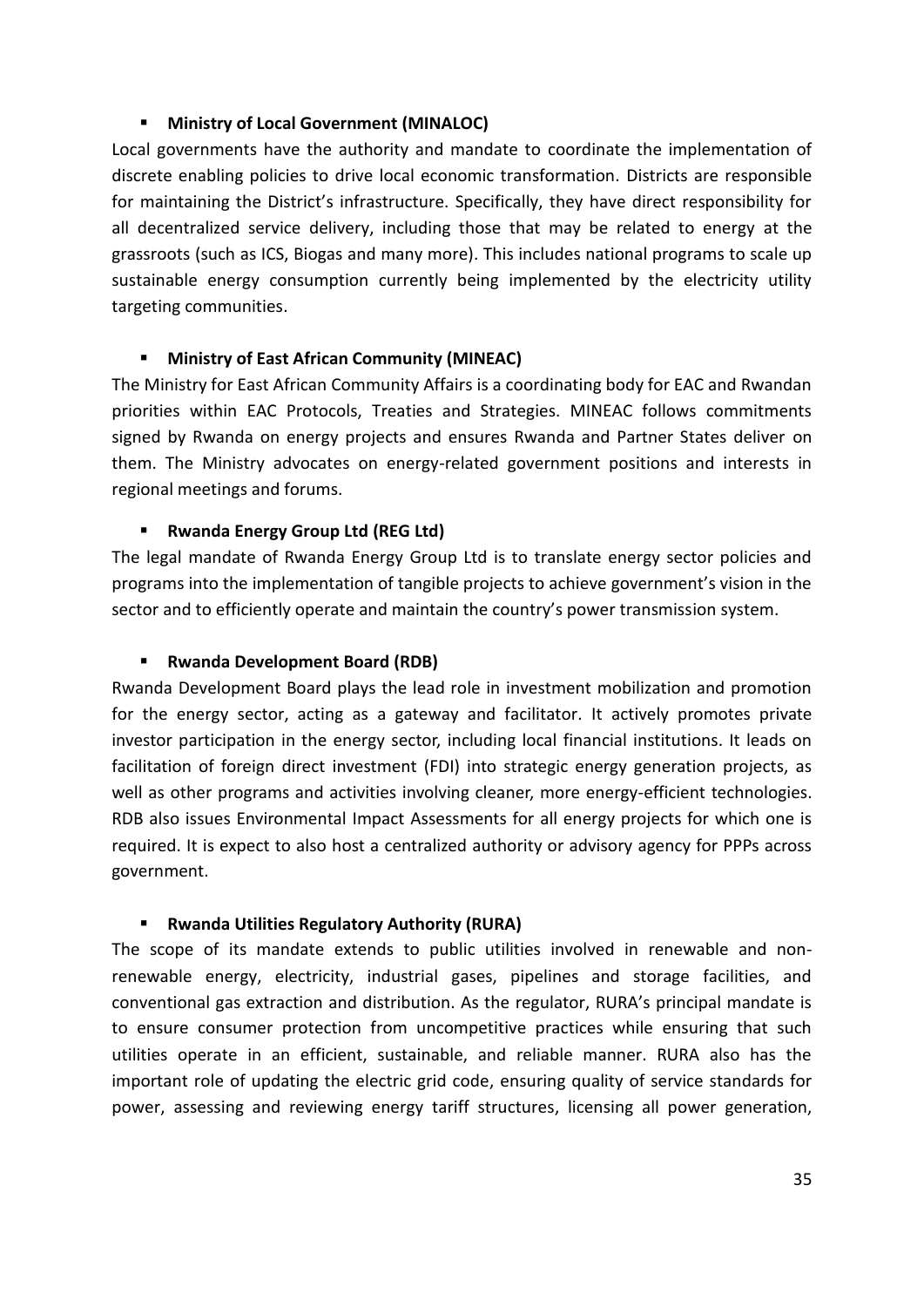transmission, and distribution companies as well as retail petroleum filling stations and related storage facilities.

## **National Industrial Research Development Authority (NIRDA)**

Its scope will evolve around continuous research on energy mix to feed the growing industries and will also provide the necessary information after thorough research on which industries employ clean efficient energy needs.

#### **Rwanda Environment Management Authority (REMA)**

REMA has the mandate to coordinate, oversee and implement environmental policy. Generally speaking, all infrastructure development is subject to environmental impact assessment. REMA is mandated to enforce environmental compliance in the development of energy resources.

#### **Rwanda Standards Board (RSB)**

As an agency under the Ministry of Trade and Industry, RSB develops national technical regulations including national technology and performance standards. RSB plays an increasingly important role in establishing, publishing, and disseminating national standards for energy technologies such as biogas digesters and solar appliances.

#### **National Commission of Science and Technology (NCST)**

NCST with aid from higher institutions of learning, will continue to oversee the scientific tools and provide modern necessary technology to be employed in the energy sector.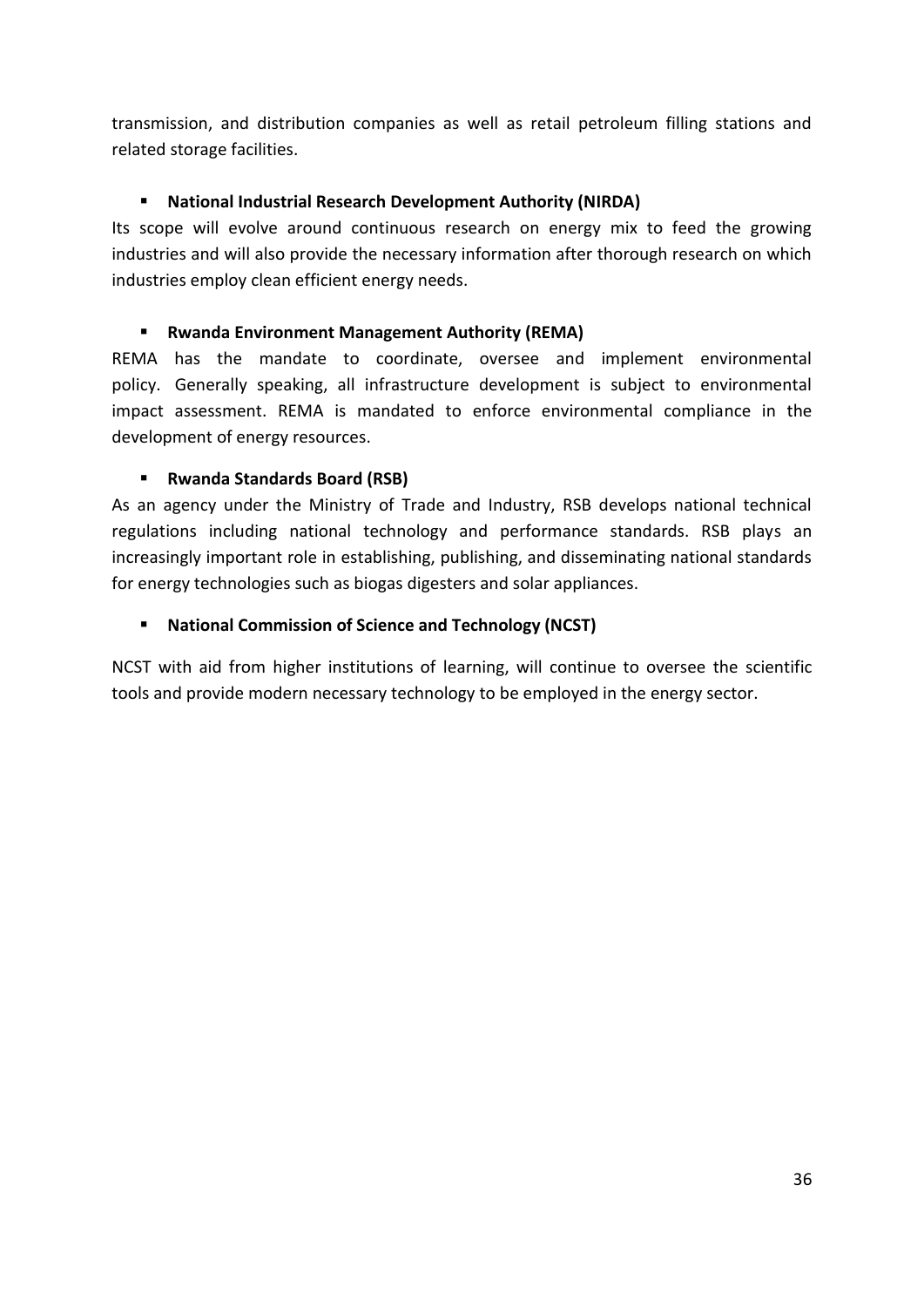#### **CHAPTER FIVE: POLICY MONITORING AND IMPLEMENTATION PLAN**

The National Energy Policy will ensure high-level ownership and institutional co-ordination to achieve the EDPRS II and ESSP targets. An overview of the institutional division of responsibility is set out in the Policy Implementation Matrix. This demarcates clear lines of institutional accountability and demonstrates the political will behind the process of energy sector development and increasing private sector participation.

MININFRA and the eSWAP Secretariat shall regularly monitor and evaluate the implementation of the policy so as to ensure its benefits reach all Rwandans. They will oversee government-wide policy implementation and enforcement, while helping to continually refine guidelines and processes to promote integrated energy planning. In this regard, they will regularly monitor and engage with other Ministries and their agencies according to Institutional Responsibility/Policy Implementation Matrix provided in the Annex.

High level oversight of policy implementation will be the mandate of the Economic Cluster under the Chairmanship of MINECOFIN, and if necessary, the PS Forums shall be used to raise awareness of areas where policy implementation is lagging. In addition, additional technical-level working groups and subsector coordination mechanisms to be established under the Energy Sector Working Group will ensure continual dialogue and awareness of the key policy objectives among key stakeholders such as MINECOFIN, REG Ltd, RDB, RURA, MINIRENA, RSB, and representatives of private sector chambers or associations. The SWG will support MININFRA in policy monitoring, evaluating progress against sector performance and intended policy outcomes. This may include, but is not limiting to, initiating and/or endorsing impact evaluations and interim policy reviews in conjunction with regular performance assessments against sector delivery targets.

The financial implications of this policy are complex, since it involves an array of institutions and a number of measures that are both already budgeted, as well as new measures. The ESSP estimates that roughly US\$ 4 billion is required to finance Rwanda's energy goals over five years. MININFRA has elaborated an extensive draft MTEF for negotiation with MINECOFIN which full incorporates all of the different elements envisioned in the policy and strategy, clearly articulated and disaggregated by energy sub-sector.

An appropriate mix of financing resources will be used to implement the policy and strategy. In order to reach sector targets, significant levels of new private sector investment are required. This will be leveraged through strategic public investments in upstream resource and project development activities, as well as through risk reduction tools. Among intended investment risk mitigation strategies include the provision of sovereign guarantees for those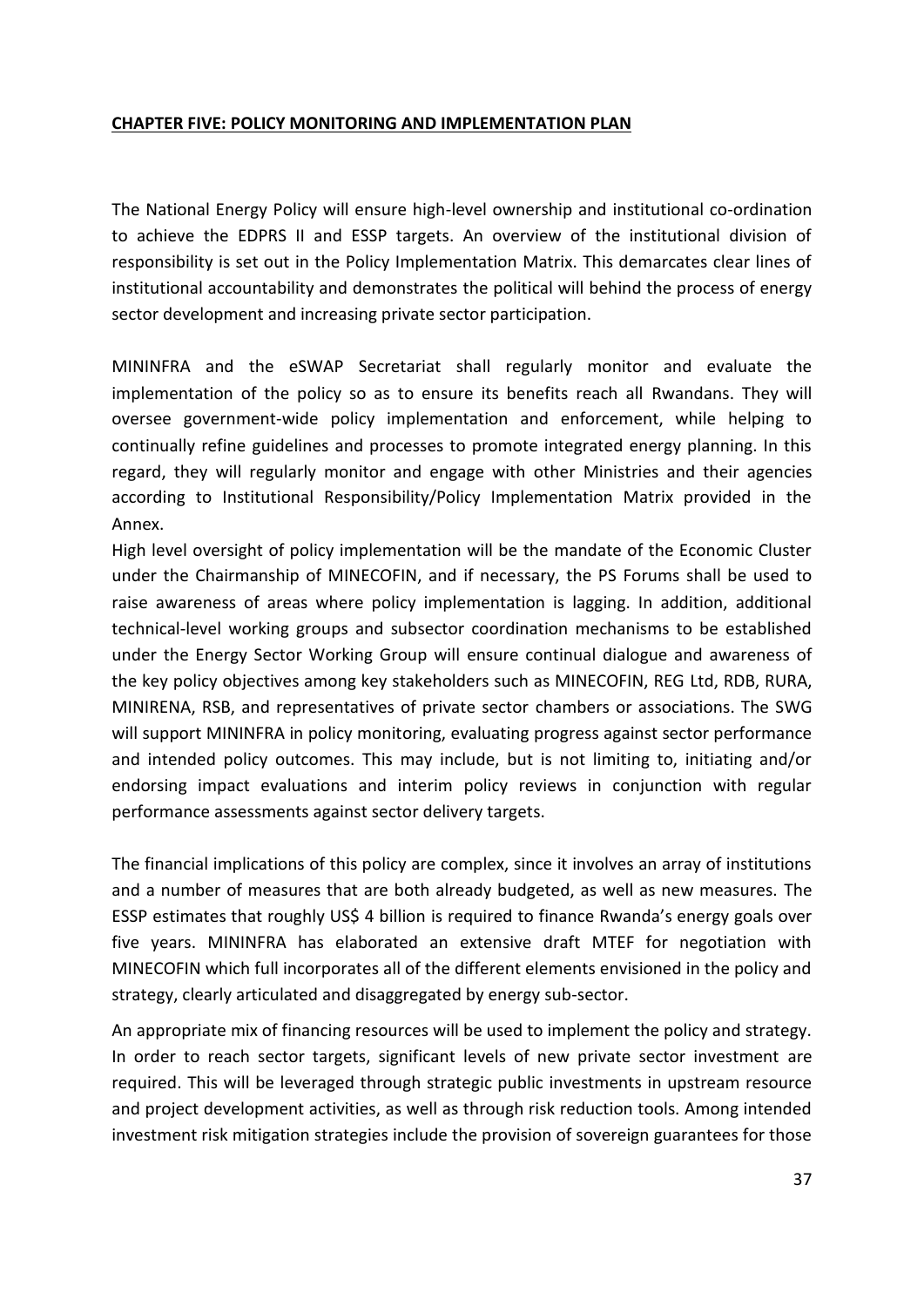projects as deemed absolutely necessary to support strategic infrastructure by MININFRA and the RDB Strategic Investment Unit.

In addition, as outlined in the Investment Code, a number of new measures shall be instituted to enhance the attractiveness of investors to fund energy projects, and energy is treated as a strategic sector. It is assumed that many energy projects in Rwanda will require a minimum amount of 30% equity, with the balance raised between commercial and concessional debt as well as grant funding, whether up front or paid upon delivery of predetermined output results. Wherever possible, climate finance mechanisms will be drawn upon to co-finance appropriate financing structures for specific investment projects and major government programs in the sector. Increased engagement between policy makers and domestic banks, pension funds, and insurance companies will be pursued in order to identify promising areas for domestic capital investment growth.

A more detailed financing strategy for the implementation of the policy is elaborated in the energy sector strategic plan.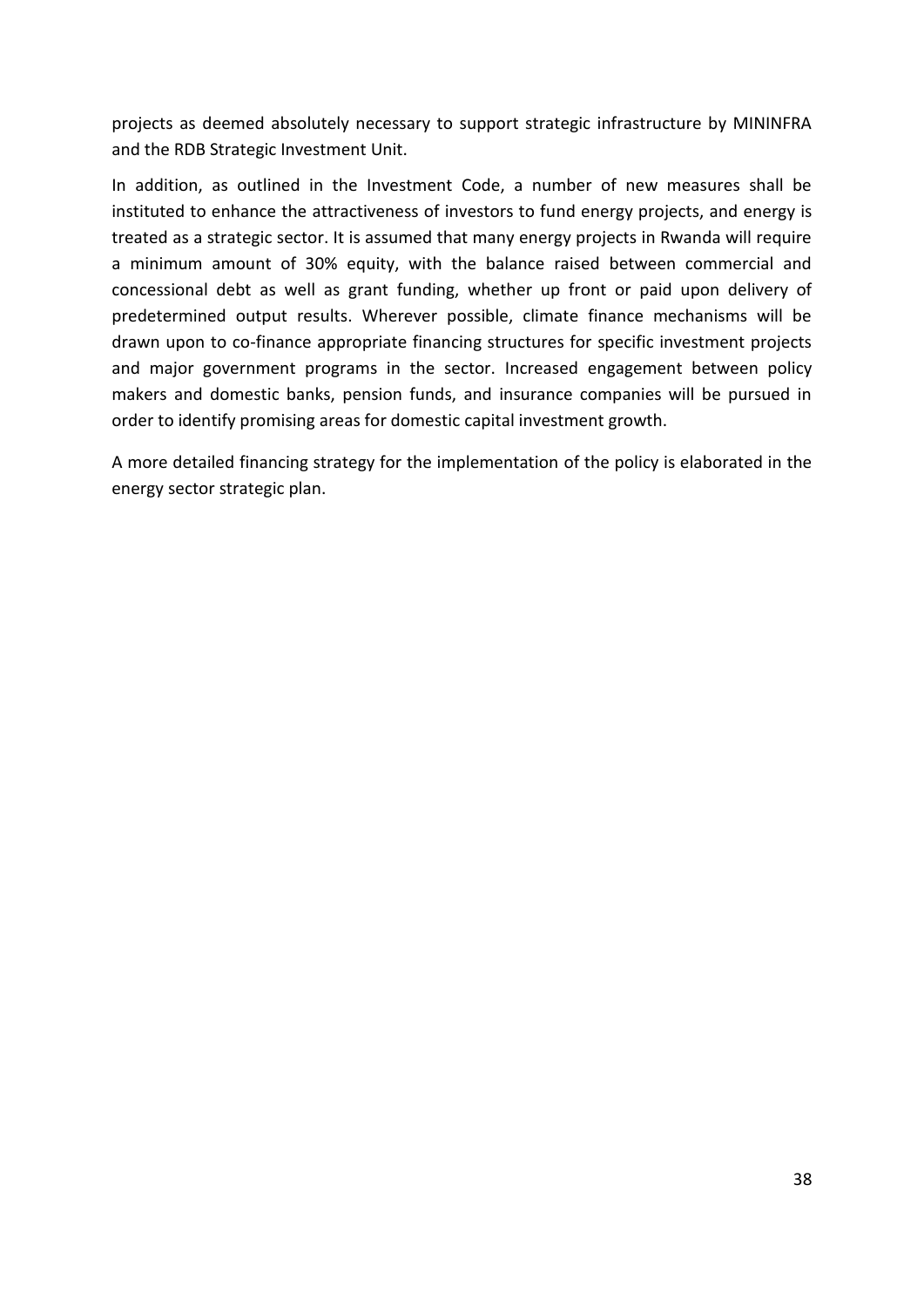# **LIST OF ANNEXES**

| Annex            | <b>Contents</b>                                                                                          |
|------------------|----------------------------------------------------------------------------------------------------------|
| <b>Annex I</b>   | Institutional Responsibility Matrix: Policy Monitoring Action Plan                                       |
| <b>Annex II</b>  | Prevailing legal and regulatory framework                                                                |
| <b>Annex III</b> | Policy Development Road Map & Stakeholder Consultations                                                  |
| <b>Annex IV</b>  | Summary of REP Objectives & Principles and Linkages to EDPRS-II & Energy<br>Sector Strategic Plan (ESSP) |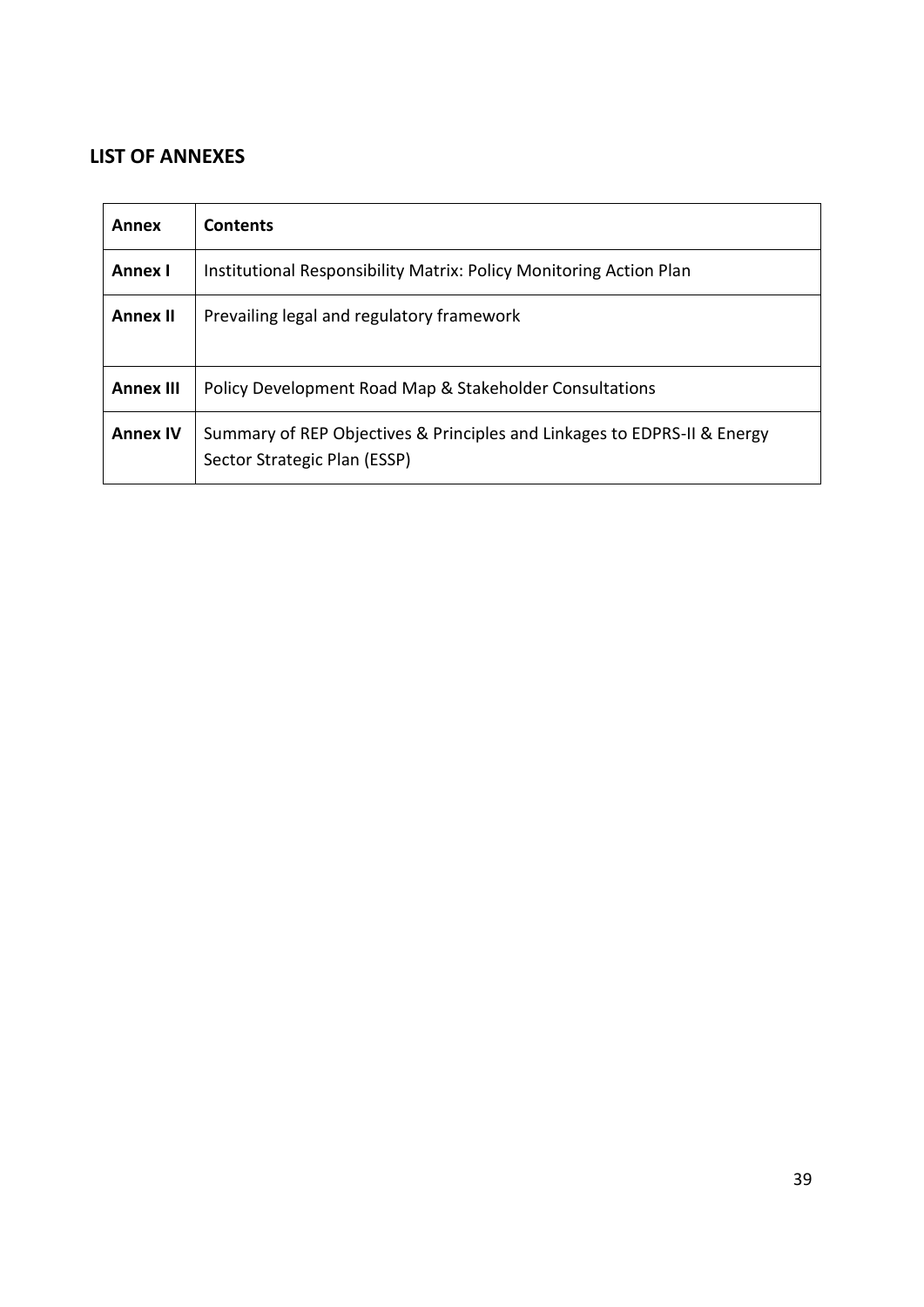| $\alpha$ . Then we have not produced in the set of $\alpha$ in the set of $\alpha$ is the set of $\alpha$                                |                                   |         |         |                  |             |            |          |             |            |      |                |               |                   |             |             |                |                 |           |                |      |      |
|------------------------------------------------------------------------------------------------------------------------------------------|-----------------------------------|---------|---------|------------------|-------------|------------|----------|-------------|------------|------|----------------|---------------|-------------------|-------------|-------------|----------------|-----------------|-----------|----------------|------|------|
|                                                                                                                                          | <b>MININFRA &amp;</b><br>Agencies | REG Ltd | MINICOM | <b>MINECOFIN</b> | <b>RURA</b> | <b>RDB</b> | MINIRENA | <b>REMA</b> | <b>RSB</b> | NICA | <b>MINEDUC</b> | <b>MINEAC</b> | MIGEPROF/<br>GMO  | <b>NCBS</b> | <b>NCST</b> | <b>MINALOC</b> | <b>MINIJUST</b> | MINISANTE | <b>MIDIMAR</b> | RPPA | RNRA |
| <b>General/Cross Cutting</b>                                                                                                             |                                   |         |         |                  |             |            |          |             |            |      |                |               |                   |             |             |                |                 |           |                |      |      |
| Develop Energy Sector<br><b>Action Plans</b>                                                                                             | $\mathbf C$                       |         |         |                  |             |            |          |             |            |      |                |               |                   |             |             |                |                 |           |                |      |      |
| Develop a medium-term<br>human and institutional<br>capacity development plan<br>for energy sector                                       | $\bigodot$                        |         |         |                  |             |            |          |             |            |      |                |               |                   |             |             |                |                 |           |                |      |      |
| Mainstream and monitor<br>gender equity directives and<br>compliance to related<br>legislation in energy sector<br>programs and policies |                                   |         |         |                  |             |            |          |             |            |      |                |               | $\mathbf{\Theta}$ |             |             |                |                 |           |                |      |      |
| Integrate climate change<br>considerations into major<br>energy infrastructure plans                                                     | $\bigodot$                        |         |         |                  |             |            |          |             |            |      |                |               |                   |             |             |                |                 |           |                |      |      |
| <b>Electrification</b>                                                                                                                   |                                   |         |         |                  |             |            |          |             |            |      |                |               |                   |             |             |                |                 |           |                |      |      |
| Elaborate annual action plan<br>to reach 100% access to<br>electricity in schools, sector<br>offices and health centres by<br>2017.      | $\odot$                           |         |         |                  |             |            |          |             |            |      |                |               |                   |             |             |                |                 |           |                |      |      |

#### **Annex I: Institutional Responsibility Matrix – Policy Monitoring Plan**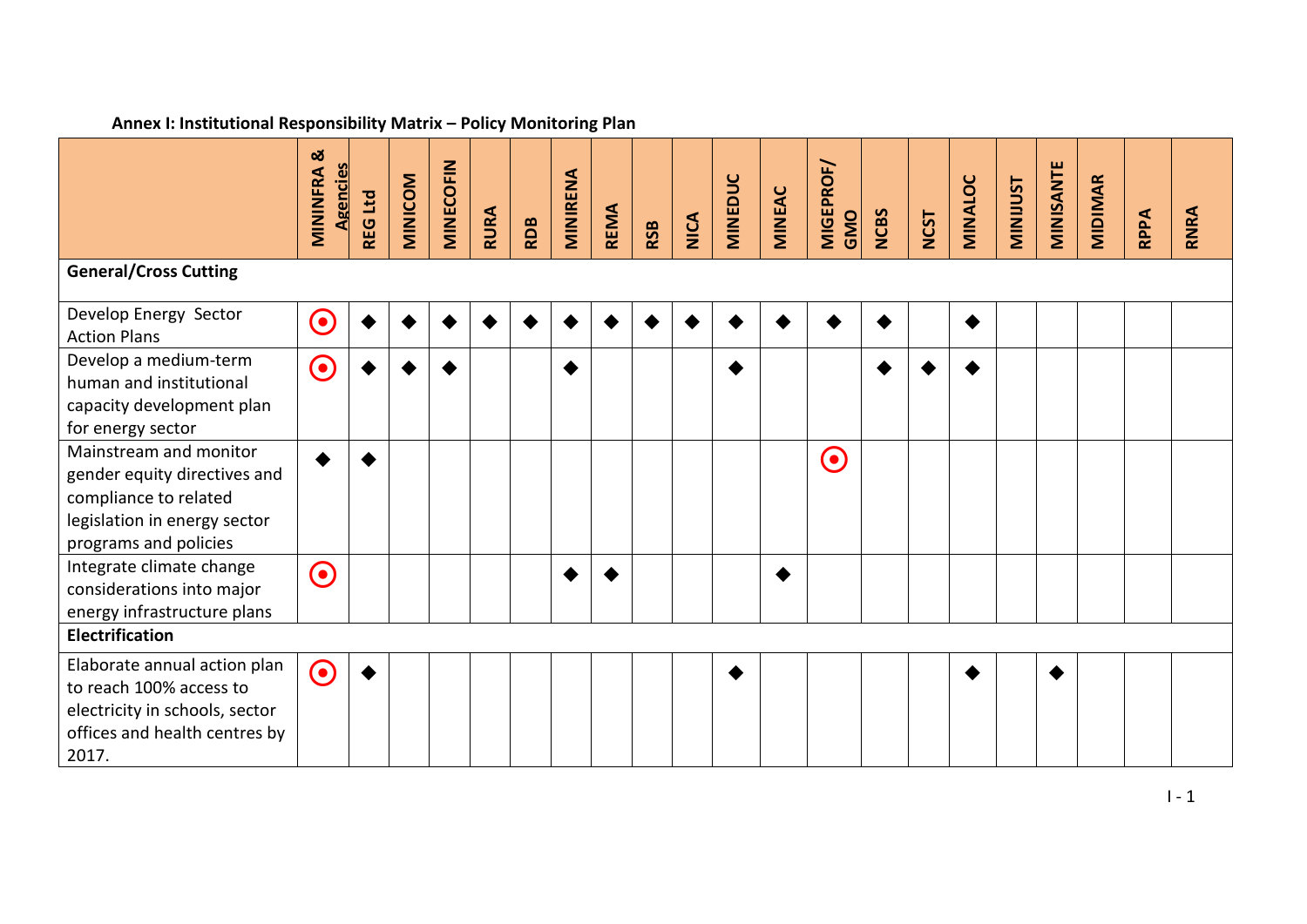|                                                                                                                                                                         | ø<br><b>Agencies</b><br>MININFRA | <b>REG Ltd</b> | MINICOM | <b>MINECOFIN</b> | RURA | <b>RDB</b> | MINIRENA | <b>REMA</b> | <b>RSB</b> | <b>NICA</b> | <b>MINEDUC</b> | MINEAC | MIGEPROF/<br>GMO | <b>NCBS</b> | <b>NCST</b> | MINALOC | <b>MINIJUST</b> | MINISANTE | <b>MIDIMAR</b> | RPPA | RNRA |
|-------------------------------------------------------------------------------------------------------------------------------------------------------------------------|----------------------------------|----------------|---------|------------------|------|------------|----------|-------------|------------|-------------|----------------|--------|------------------|-------------|-------------|---------|-----------------|-----------|----------------|------|------|
| <b>Energy Efficiency/Demand-Side Management</b>                                                                                                                         |                                  |                |         |                  |      |            |          |             |            |             |                |        |                  |             |             |         |                 |           |                |      |      |
| Develop and adopt Law on<br><b>Energy Efficiency</b>                                                                                                                    | $\odot$                          |                |         |                  |      |            |          |             |            |             |                |        |                  |             |             |         |                 |           |                |      |      |
| Establish an energy<br>efficiency and demand-side<br>management program within<br>Utility                                                                               | $\mathbf{\Theta}$                |                |         |                  |      |            |          |             |            |             |                |        |                  |             |             |         |                 |           |                |      |      |
| Establish a working group to<br>harmonize energy efficient<br>labelling and standards for<br>appliances in the EAC                                                      |                                  |                |         |                  |      |            |          |             | $\bf{O}$   |             |                |        |                  |             |             |         |                 |           |                |      |      |
| Petroleum                                                                                                                                                               |                                  |                |         |                  |      |            |          |             |            |             |                |        |                  |             |             |         |                 |           |                |      |      |
| Adopt Secondary regulations<br>on downstream petroleum<br>activities including<br>enforcement of products<br>quality standards and<br>strategic reserve<br>requirements |                                  |                |         |                  |      |            |          |             |            |             |                |        |                  |             |             |         |                 |           |                |      |      |
| Geothermal                                                                                                                                                              |                                  |                |         |                  |      |            |          |             |            |             |                |        |                  |             |             |         |                 |           |                |      |      |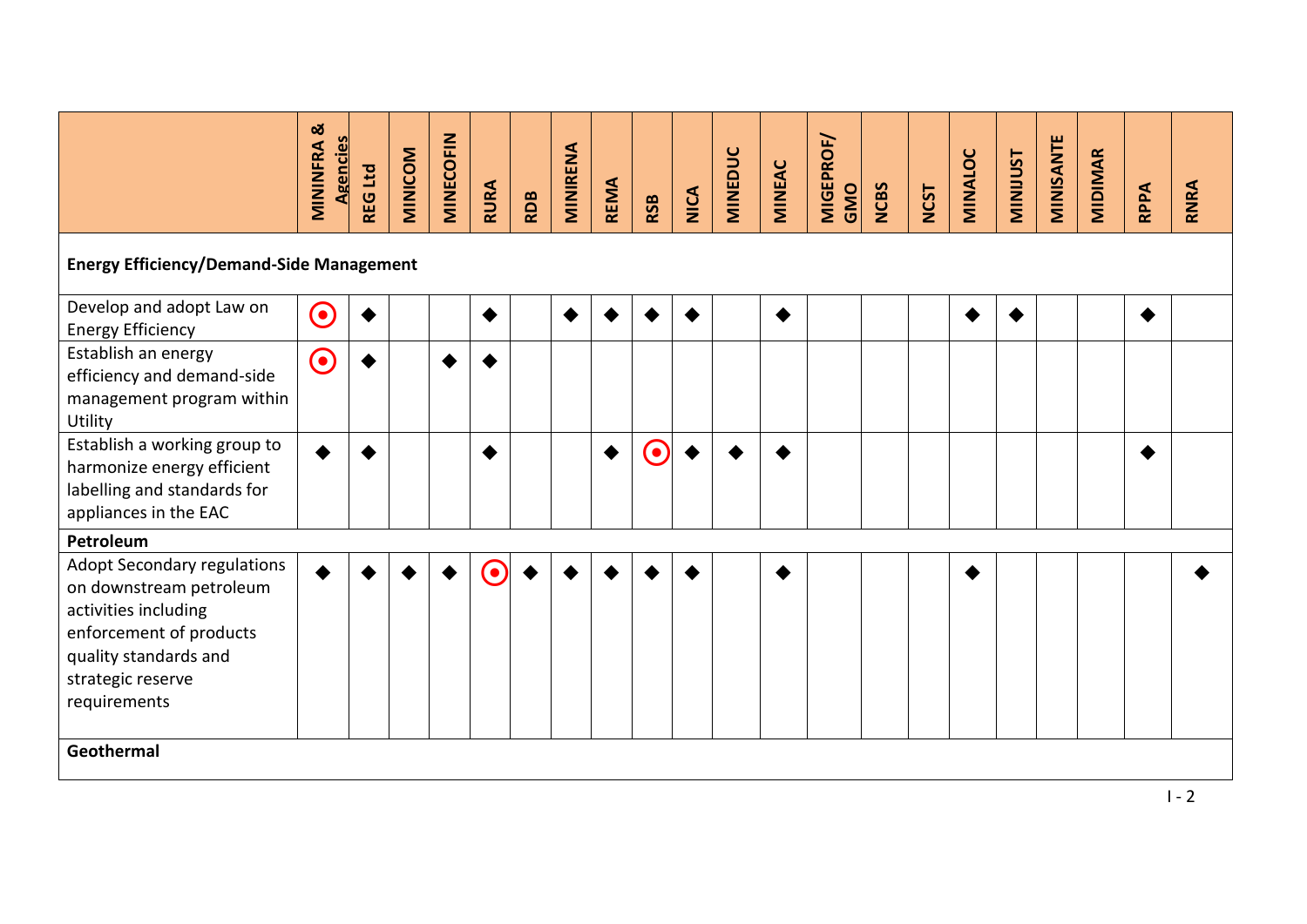|                                                                                                                                      | <u>ನ</u><br><b>Agencies</b><br>MININFRA | <b>REG Ltd</b> | MINICOM | <b>MINECOFIN</b> | <b>RURA</b> | <b>RDB</b> | MINIRENA | <b>REMA</b> | <b>RSB</b> | <b>NICA</b> | <b>MINEDUC</b> | <b>MINEAC</b>   | <b>MIGEPROF/</b><br>GMO | <b>NCBS</b> | <b>NCST</b> | MINALOC | <b>TSUININE</b> | MINISANTE | <b>MIDIMAR</b> | RPPA | RNRA |
|--------------------------------------------------------------------------------------------------------------------------------------|-----------------------------------------|----------------|---------|------------------|-------------|------------|----------|-------------|------------|-------------|----------------|-----------------|-------------------------|-------------|-------------|---------|-----------------|-----------|----------------|------|------|
| Adopt Geothermal<br>Resources Law and<br>Secondary Regulations for<br>Sustainable Geothermal<br><b>Exploration &amp; Development</b> | $\mathbf{\Theta}$                       |                |         |                  |             |            |          |             |            |             |                | $\blacklozenge$ |                         |             |             |         |                 |           |                |      |      |
| <b>Biomass &amp; Peat</b>                                                                                                            |                                         |                |         |                  |             |            |          |             |            |             |                |                 |                         |             |             |         |                 |           |                |      |      |
| Improve national peat<br>resource mapping and<br>quality assessments                                                                 | $\bigodot$                              |                |         | ♦                |             |            |          |             |            |             |                |                 |                         |             |             |         |                 |           |                |      |      |
| Facilitate bilateral R&D<br>cooperation activities to<br>optimize peat energy<br>resource uses                                       | $\odot$                                 |                |         |                  |             |            |          |             |            |             |                |                 |                         |             |             |         |                 |           |                |      |      |
| Updated national ICS and<br>biogas technology standards                                                                              |                                         |                |         |                  |             |            |          |             | $\odot$    |             |                |                 |                         |             |             | ♦       |                 | ◀         |                |      |      |
| <b>Development of Biomass</b><br>resource and supply                                                                                 |                                         |                |         | ◆                |             |            | <b>.</b> |             |            |             |                |                 |                         |             |             | ◆       |                 |           |                |      |      |
| <b>Biomass to Energy</b><br>technologies' development                                                                                | $\left( \bullet \right)$                |                |         |                  |             |            |          |             |            |             |                |                 |                         |             |             |         |                 |           |                |      |      |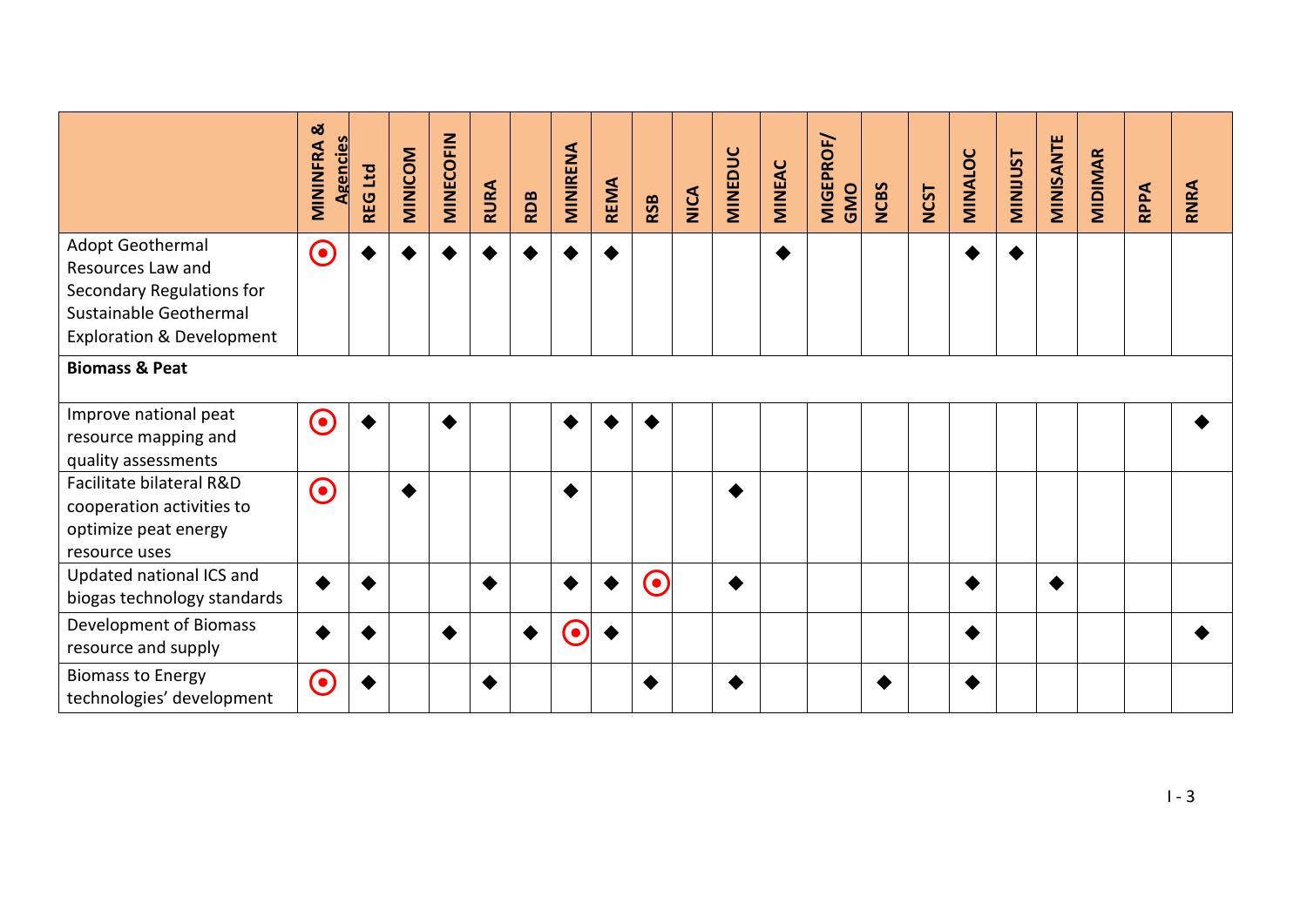#### **Annex II: Prevailing legal and regulatory framework**

No one single law or set of regulations governs the entire energy sector. Activities and investments are governed by a set of stand-alone laws and regulations specific to each individual subsector. Most but not all of the above references sub-sectors have their own law covering the exploitation, utilization, and sales of energy resource. The general legal framework or hierarchy includes several national laws that are indirectly applicable to activities in the energy sector, laws specific to a particular energy sub-sector, regulations in force for a particular sub-sector, as well as technical guidelines, codes, and standards in place that may or may not be legally binding. A high-level overview of the key laws and regulations applicable to each of these sub-sectors is provided below. It is not intended to be an exhaustive inventory, but rather a tool to inform decision-makers, investors, and researchers on the key legal and regulatory frameworks that shape governmental policy, program implementation, and investment incentives.

The principle laws and related regulations connected to the exploitation and use of Rwanda's energy resources comprise the Investment Code (2014), PPP Law (2014), Electricity Act (2011), the Law Establishing EWSA (2010) and the Law Repealing EWSA (2013), the Law Establishing and Determining the Mandate of the Rwanda Utilities Regulatory Authority (2001) and (2013) respectively, Organic Law on Environment (2005) and the Petroleum Law (2013). A set of other proposed laws, including the Gas Law, are still under development.

The mandate to regulate business operations across all energy subsectors falls under the mandate of the Rwanda Utilities Regulatory Authority (RURA). As an independent agency RURA is obliged to regulate in an accountable, transparent and fair manner for the benefit of all stakeholders.

### **Main Cross-cutting laws and regulations applicable to sector**

- **01) Investment Code** (2014). The RDB has been in the process of updating the investment code applying to all strategic and foreign investors in 2014. Energy is treated as a strategic sector and a number of specific fiscal and other incentives are outlined in the code to promote greater investment and private sector engagement in the energy sector.
- **02) Public Private Partnerships Law** (anticipated 2014). Providing the legal framework for the implementation and management of PPPs, this law clarifies the rules governing Public-Private engagement and procurement. It provides a streamlined framework for PPP approvals and procurement as an alternative to public procurement methods. Ministries will need to undertake feasibility studies to show the viability and advantages of using a PPP procurement approach versus public procurement methods. The law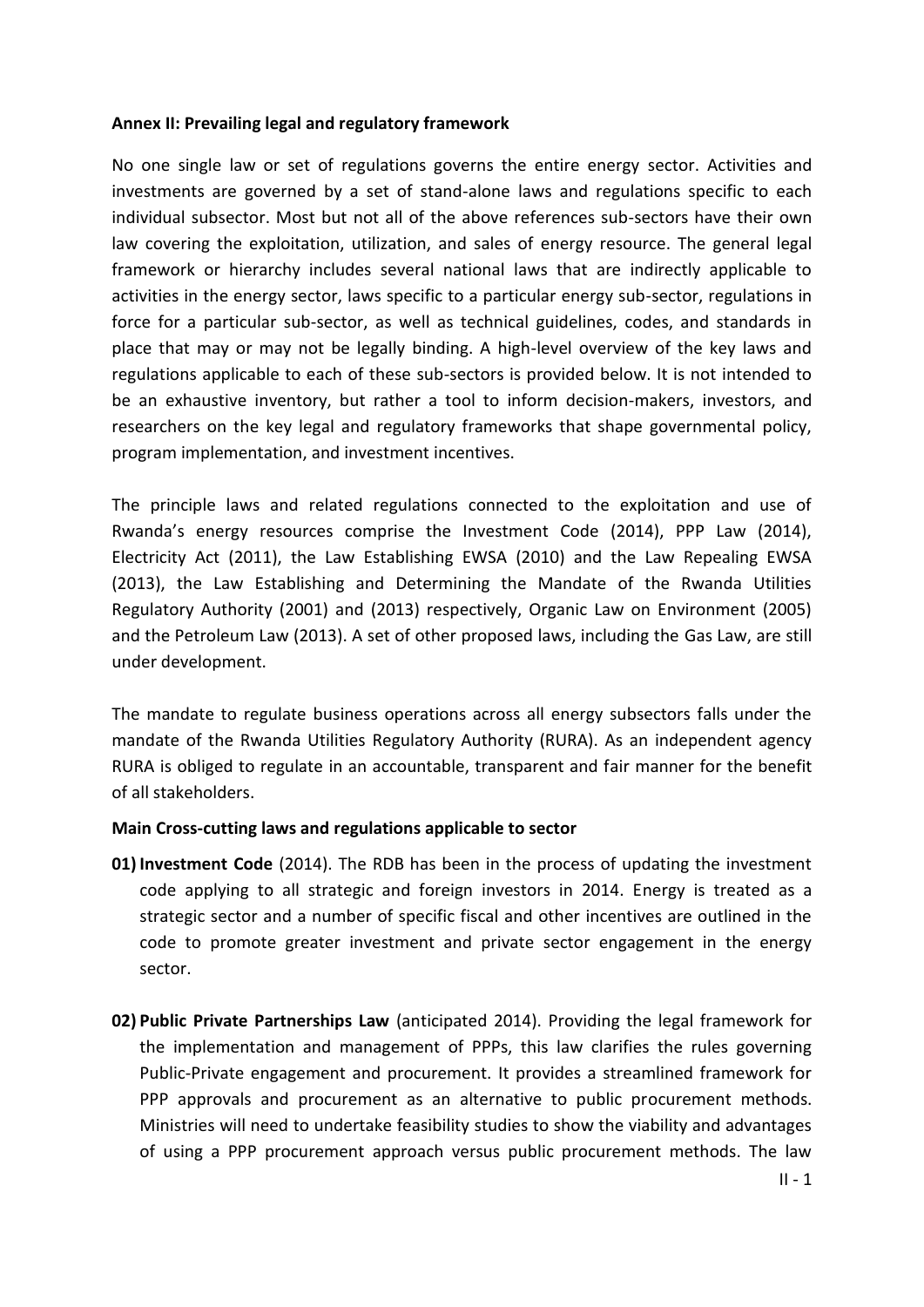provides for sector-specific rules for the procurement of PPP projects to be developed by relevant line ministries.

- 03) Organic Law on Environment (2005). Rwanda's National Environment Policy is legally codified in the Organic law n° 04/2005 of which was adopted in August 2005, determining the modalities of protection, conservation and promotion of environment originating in the Ministry of Natural Resources and with guidelines to be implemented by the Rwanda Environment Management Authority (REMA). Article 73 of the Environmental Law notes that industries that import equipment and which assist in eliminating or reducing atmospheric carbon dioxide and chlorofluorocarbons and those which manufacture equipment that reduce the pollution of the environment are subject to reduction of customs duty on the equipment, which shall be administered under the law concerning taxes and revenues. It should also be noted that the Environment Law affords an opportunity for the Treasury to establish regulations to reduce income taxes for individuals and persons undertaking activities that promote the environment. Ministerial Order N° 003/2008 lays out the procedures and requirements for undertaking EIA while Ministerial Order N° 004/2008 outlines the list of works, activities, and project types that are subject to completing an EIA.
- **04) Law Establishing RURA (2013):** The Rwanda Utilities Regulatory Authority (RURA) is an autonomous public entity that was initially created by the [Law N° 39/2001 of 13](http://www.rura.rw/fileadmin/laws/LawAgencyforRegul.pdf)  [September 2001](http://www.rura.rw/fileadmin/laws/LawAgencyforRegul.pdf) with the mission to regulate specified public Utilities including electricity and the extraction and distribution of gas from Lake Kivu. This law was replaced by [Law Nº 09/2013 of 01/03/2013](http://www.rura.rw/fileadmin/laws/Official_Gazette_no_14_bis_of_08_04_2013.pdf) establishing and determining RURA's mission, powers, organization and functioning. The revised law gives RURA the mandate to regulate, among others, electronic technologies, renewable and non-renewable energy, industrial gases, pipelines, and storage facilities. The law gives the regulator the legal authority to contribute to energy policy making, licensing of energy service providers, and the protection of energy consumers. Chapter II article 7 gives the regulator the legal mandate to regulate tariffs and other charges related to electricity among other regulated utilities. RURA shall carry out regular reviews of tariffs and charges required by providers of regulated services, taking into consideration the costs of production and supply, the return on assets, the consumer's and the investor's interests and the desire to promote competitive tariffs. Under Ministerial Order 4/DC/04 OF 07/06/2004, RURA is allowed to collect 1% of the previous year's annual turnover of the electric power utility for its operations.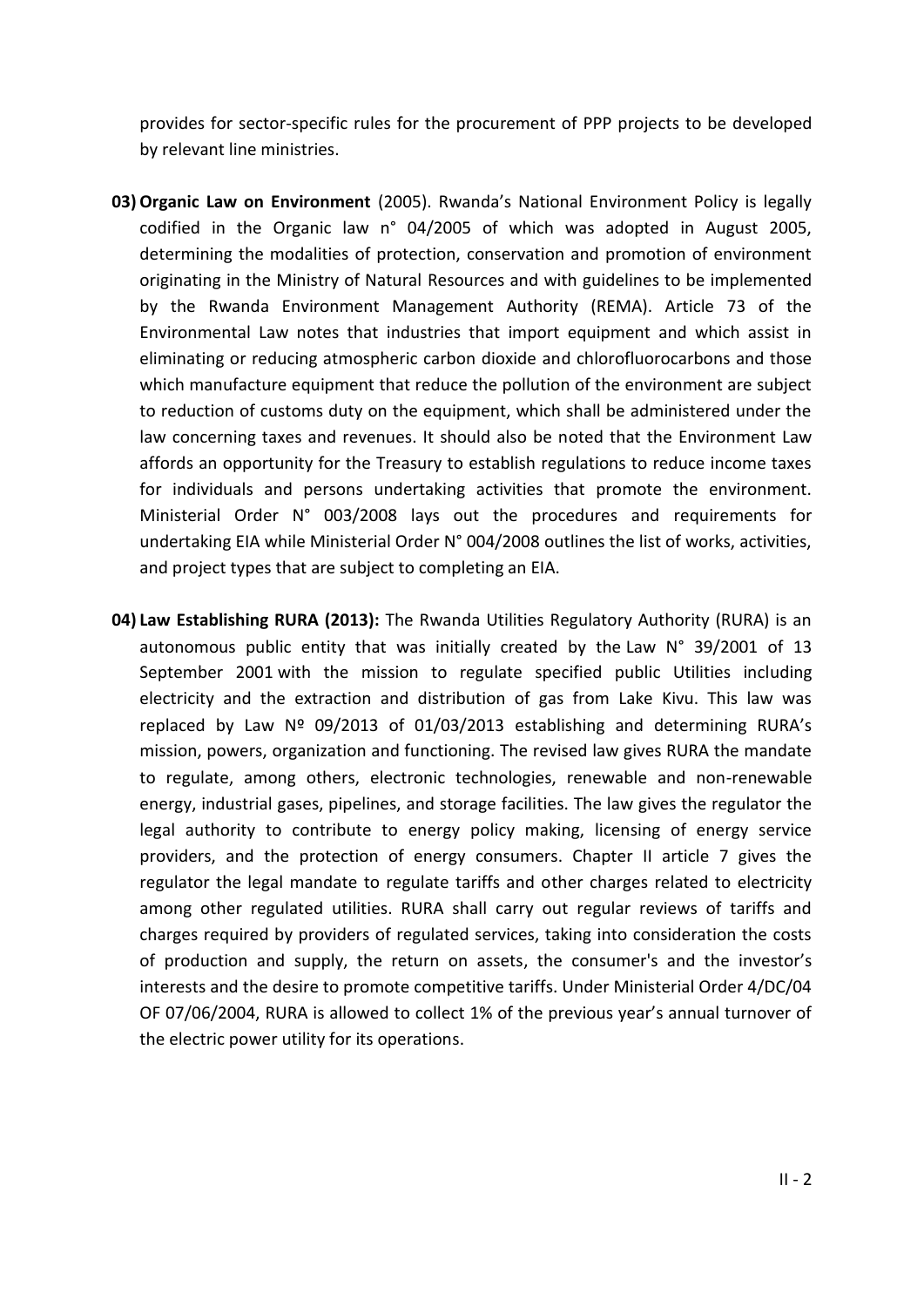#### **Electric power laws and regulations**

**Electricity Law (2011)**: The main legal instrument for the power sector is Law **N°21/2011 of 23/06/2011** governing electricity activities in Rwanda, which is progressive and forward looking. The law aims to create an enabling environment for the development and distribution of electric power for the entire population and for all sectors. It covers the general market set-up, as well as the licensing regime for the production, transmission, distribution and trading of power within and outside of the national territory.

- **Market structure.** The electricity market shall be a market-based one based on free and equal access to the activities of electricity production, transmission and distribution. Electricity transmission and distribution activities shall be nondiscriminatory, and based on tariffs approved and published by RURA; however, transmission or distribution through the grid may be denied where such grid is of a low capacity or where granting it would cause prejudice to existing grid users (Article 27 and 28).
- **Tariff setting.** Principles relating to determining electricity tariffs shall be prepared by the regulatory agency and approved by the Minister in charge of electricity (Article 29). After consultation with the Minister concerning the amount of the State subsidy, RURA sets tariffs in accordance with the regulations (Article 30). These must ensure that the investor has a normal return on his/her investments. The capital investment shall be determined on the basis of infrastructure and equipment value used for the project implementation (Article 32).
- **Power concession agreements**. MININFRA, through the Minister in charge of electricity, has the power to issue concession agreements related to electric power generation.
- **Licensing**. A license is required by all market participants undertaking generation, transmission, distribution, purchasing, or trading operations both within and outside the national territory. This shall be issued by RURA and payable against a fee as determined by the agency. (Articles 4 to 7). Licenses shall be granted within sixty (60) days after a concession has been obtained. Depending on the content of the license, the holder of a license for electricity production shall have the rights and responsibilities to construct, operate, maintain and manage his or her electricity production facilities, contract for delivery and sale of electric power generated in his or her production unit, and connect to the transmission and distribution grid.
- **Autonomous generation and wheeling.** The Law provides for the operation of a project meant for autonomous electricity production. Projects with an installed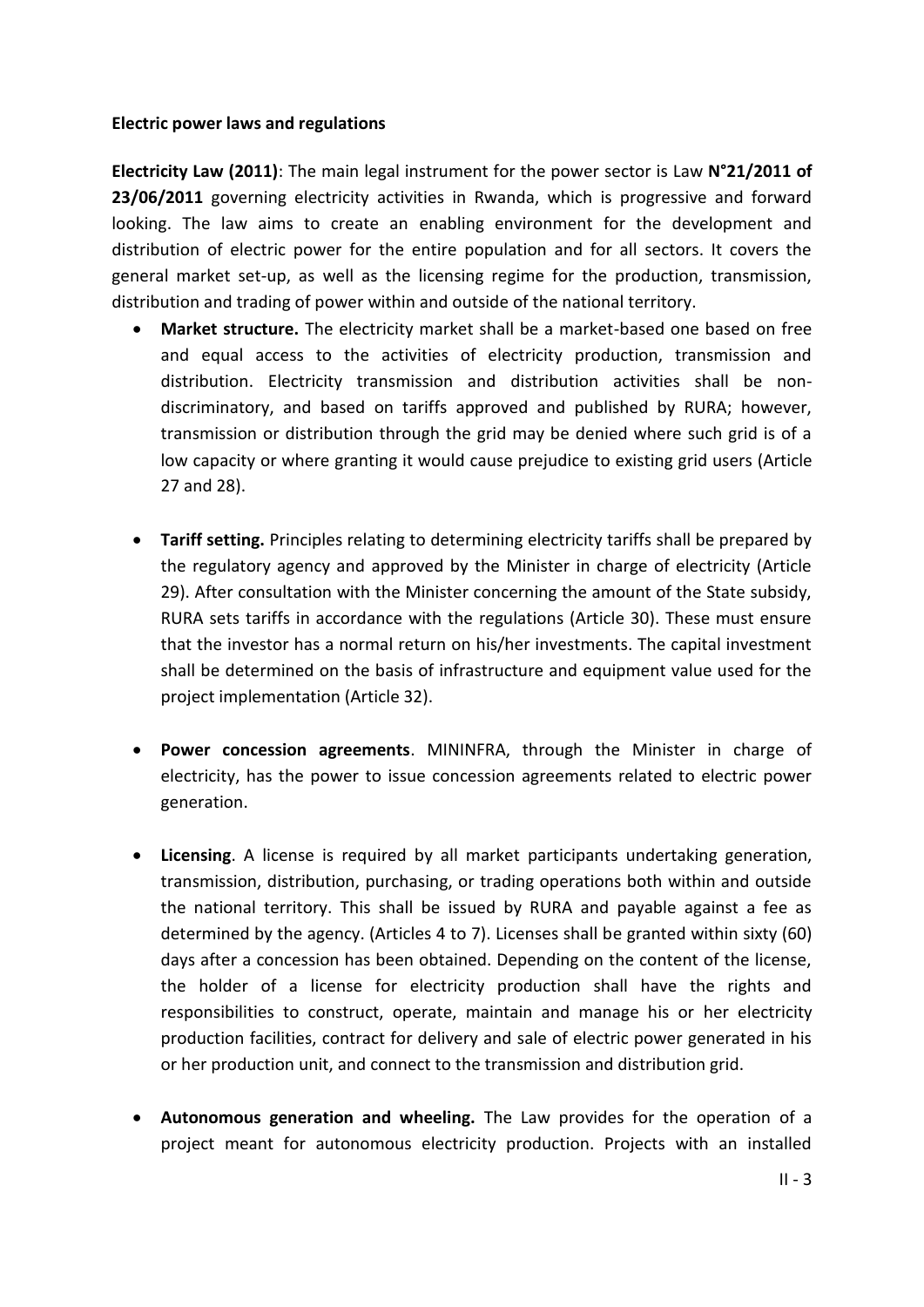capacity of less than fifty kilowatts (50 kW) are exempted from a license altogether and not subject to any prior notification to the regulator. Under the Law Establishing RURA, activities of production, transmission and distribution of electricity through transmission and distribution power plants and grids established by a company or a household for their own consumption, or for consumption by other companies thereto, shall be authorized (article 36). Where such power plants are established within private properties, there must be no violation of public and State private domain.

- **02) Law repealing EWSA:** The law establishing EWSA (N°43/2000 of December 2010) merged RECO& RWASCO, the former national parastatal companies in charge of energy and water distribution, giving rise EWSA. A new policy vision to "corporatize" the utility, however, gave rise to the adoption of the Law Repealing EWSA (Law N°97/2013), which repealed the 2010 law and essentially reversed its intent. The new law mandates a separation between the electric power utility and the water and sanitation utility. All legal and financial responsibilities and obligations from EWSA have been fully transferred to the newly registered companies (REG Ltd and WASAC Ltd).
- **03) Regulations for electric power resources exploitation:** With specific reference to the electric power sub-sector, RURA has as its core role to regulate electric power production, transmission, supply and distribution, as well as sales. In reviewing electricity tariffs and ensuring compliance to the adopted standards, RURA works to enforce fair competition between operators.
- **04) Rural Electrification licenses:** A rural electrification license is not precisely defined in the Electricity Law. RURA has drafted a regulation for simplified licensing procedures in order to expedite off-grid and mini-grid based rural electrification.
- **05) Electricity licensing regulations:** RURA is responsible for issuing permits and certificates to all electrical operators that satisfy the licensing requirements outlined in the Electricity Law (2011). The regulations on electricity licensing (**N**  $(N^{\circ})$ **002/energy/el/rura/2013),** which came into effect on 25 July 2013, establish a framework for undertaking electricity activities with a view to an efficient, effective, sustainable and orderly development of electricity supply operations. Chapter III of the regulations outlines the different categories of licenses required in this context, including production, transmission, domestic and international trade. These regulations do *not* govern concession licenses or agreements.
	- **Production (generation) license**: A license holder shall have the right to generate electrical power and sell it to other licensees or large scale customers inside the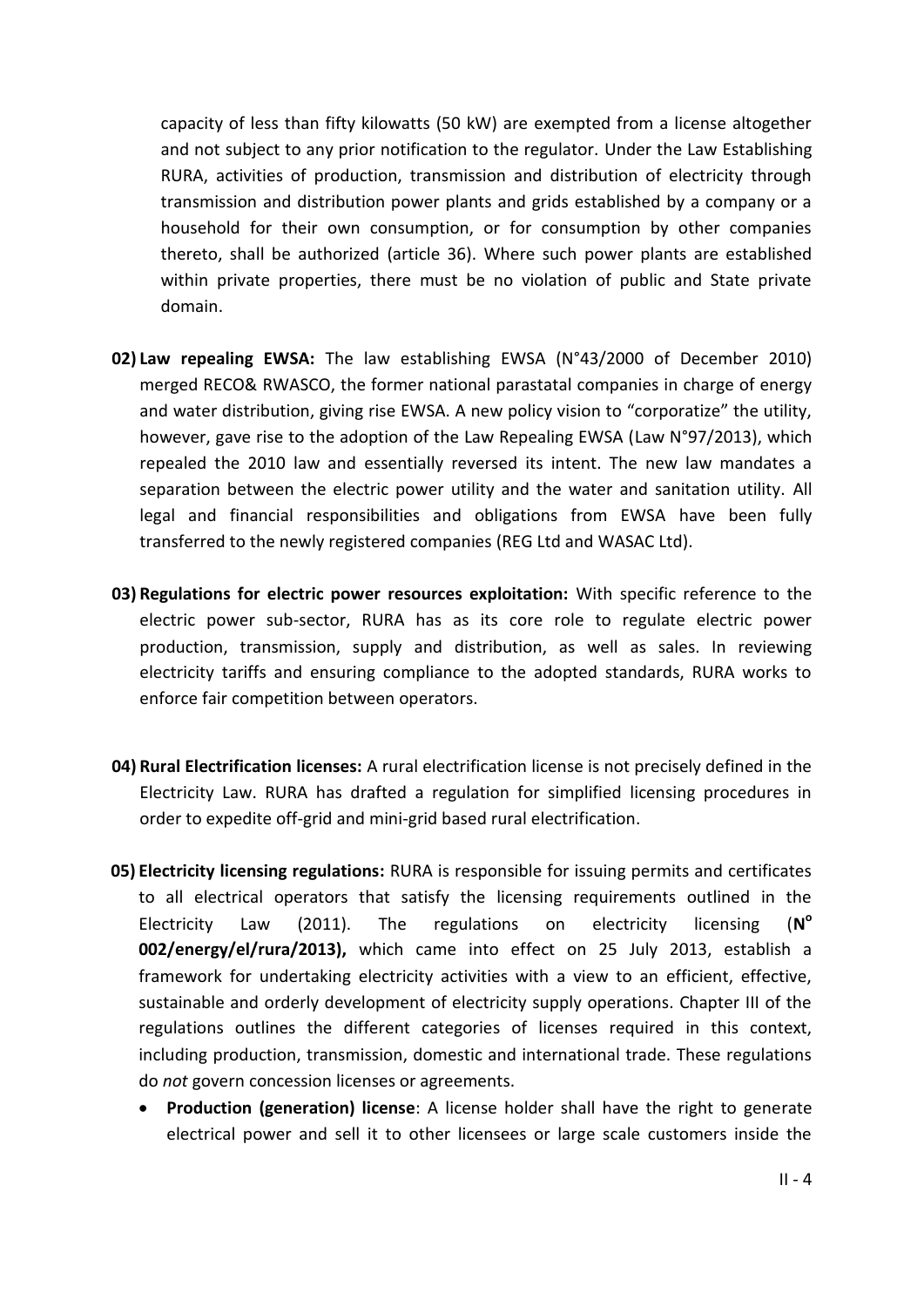country and to access transmission or distribution networks, however, prior to the approval by RURA of the contractual agreement between the license-holder and the relevant transmission or distribution company is required by law.

- **Transmission license:** License-holders for the transmission of electricity must comply with Article 17 and shall have the right to buy/transmit/sell electrical energy on their network to other Licensees or consumers connected to the transmission network inside the country. The license-holder shall also have the right to access the transmission network in accordance with any contractual agreement subject to prior approval by RURA. This transmission network can also be used for communication purposes as long as it does not negatively affect the performance of the transmission network. Articles 11 and 12 of these regulations stipulate the rights and obligations for license holders to undertake domestic and international trade (Regulation **No. 002/energy/el/rura/2013**, July 2013)
- **Distribution license:** In addition to needing to comply with Article 18 of the Law governing electricity in Rwanda, license holders for the distribution of electricity shall have the right to purchase electrical power from the transmission company or any other Licensee and to sell it to other Licensees or consumers inside Rwanda, consistent with license conditions set by RURA.
- **06) Regulations for electric power quality:** In August 2013, RURA published the Rwandan Grid Code which establishes the rules and procedures that allow all participants to use the interconnected power system in a safe, reliable, efficient and economical manner. In connection with ensuring reliability, RURA is responsible for the compilation, approval, implementation, of the Grid Code which encompasses a set of technical guidelines for guaranteeing the principles above. RURA monitors and evaluates the quality of services provided by electricity service providers, assuring conformity to the Grid Code and licensing requirements. A Grid Code Advisory Committee shall be regularly constituted to recommend appropriate updates and revisions to the Code. Individual generation plants which do or potentially could threaten the stability of the grid and the power quality standards under the Grid Code would therefore be subject to rejection, revocation, or suspension of their licenses.
- **07) Regulations on Renewable Energy Feed-in Tariffs (REFIT):** [Law 09/2013 of 01/03/2013](http://www.rura.rw/fileadmin/laws/Official_Gazette_no_14_bis_of_08_04_2013.pdf) establishing RURA gives it the legal mandate to establish and regulate electricity tariffs in consultation with the Minister in charge of energy and REG. Following the recommendations of a study conducted in 2012, a set of regulations determining feed-in tariffs for micro-hydro projects ranging from 50 kW to 10 MW were developed (Annex 1 of regulations 01/energy/rura/2012 of 09/02/2012). Tariff levels reflected a cost recovery plus return basis to encourage mobilization of private investors. RURA undertook a review of the existing regime in 2013 to better align tariffs to market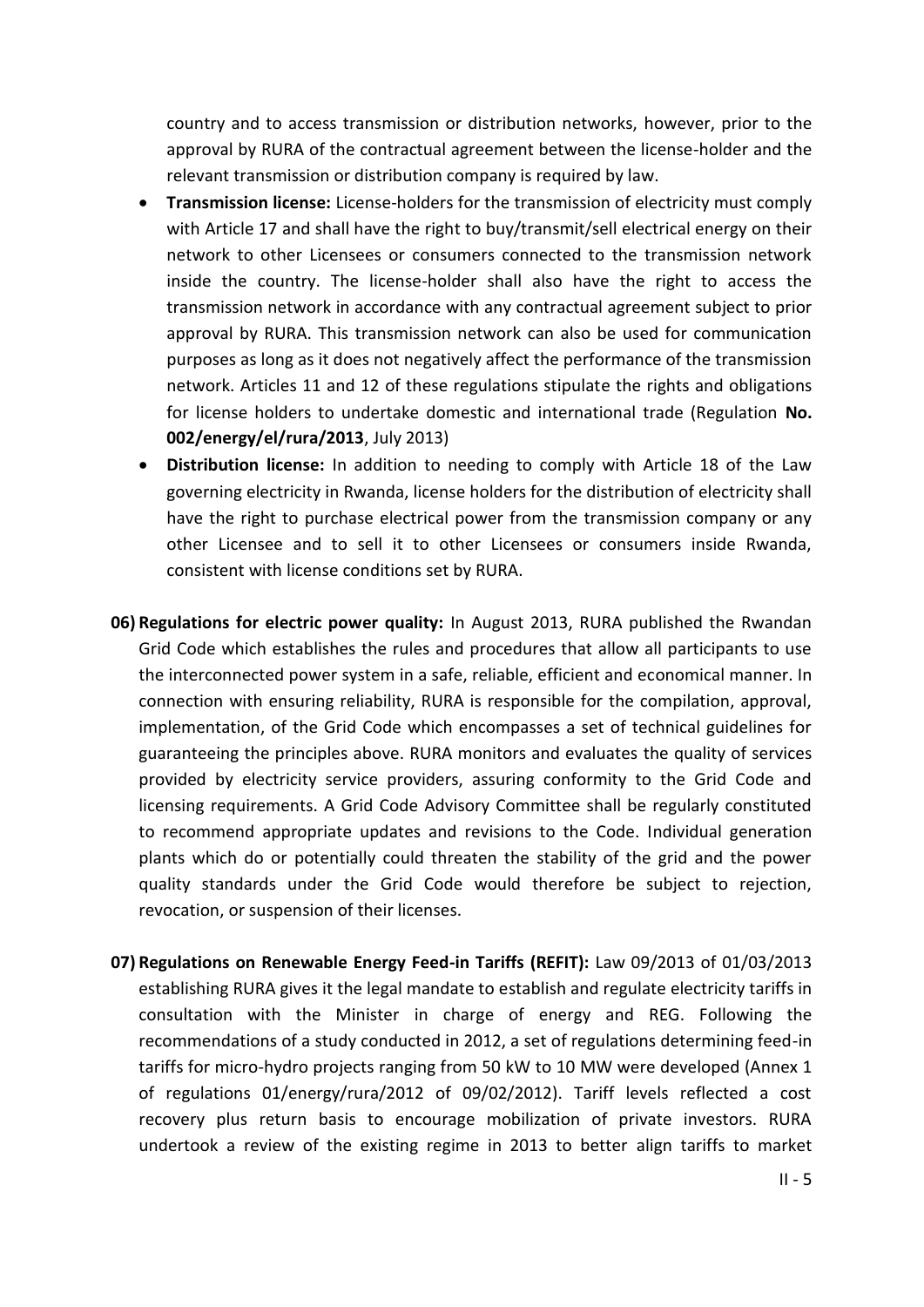realities, and drafted an updated regulation. This is reflected in, and has been incorporated into the EP objectives.

- **08) Draft regulations on solar water heaters installation:** RURA drafted regulations on mandatory installation of solar water heaters and guidelines on installation, as well as rules for the accreditation of installers and the issuing of permits for conducting this trade. This builds upon technical guidelines that were published in November 2012 describing how solar collectors especially those larger than  $4m^2$  can be safely installed on roofs: *Guidelines for Solar Water Heaters Installation*. The guidelines target suppliers, installers and building consent authorities to improve the quality of installation of solar water heater systems, providing a range of options and performance-based solutions to end-users.
- **09) Electrical installations regulations:** Regulation **N o 002/el/energy/rura/2012** adopted by RURA in October 2012 covers requirements for undertaking electrical installations, aiming to protect people, properties, and the environment from hazards that can arise under both normal and faulty conditions. It applies to installations in all premises, whether residential, commercial, public or industrial and outlines the corresponding required permits, depending on the complexity of the installations.

#### **Technical guidelines on utilization of energy solutions**

- **01) Energy Efficiency Promotion**: RURA adopted *Guidelines Promoting Energy Efficiency Measures* in May 2013, outlining specific measures to enhance efficient use of electricity. Technical guidance and a number of useful tips for saving electricity on common uses and appliances are provided to different targeted end-users such as business/industry, large public institutions, and residential consumers. All energy facilities are encouraged to meet Minimum Energy Performance Standards (MEPS) that effectively limit the maximum amount of energy that may be consumed by a single product per specified task. The guidelines stipulate that all energy consuming appliances and equipment bear labels and meet MEPS for efficient energy use and conservation.
- **02) Electrical power standards**: Related to regulations on electrical installations, RSB has enacted over a dozen different power quality standards concerning electric and optical fiber cables, wiring, plugs and outlets, lamps and luminaries, etc. Any person or company involved in electrical installations works who fails to comply with the above regulations is subject to revocation or suspension of permits and operating licenses. All electrical installations should comply with the provisions contained in the following standards; RS 565-1: 2011 (Electrical Wiring of Premises-Part 1: Low-voltage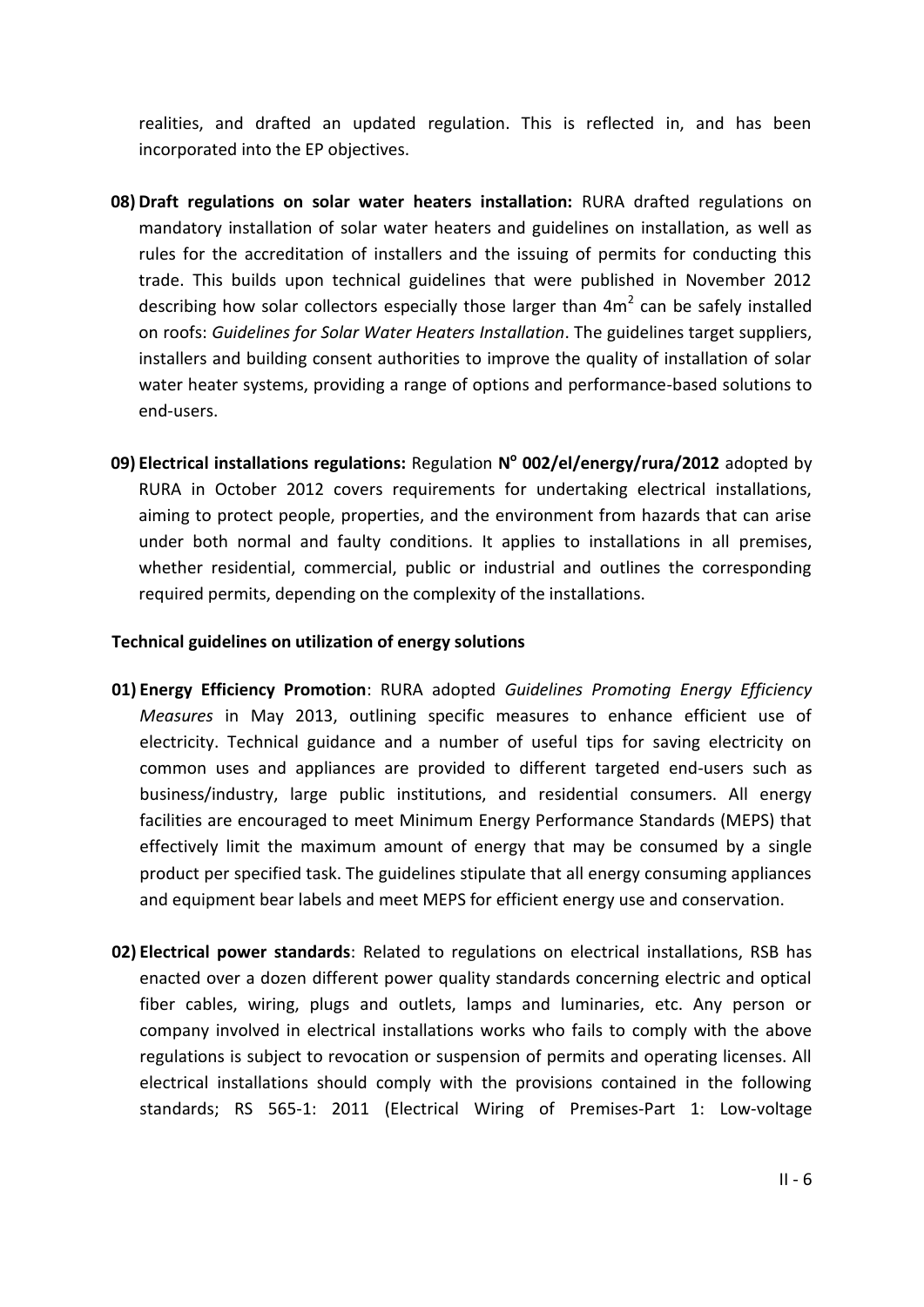Installations), RS 474-1: 2011(Power Installations exceeding 1kV a.c.–Part 1: Common rules) and any other relevant standards issued by RSB which may include the following:

|    | <b>Electrical engineering standard</b>                           | Rwandan<br><b>National</b> |
|----|------------------------------------------------------------------|----------------------------|
|    |                                                                  | <b>Standard and Year</b>   |
|    |                                                                  | of Adoption                |
| 41 | Electric and optical fiber cables-Test methods for non-metallic  | IEC 60811-201:2012         |
|    | materials-Part 201:General tests-Measurement of insulation       |                            |
|    | thickness                                                        |                            |
| 42 | Electric and optical fiber cables-Test methods for non-metallic  | IEC 60811-202:2012         |
|    | materials-Part 202:General tests-Measurement of non-metallic     |                            |
|    | sheath                                                           |                            |
| 43 | Electric and optical fiber cables-Test methods for non-metallic  | IEC 60811-203:2012         |
|    | materials-Part 203:General tests-Measurement of overall          |                            |
|    | dimensions                                                       |                            |
| 44 | Electric and optical fiber cables-Test methods for non-metallic  | IEC 60811-401:2012         |
|    | materials-Part 401:Miscellaneous tests-Thermal ageing            |                            |
|    | methods- Ageing in an air oven                                   |                            |
| 45 | Electric and optical fiber cables-Test methods for non-metallic  | IEC 60811-412:2012         |
|    | materials-Part 412:Miscellaneous tests-Thermal ageing            |                            |
|    | methods-Ageing in an air bomb                                    |                            |
| 46 | Electric and optical fiber cables-Test methods for non-metallic  | IEC 60811-501:2012         |
|    | materials-Part 501:Mechanical tests-Test for determining the     |                            |
|    | mechanical properties of insulating and sheathing compounds      |                            |
| 47 | Polyvinyl chloride insulated cables of rated voltages up to and  | IEC 60227 - 5:2011         |
|    | including 450/750V - Part 5: Flexible cables (cords).            | Ed <sub>2</sub>            |
| 48 | Polyvinyl chloride insulated cables of rated voltages up to and  | IEC 60227 - 7:2012         |
|    | including 450/750V - Part 7: Flexible cables screened and        | Ed <sub>2</sub>            |
|    | unscreened with two or more conductors.                          |                            |
| 49 | Power cables with extruded insulation and their accessories for  | IEC 60502 -1:2009          |
|    | rated voltages from $1$ kV(Um = 1,2 kV) up to 30 kV(Um= 36kV) -  | Ed <sub>2</sub>            |
|    | Part 1: Cables for rated voltages of 1 kV(Um=1,2kV) and 3        |                            |
|    | $kV$ (Um=3,6 $kV$ )                                              |                            |
| 50 | Electric toys - Safety                                           | IEC 62115 : 2011 Ed2       |
| 51 | Safety requirement for electrical equipment for measurement,     | <b>IEC</b><br>61010-2:2010 |
|    | control, and laboratory use - Part 1: General requirements       | Ed <sub>2</sub>            |
| 52 | Uninterruptible power supplies(UPS) - Part 3:Method of           | IEC 62040 - 3:2011         |
|    | specifying the performance and test requirements                 | Ed <sub>2</sub>            |
| 53 | Electrical installations of buildings -Selection and erection of | IEC 60364-5-54:2011        |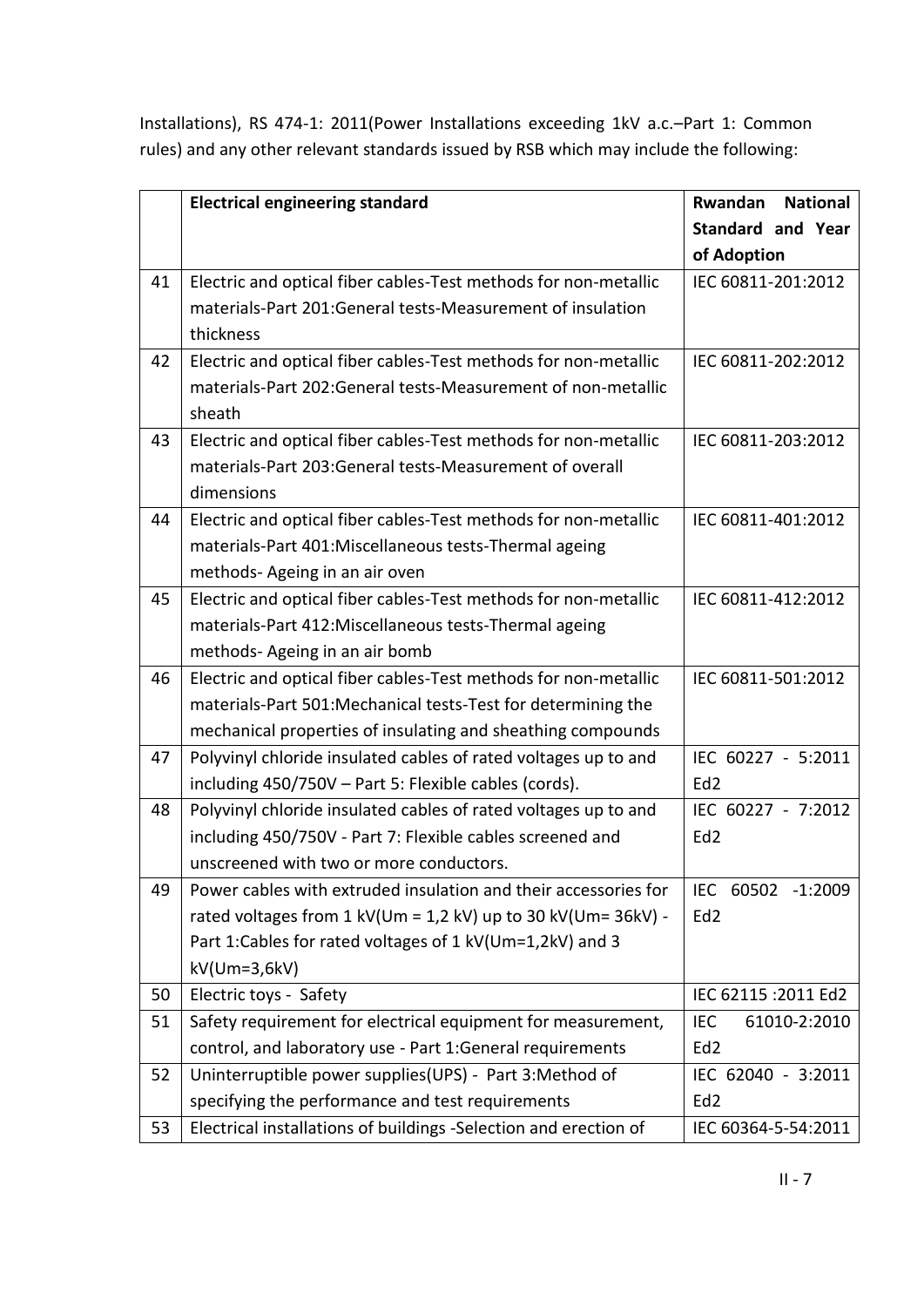|    | electrical equipment - Earthling arrangement and protective       | Ed <sub>2</sub>       |
|----|-------------------------------------------------------------------|-----------------------|
|    | conductors                                                        |                       |
| 54 | Incandescent lamps - Safety specifications - Tungsten filament    | IEC<br>60432-2:2012   |
|    | lamps for domestic and similar general lighting purposes          | Ed <sub>2</sub>       |
| 55 | Household and similar electrical appliances - Safety - Part2 - 7: | IEC 60335 -2 -7:2012  |
|    | Particular requirements for washing machines                      | Ed <sub>2</sub>       |
| 56 | Electrical installations of buildings - Part 4-42: Protection for | IEC 60364<br>$-4$     |
|    | safety - Protection against thermal effects                       | 42:2010 Ed2           |
| 57 | Luminaires - Part 2 - 2: Particular requirements. Section two:    | IEC $60598 - 2 - 2$ : |
|    | <b>Recessed luminaires</b>                                        | 2011 Ed2              |
| 58 | Plugs, socket-outlets, and socket-outlets and couplers for        | IEC<br>60309-1:2012   |
|    | industrial purposes -part1: General requirements                  | Ed <sub>2</sub>       |
| 59 | Luminaires - Part 2-3: Particular requirements - Luminaires for   | IEC<br>60598<br>$-2$  |
|    | road and street lighting                                          | 3:2011 Ed2            |
| 60 | Incandescent lamps - Safety specifications - Part 3: Tungsten     | IEC.<br>60432-3:2012  |
|    | halogen lamps (non-vehicle)                                       | Ed <sub>2</sub>       |
|    |                                                                   |                       |

#### **Laws and regulations for petroleum sub-sector activities**

The petroleum industry is typically divided into three major components i.e. upstream, midstream and downstream ends. In Rwanda, upstream regulations are not yet developed since petroleum exploration and exploitation activities are yet to be commercially developed.

- **01) Law Regulating Petroleum and Petroleum Products Trade:** Law Nº85/2013 OF 11/9/2013 applies to the import, export, transportation, processing, storage, distribution, wholesale and retail sale of petroleum and petroleum products in Rwanda, including LPG. The law provides clarity on licensing categories, requirements, procedures to be followed. Any person or company may free participate in the trade of petroleum products as long as they are licensed. Licensees must meet quality standards set out by relevant regulatory authorities. Various requirements for maintaining a strategic reserve of stocks are outlined.
- **02) Petroleum (Exploration and Production) Law**: The law provides provisions for licensing, divided between exploration licensing and production licensing. Upon discovery of a resource, the holder of an exploration license may apply for a production license. The law further obliges companies to prioritize the employment of Rwandan citizens for managerial positions and provides other conditions for capacity development. The main regulatory tool for the management of petroleum resources is a system of licensing companies to carry out petroleum exploration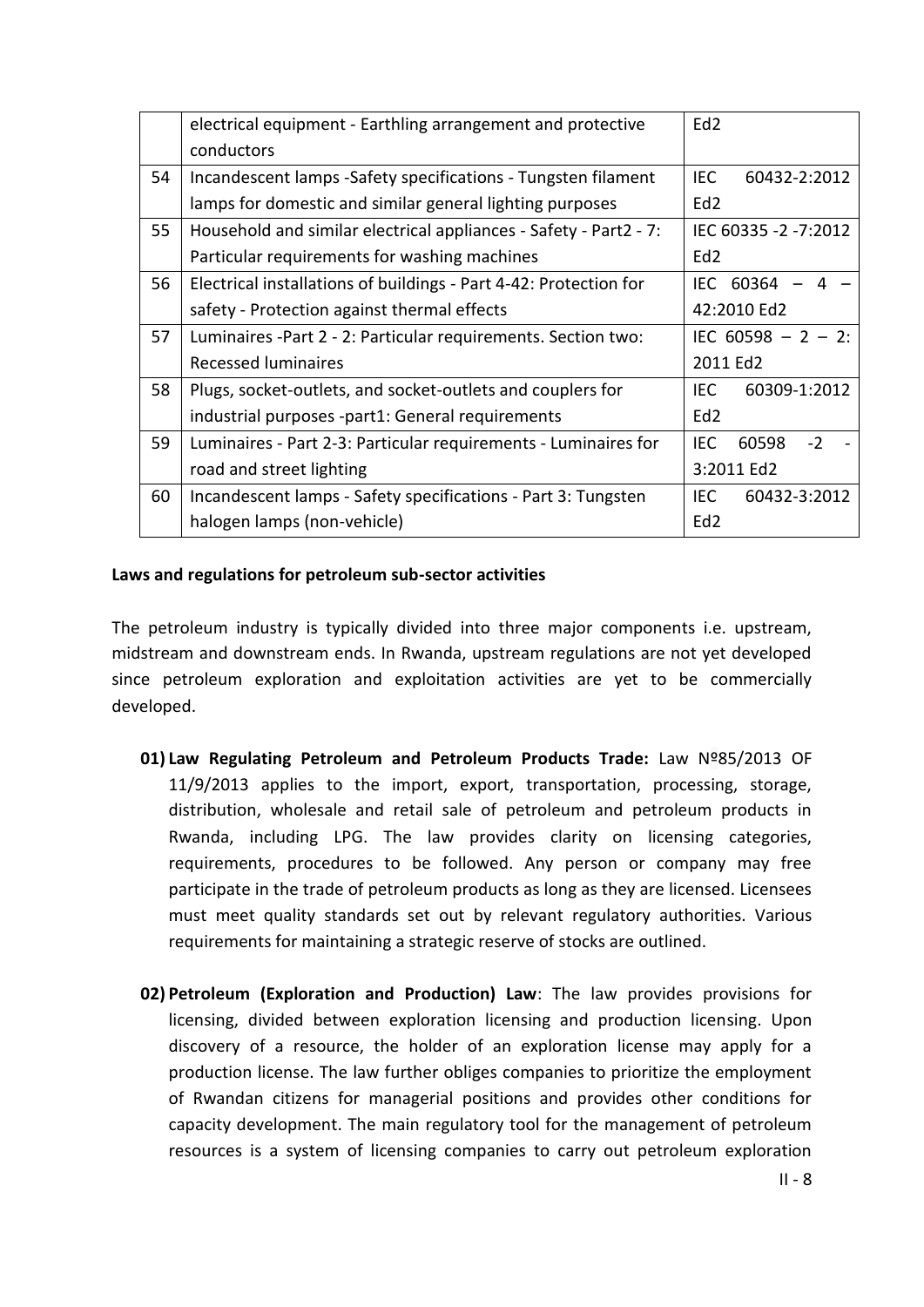operations in return for the performance of explicit and enforceable obligations. The objective of the licensing system is to allocate petroleum exploration rights to those best able to conduct exploration activities and, to carry out commercial exploration and production of petroleum resources in an efficient and responsible manner.

**03) Law Establishing the National Standards Inspectorate, Competition, and Consumer Protection Authority (NICA).**Under Law No. 61/2013 of 23 August 2013, a new competent authority shall be established to ensure adherence to quality standards and pro-competition measures. It is envisioned under the downstream petroleum policy that NICA shall be at the core of efforts to enforce technical standards for the sub-sector.

A number of **regulations** have been passed to manage the importation and storage of petroleum liquid fuels, petroleum depots, use of LPG, as well as oil pipelines. RURA, in collaboration with Kigali City Council (KCC), RSB, MININFRA and MINICOM developed guidelines for the construction of petrol stations and these are currently being enforced by KCC. The following are some guidelines regulating petroleum business in Rwanda:

- **01) Regulations on above-ground Petroleum Storage Facilities (**N o 006/Energy/RURA/2012) adopted by RURA on 8 June 2012 determine the modalities of constructing and managing petroleum storage facilities in Rwanda. Any person intending to construct an above-ground petroleum storage facility (e.g., bulk storage, filling plant, and pipeline) must first obtain a permit subject to fulfilling certain prerequisites. All tanks, pipes, valves and pipe fittings shall be designed and built in accordance with approved national standards (i.e. API STD 650) and have a safety factor adequate for the conditions of service. Guidelines are also given on the design and construction of facilities used to store petroleum products of over 150  $m<sup>3</sup>$ in capacity. Preference is given to vertical tanks consisting of not more than one compartment and use of elevated tanks for petroleum storage are discouraged.<sup>18</sup> Owners or operators of above-ground storage facilities or tanks shall prepare a spill prevention control and mitigation plan prepared in accordance with applicable national Environment, Health and Safety (EHS) guidelines and relevant national standards. Other regulations promulgated by agencies such as the Rwanda Revenue Authority and the APSF concerning the taxation, labeling, safe storage and disposal of hazardous substances are also material to such facilities.
- **02) Regulations for fluid transportation pipelines** have been prepared by RURA.

-

<sup>18</sup>Where deemed necessary, a special permit must be issued.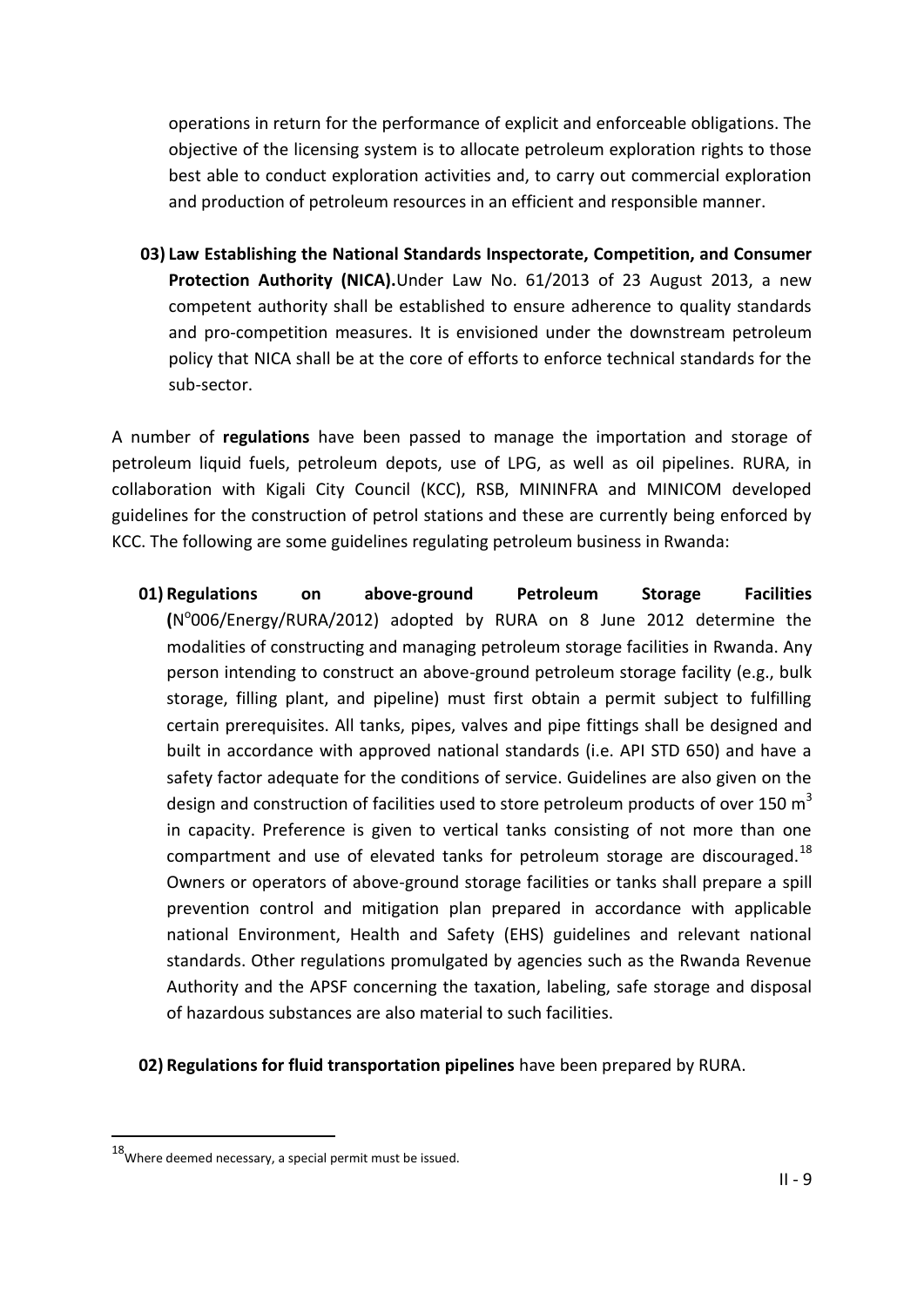- **03) Regulations on LPG:** On 7 May 2012, RURA adopted Liquefied Petroleum Gas Regulation (No.005/RURA/2012) which covers the importation, transportation, construction, storage and distribution, wholesale and retail trade of LPG. Licensing started in June 2013, initially mainly targeting big LPG dealers, with a plan to apply this to LPG retailers as well. According to the regulations, no person shall conduct a business of importation, transportation, supply, storage, distribution, wholesale and retail supply and sale to industrial consumers of LPG and related activities except under and in accordance with the terms and conditions of a license granted by RURA.
- **Importation:** Section III stipulates that importation of LPG into Rwanda shall only be carried out by entities holding a valid license from RURA. Furthermore, the vehicle used for importation must meet the requirements of RS 573 and RS 579. Where no national standard exists, the relevant international standards approved by RSB shall apply.
- **Filling**: LPG may only be filled into cylinders by a valid license holder issued by RURA. A licensee shall at all times ensure that LPG is contained in a secure cylinder that conforms to RS 569, RS 570, RS 571, RS 572, RS 574 and RS 576.The standard capacities of LPG cylinders shall be as specified in RS 569 & RS 570 and cylinders shall be fitted with unified valves. Cylinders not falling in the categories specified above are not allowed to be filled with LPG.
- **Distribution**: A "special license" may be granted to operators involved in multiple aspects of the LPG supply chain (e.g.., importation, bulk storage, transportation, distribution, wholesale and retail). Any person intending to construct an LPG facility (bulk storage, filling plant, and pipeline) shall, before commencing such construction, apply in writing to RURA for a permit.

### **Technical guidelines for petroleum sub-sector activities**

- **01) Technical guidelines on petrol stations:** RURA issued technical guidelines for the construction of new petrol filling stations in 2011. To ensure public safety and worker health and safety compliance, RURA provides ongoing technical advice during construction. The guidance is based on a national standard established by RSB on "Installations, modification and decommissioning of underground storage tanks, pumps/dispensers, pipe work at service stations and consumer installation." The guidelines provide minimum standards for the construction and operation of filling stations, specifications for underground storage tanks, environmental protection measures, fire preventions and fighting, calibration of equipment, waste water management, among others. A filling station should have at least the following minimum specifications:
	- One underground storage tank for each petroleum product sold at the station with a minimum capacity of 5  $m<sup>3</sup>$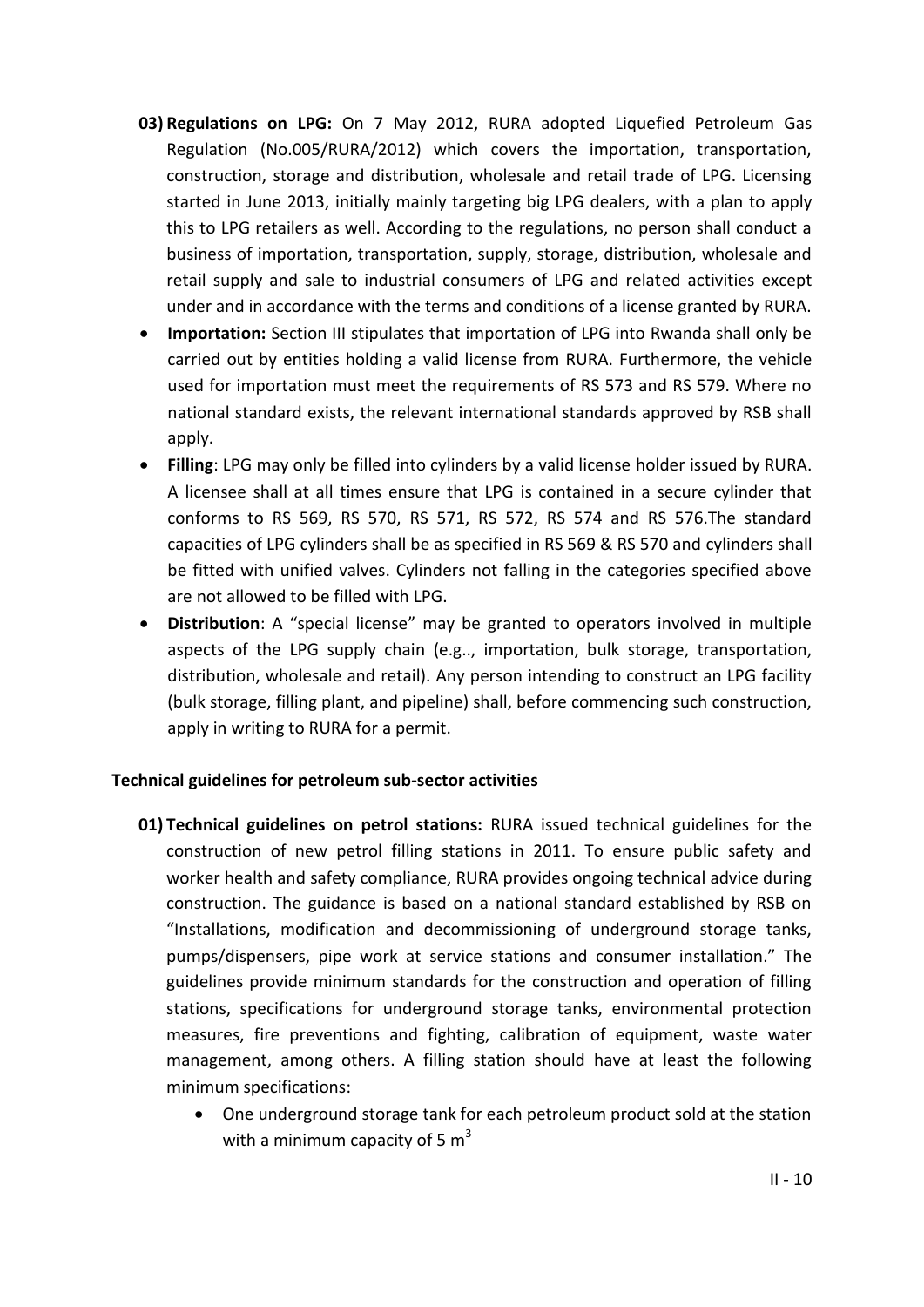- One digital dispensing pump (two-way) for each petroleum product sold at the station. All dispensing pumps should be covered.
- One service bay, wash bay
- Office premises
- One wastewater drainage system and firefighting equipment

### **Laws and Regulations under the Biomass subsector**

There are no general guidelines on the exploitation of biomass energy resources in Rwanda save for a few regulations on charcoal harvesting and technical guidelines on construction of biogas digesters issued by RURA. Details are discussed below.

- **01) Technical Guidelines on construction of fixed domestic biogas digesters:** In September 2012, RURA issued technical guidelines for the construction of domestic fixed dome biogas digesters to be used by local construction companies as well as public enterprises. The guidelines aim to ensure for the quality and required productivity of digesters as well as the safety of end-users. Specifically, they cover responsibilities of a biogas plant constructor, plant design and gas production optimization, plant siting, feedstock requirements, and construction methods including appropriate materials to be used. The guidelines should be used by all those constructing fixed-dome biogas digesters for the main fixed dome plant models in Rwanda plant of 4, 6, 8 and 10 cubic meters capacity respectively. Any deviation from this should be after approval by a skilled technical supervisor with appropriate accreditation and licensing.
- **02) Regulations on Charcoal Harvesting**. A permit is needed to cut mature trees; however, such a permit is not needed for own use. At national level, cutting young trees is prohibited. While carbonization is most efficient during the dry season, as dry wood gives a higher output per unit input, some districts prohibit charcoal production in this period to prevent fire outbreaks. A wood transport permit is needed from district authorities to bring products to market. For charcoal, the permit is limited to a particular Sector.

### **Technical Guidelines under the Biomass subsector**

- **01) Technology standards for ICS.** RSB has developed a technology standard for ICS.
- **02) Technical Guidelines on Construction of Cook Stoves.** The former EWSA prepared informal technical guidelines on the construction of ICS, but compliance is not mandatory.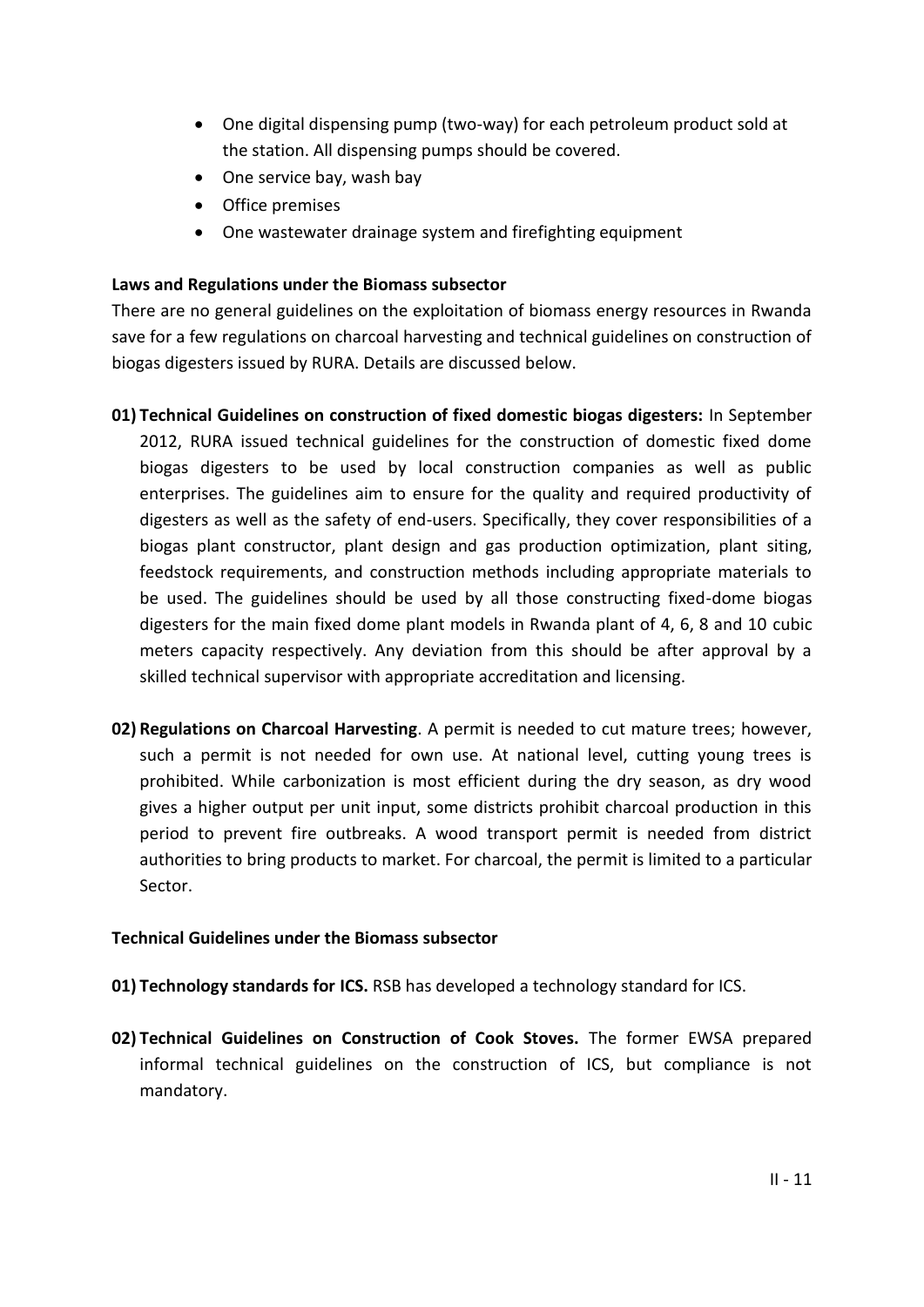#### **Annex III: Policy Road Map & Stakeholder Consultations**

Perceiving a need to revise the existing energy policy (2011) to better align with new priorities and meet sector challenges, MININFRA initiated a process to update the policy in 2013. There was felt to be a strong need for the revised policy to reflect EDPRS-II targets, a new 5-year Energy Sector Strategic Plan (ESSP) drafted in 2012, as well as other major policy and regulatory shifts in the dynamic energy landscape. The policy was developed under a highly consultative approach involving all key stakeholders who were made aware of the road map and process for policy development. This road map, circulated in early 2014, indicated the main phases, activities, and timelines to be followed. The key stages were divided into: i) drafting; ii) refining; iii) validating; iv) adopting; and v) enforcing the policy. A high level-timeline for the road map is depicted below. Whilst the dates are no longer accurate due delays in the finalization of the policy, it is presented here for illustrative purposes.



An initial policy "refining" retreat was held on 7 and 8 March 2014, in Musanze, where an initial draft was discussed among over twenty participants representing a core group of institutions involved in the sector. Policy priorities, challenges, and opportunities were discussed in small working groups. Following the retreat, a series of formal stakeholder consultation meetings were held over the course of April and May 2014. Approximately 50 different organizations from both within and outside of government were bilaterally consulted. These allowed for an exchange of views and receipt of critical inputs on the draft principles, goals, objectives, and strategic prioritization. The consultations were also a key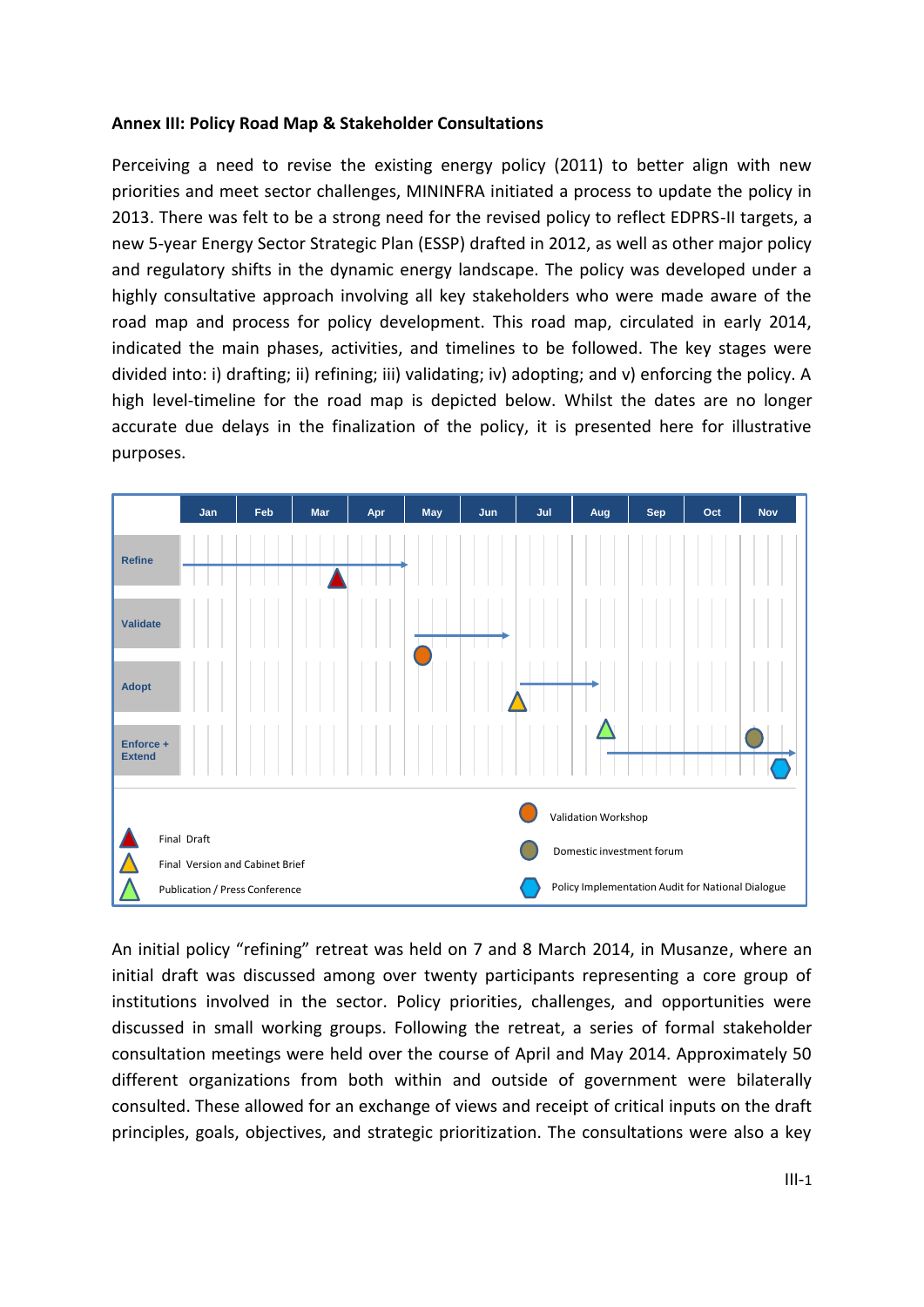instrument for gaining stakeholders' clear appreciation for the new energy sector policy vision.

A national validation workshop was held on 12 June 2014 in Kigali at Lemigo Hotel, which was attended by roughly 75 participants from across government, civil society, development partners and the private sector. The meeting reached its objectives: (i) to give all stakeholders a clear understanding of the main policy objectives and vision for Rwanda's energy sector; furthering institutional consensus on the proposed key policy principles and objectives for each sub-sector; (iii) to harmonize inconsistencies, contradictions, and overlaps; and (iv) to identify any remaining gaps or critical views omitted from the final draft. On the basis of the validation workshop, a summary matrix of the policy was developed highlighting areas for further development and updating of the ESSP prior. A finalized version of this matrix is included in Annex IV.

Finally, an inter-ministerial consultation meeting was held in Kigali at MININFRA on 25 September at which time the final draft document was circulated for review and feedback, together with the updated ESSP. The purpose of the meeting was to ensure broad awareness of the final contents and to get final feedback prior to Cabinet submission and deliberations.

A table summarizing the stakeholders and institutions consulted in the policy development process is below.

| <b>Private Sector Federation</b>       | Private-General |
|----------------------------------------|-----------------|
| <b>Energy Private Developers</b>       | Private-Energy  |
| Rwanda Chamber of Industry             | Private-General |
| Rwanda Renewable Energy Association    | Private-Energy  |
| <b>Rwanda Mining Association-RMA</b>   | Private-Mining  |
| Rwanda Mining Investment Forum-RMIF    | Private-Mining  |
| Petroleum Importers                    | Private-Energy  |
| World Bank                             | DP              |
| African Development Bank               | DP              |
| <b>Belgian Technical Cooperation</b>   | DP              |
| Japan International Cooperation Agency | DP              |
| GIZ                                    | DP              |

### **Consolidated List of Stakeholders Consulted**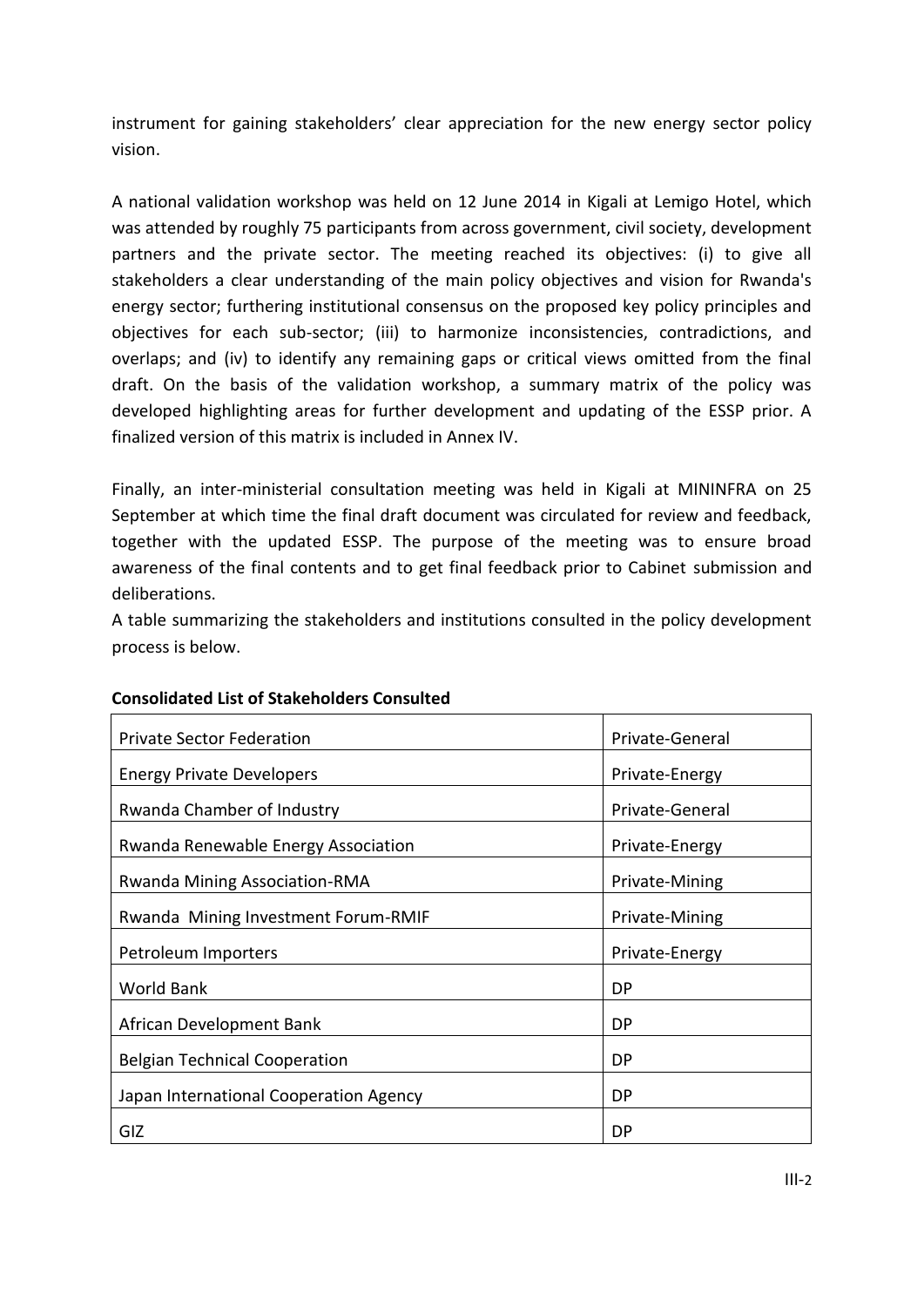| <b>KfW</b>                                                             | DP                    |
|------------------------------------------------------------------------|-----------------------|
| <b>European Union</b>                                                  | <b>DP</b>             |
| <b>World Vision</b>                                                    | <b>NGO</b>            |
| <b>Action Aid</b>                                                      | <b>NGO</b>            |
| Care International                                                     | <b>NGO</b>            |
| <b>CIMERWA</b>                                                         | Private-General       |
| <b>UTEXRWA</b>                                                         | Private-General       |
| RIG (PEC, REC, etc.)                                                   | Private-General       |
| Ngali Energy                                                           | Private-Energy        |
| <b>BRALIRWA</b>                                                        | Private-Manufacturing |
| Kabuye Sugar works                                                     | Private-Manufacturing |
| Ministry of Agricultural and Animal Resources                          | GoR-Ministry          |
| Ministry of Finance                                                    | GoR-Ministry          |
| Ministry of Foreign Affairs and Cooperation                            | GoR-Ministry          |
| Ministry of Natural Resources                                          | GoR-Ministry          |
| <b>REMA</b>                                                            | GoR-Agency            |
| Ministry of Gender and Family Protection / Gender Monitoring<br>Office | GoR-Ministry          |
| Ministry of Education                                                  | GoR-Ministry          |
| <b>Ministry of Commerce</b>                                            | GoR-Ministry          |
| Ministry of Health                                                     | GoR-Ministry          |
| Ministry of East African Community Affairs                             | GoR-Ministry          |
| Ministry of Justice                                                    | GoR-Ministry          |
| Rwanda Revenue Authority                                               | GoR-Agency            |
| Ministry of Local government                                           | GoR-Ministry          |
| Prime Minister's office                                                | GoR-Other             |
| Rwanda Utilities Regulatory Authority (RURA)                           | GoR-Other/Regulator   |
| Rwanda Energy Group                                                    | GoR-Company           |
| Rwanda Standards Board                                                 | GoR-Agency            |
| Rwanda Development Board                                               | GoR-Agency            |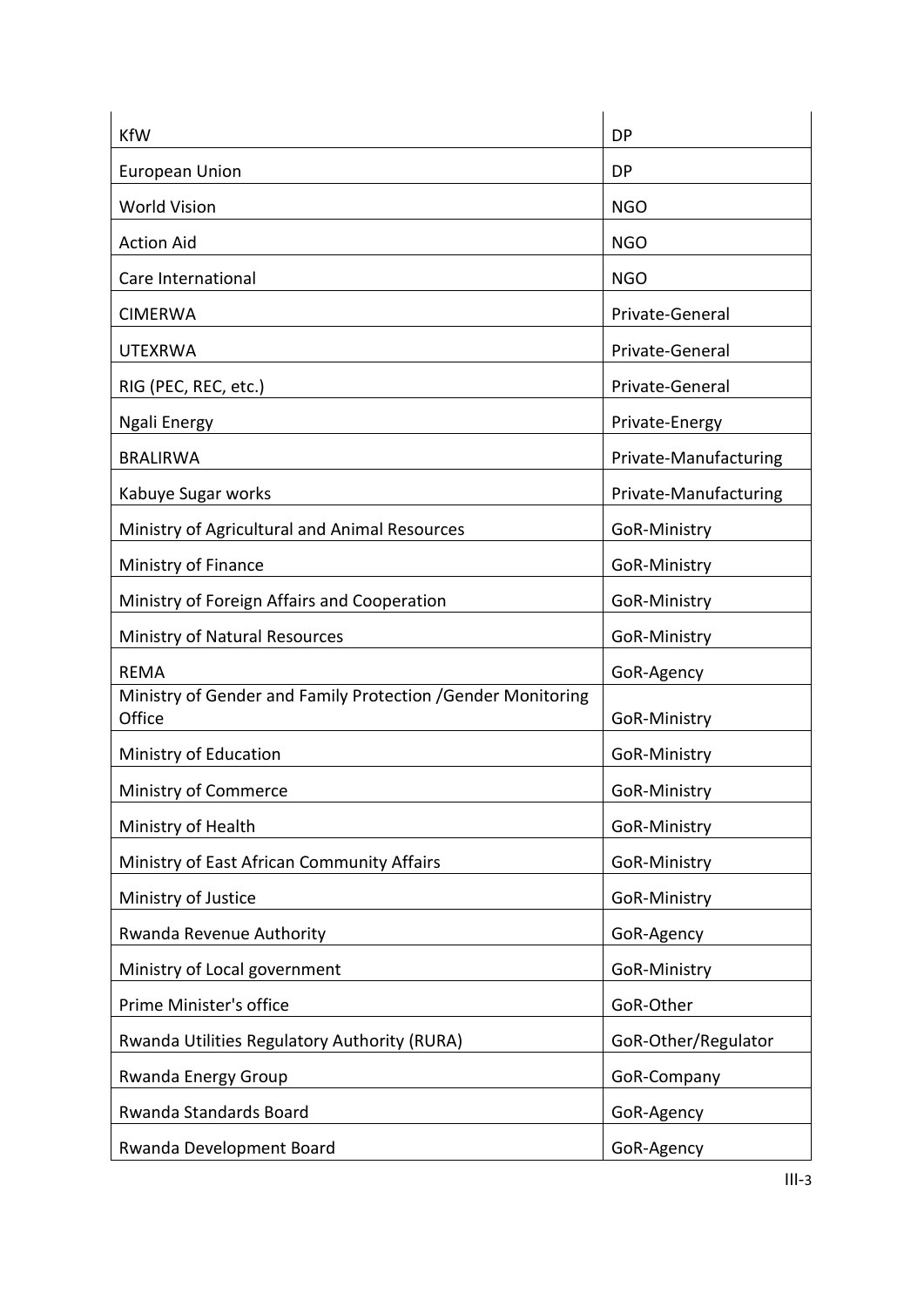| National Women Council                               | GoR-Agency              |
|------------------------------------------------------|-------------------------|
| <b>Environmental and Natural Resources Authority</b> | GoR-Agency              |
| Nile Basin Initiative                                | <b>Regional Org</b>     |
| <b>CEPGL</b>                                         | <b>Regional Org</b>     |
| <b>NELSAP</b>                                        | <b>Regional Org</b>     |
| <b>SINELAC</b>                                       | <b>Regional Org</b>     |
| City of Kigali                                       | <b>Local Government</b> |
| University of Rwanda College of Science & Technology | Academia                |
| <b>IPRCs</b>                                         | Academia                |

The following methods will be used to continue to inform and engage the public on the policy:

- Presentation of the policy document at the Energy Sector Working Group meeting and at a special meeting of the Private Sector Forum with energy investors.
- Posting of the document to the MININFRA website for easy download
- Distributing of the document at future energy seminars and workshops to be held with stakeholders
- Distribution of the document at investment promotion forums such as the Rwanda Power & Infrastructure Investment Forum
- Organize a series of sensitization workshops on the policy after its approval.
- Collaborate with MINAFET to distribute the policy to Embassies and consulates.
- Presentation to local districts via quarterly meetings organized by MINALOC.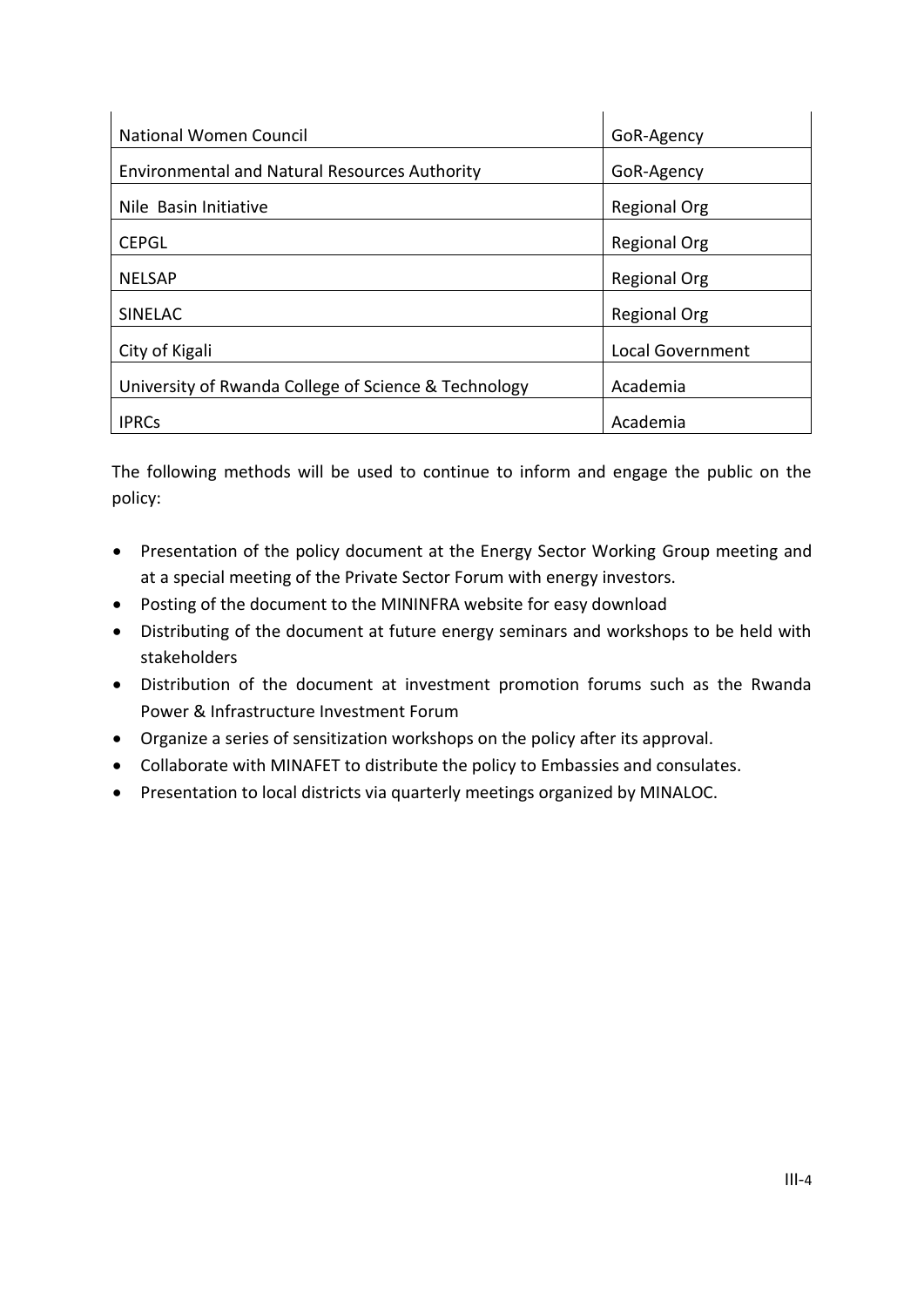## **Annex IV: Summary of Energy Policy Objectives & Principles and links to EDPRS & ESSP**

In following summary table, a comprehensive overview of all National Energy Policy objectives and principles is provided. The table also highlights linkages between the energy policy and the EDPRS-II goals and cross-cutting thematic issues. Finally in the last column, it is shown how the policy directives are expected to be translated into headline implementation strategies under the Energy Sector Strategic Plan (ESSP). The legend further indicates how the policy actions and measures to be undertaken in support of the sub-sector objectives and global principles can be categorized.

### **Legend:**

**(P)** A pure **policy** instrument, signifying a shift in approach, philosophy, or principle underlying strategic direction or implementation

**(E)** An **economic** instrument to affect desired policy outcome, including fiscal reform, public funding of a target investment program, investment incentives

**(R)** A **regulatory** instrument, including the adoption or amendment of a law or regulation to drive policy compliance, as well as the development of any related standards, codes, and technical guidelines.

**(I)**An **institutional** reform, such as a consolidation or re-organization of government agency mandates to implement the policy.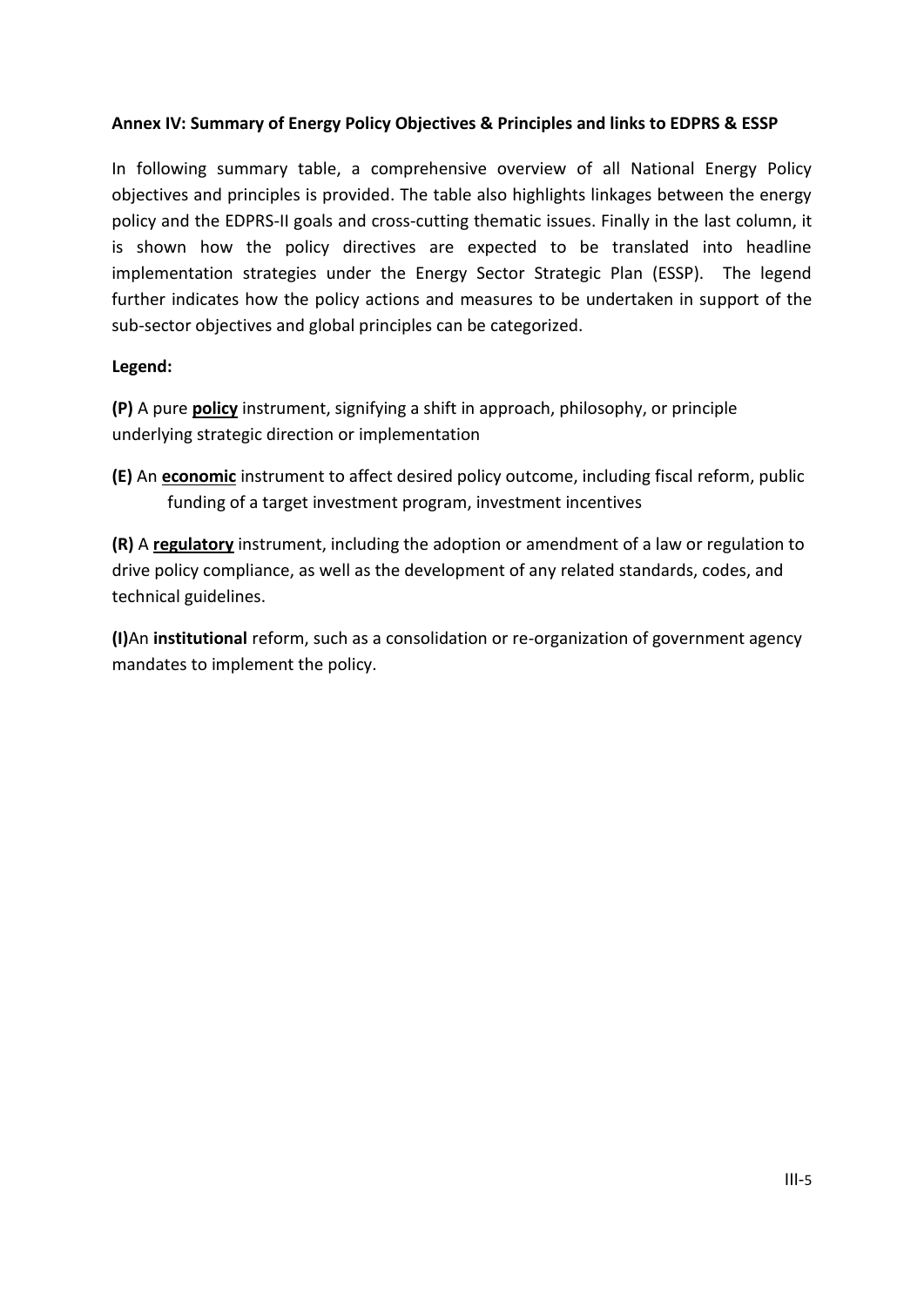|                           |                                                                                                                                                                                                                          | <b>EDPRS II</b>                                                                                                                                                                                                                                                                                                                                                                                                                                                                               |                                                                                                                                                                                                                                                                                                                                                                                                                                                   | <b>NATIONAL ENERGY POLICY (EP)</b>                                                                                                                                                                                                                                                                                                                                                                                                                                                                                                                                                                                                                                                                                                             | <b>ENERGY SECTOR</b><br><b>STRATEGIC PLAN (ESSP)</b>                                                                                                                                                                                                                                                                                                                                                                                                                                                                                                                                    |
|---------------------------|--------------------------------------------------------------------------------------------------------------------------------------------------------------------------------------------------------------------------|-----------------------------------------------------------------------------------------------------------------------------------------------------------------------------------------------------------------------------------------------------------------------------------------------------------------------------------------------------------------------------------------------------------------------------------------------------------------------------------------------|---------------------------------------------------------------------------------------------------------------------------------------------------------------------------------------------------------------------------------------------------------------------------------------------------------------------------------------------------------------------------------------------------------------------------------------------------|------------------------------------------------------------------------------------------------------------------------------------------------------------------------------------------------------------------------------------------------------------------------------------------------------------------------------------------------------------------------------------------------------------------------------------------------------------------------------------------------------------------------------------------------------------------------------------------------------------------------------------------------------------------------------------------------------------------------------------------------|-----------------------------------------------------------------------------------------------------------------------------------------------------------------------------------------------------------------------------------------------------------------------------------------------------------------------------------------------------------------------------------------------------------------------------------------------------------------------------------------------------------------------------------------------------------------------------------------|
|                           | <b>Overarching Goal</b>                                                                                                                                                                                                  | <b>EDPRS II goals strongly</b><br>linked to the energy<br>sector                                                                                                                                                                                                                                                                                                                                                                                                                              | <b>Overarching Goal</b>                                                                                                                                                                                                                                                                                                                                                                                                                           | <b>Core Objectives</b>                                                                                                                                                                                                                                                                                                                                                                                                                                                                                                                                                                                                                                                                                                                         | <b>High-Level Target</b><br><b>Objectives</b><br>(to be achieved by end of<br>FY2018)                                                                                                                                                                                                                                                                                                                                                                                                                                                                                                   |
| General (all Sub-Sectors) | "Accelerate progress to<br>middle income status and<br>better quality of life for<br>all Rwandans through<br>sustained growth of<br>11.5% and accelerated<br>reduction of poverty to<br>less than 30% of<br>population." | Increased economic<br>competitiveness, taking into<br>account the role of energy as a<br>productive input/catalyst.<br>Pursuit of a 'green economy'<br>approach to economic<br>transformation.<br>Youth empowered and rural<br>communities connected to<br>economic opportunity through<br>jobs and better infrastructure.<br>An enabling environment for<br>private-sector driven growth and<br>socioeconomic transformation.<br>Improved service delivery<br>through accountable governance | <b>Policy Vision:</b><br>"To<br>contribute<br>effectively to the growth<br>of the national economy<br>and thereby improve the<br>standard of living for the<br>entire nation<br>in<br>- a<br>sustainable<br>and<br>environmentally<br>sound<br>manner."<br><b>Overall Goal:</b><br>"To ensure all residents<br>and industries can<br>access energy products<br>and services that are<br>sufficient, reliable,<br>affordable, and<br>sustainable." | Enhance access to modern,<br>sustainable energy services for all<br>Rwandans;<br>Optimize the power generation mix in<br>order to reduce long-run costs,<br>promote energy security, and<br>reduce the carbon-intensity of the<br>grid over time.<br>Create an enabling environment for<br>increased private sector<br>participation in energy supply and<br>service provision;<br>Encourage and incentivize more<br>rational, efficient use of energy;<br>Achieve cost-reflective provision of<br>energy services, a gradual<br>transition toward "smart<br>subsidies," greater market<br>competition, and more<br>transparent tariff-setting.<br>Ensure the sustainability of energy<br>exploration, extraction, supply,<br>and consumption. | The electric power<br>system equivalent<br>installed capacity<br>(domestic generation<br>+ imports) to 563 MW<br>Increase household<br>access to grid<br>electricity to 48% and<br>off-grid electricity to<br>22%.<br>Achieve savings from<br>energy efficiency<br>measures of up to<br>50,000 MWh<br>Reduce carbon intensity<br>of the grid by 10% by<br>2018 and 25% by 2025<br>(from 2013 baseline).<br>Ensure 80% of all<br>households employ<br>clean cooking energy<br>technologies.<br>Realize all EAC Regional<br><b>Integration Policy</b><br>priorities for energy<br>sector. |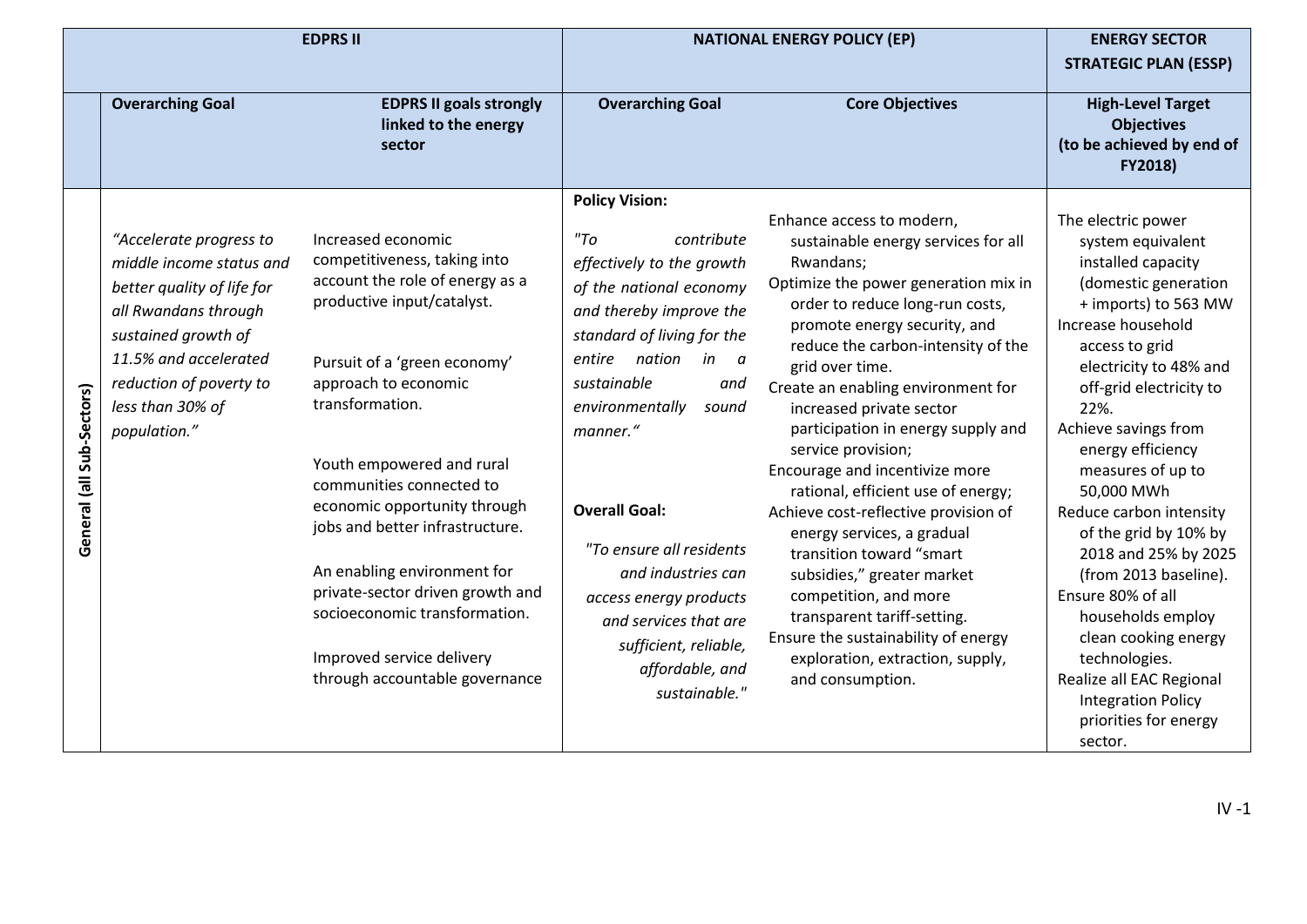|             | <b>EDPRS II</b>                                                                                                                                                   | <b>NATIONAL ENERGY POLICY (EP)</b>                                                                                                                                                                | <b>ENERGY SECTOR</b>                                                                  |  |  |  |  |
|-------------|-------------------------------------------------------------------------------------------------------------------------------------------------------------------|---------------------------------------------------------------------------------------------------------------------------------------------------------------------------------------------------|---------------------------------------------------------------------------------------|--|--|--|--|
|             |                                                                                                                                                                   |                                                                                                                                                                                                   | <b>STRATEGIC PLAN (ESSP)</b>                                                          |  |  |  |  |
|             | <b>Overarching Goal</b><br><b>EDPRS II goals strongly</b><br>linked to the energy<br>sector                                                                       | <b>Overarching Goal</b><br><b>Core Objectives</b>                                                                                                                                                 | <b>High-Level Target</b><br><b>Objectives</b><br>(to be achieved by end of<br>FY2018) |  |  |  |  |
|             | Inclusive engagement and strong ownership by all<br>$\bullet$<br>stakeholders.                                                                                    | Promote integrated planning and streamline sector governance.                                                                                                                                     |                                                                                       |  |  |  |  |
| Principles  | Innovative approaches and home-grown initiatives<br>$\bullet$<br>fostered to address development challenges.                                                      | Boost national ownership of Rwanda's energy vision and build more decentralized<br>2.<br>implementation capacity (including through enhanced human, organizational and<br>institutional capacity. |                                                                                       |  |  |  |  |
|             | Empower community and district-driven development and<br>coordinate mutually reinforcing linkages between sector<br>policy goals and decentralization strategies. | Mainstream gender-based equity, environmental sustainability, and climate concerns<br>3.<br>into energy planning and sector strategies.                                                           |                                                                                       |  |  |  |  |
| Key Guiding | Focus on emerging priorities, including "green growth" and<br>overall sustainability.                                                                             | Promote value-for-money and increased market competition in energy development.<br>4.                                                                                                             |                                                                                       |  |  |  |  |
|             |                                                                                                                                                                   | Transition from indiscriminate to "smart subsidies" aligned to social protection<br>5.<br>principles.                                                                                             |                                                                                       |  |  |  |  |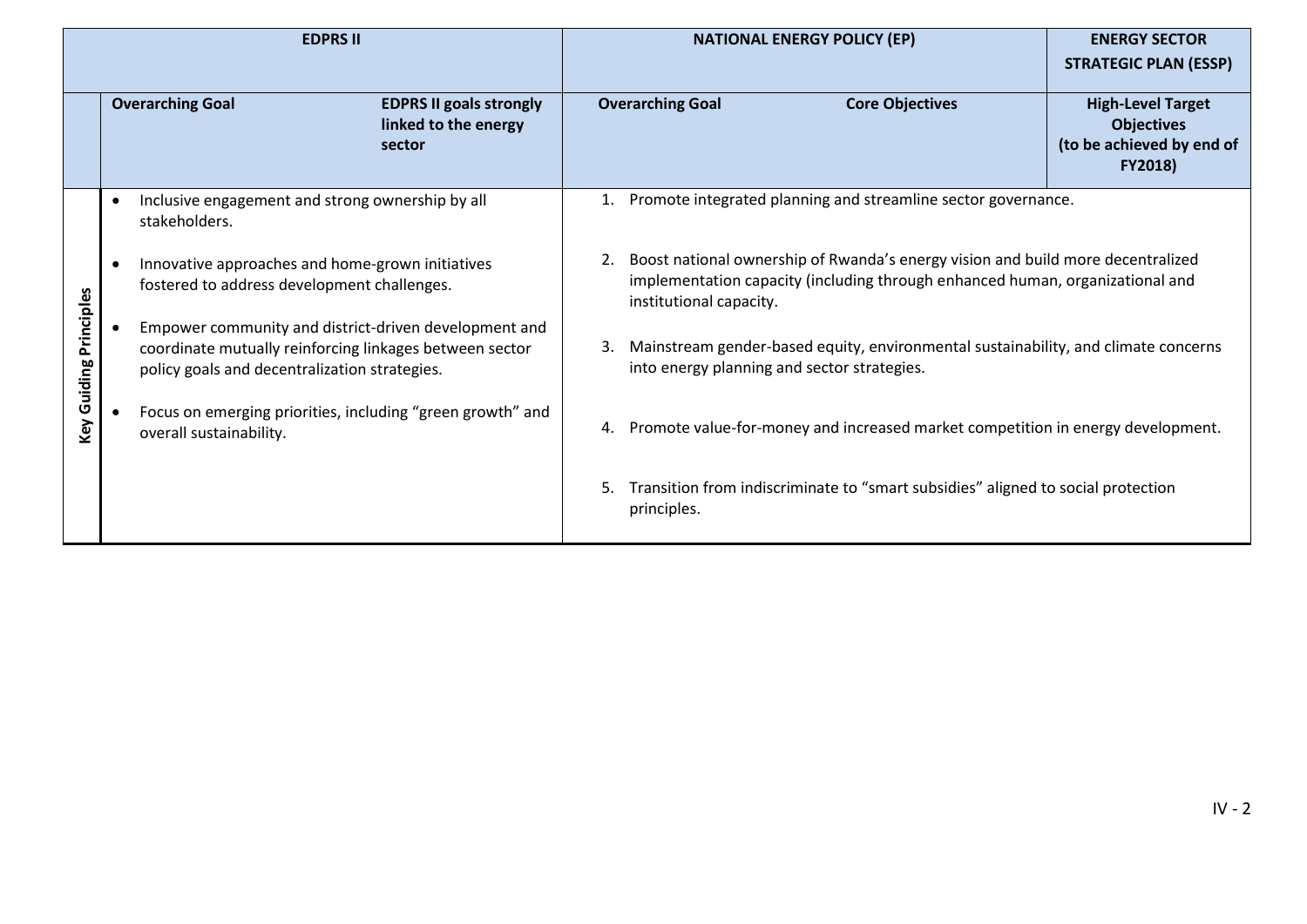|                          | <b>EDPRS II</b>                                                                                           |                                                                  |                                                               |                                          | <b>NATIONAL ENERGY POLICY (EP)</b>                                                                                                                           | <b>ENERGY SECTOR</b>                                                                  |  |  |  |  |
|--------------------------|-----------------------------------------------------------------------------------------------------------|------------------------------------------------------------------|---------------------------------------------------------------|------------------------------------------|--------------------------------------------------------------------------------------------------------------------------------------------------------------|---------------------------------------------------------------------------------------|--|--|--|--|
|                          |                                                                                                           |                                                                  |                                                               |                                          |                                                                                                                                                              | <b>STRATEGIC PLAN (ESSP)</b>                                                          |  |  |  |  |
|                          | <b>Overarching Goal</b>                                                                                   | <b>EDPRS II goals strongly</b><br>linked to the energy<br>sector |                                                               | <b>Overarching Goal</b>                  | <b>Core Objectives</b>                                                                                                                                       | <b>High-Level Target</b><br><b>Objectives</b><br>(to be achieved by end of<br>FY2018) |  |  |  |  |
|                          | <b>Capacity Building</b><br>$\bullet$                                                                     |                                                                  | 1.                                                            | Regional integration                     |                                                                                                                                                              |                                                                                       |  |  |  |  |
|                          | Environment and climate change<br>$\bullet$                                                               |                                                                  |                                                               |                                          | 2. Energy technology standards, and related compliance and enforcement                                                                                       |                                                                                       |  |  |  |  |
| Cross-Cutting Themes     | Family and Gender                                                                                         |                                                                  |                                                               | 3. Energy data collection and statistics |                                                                                                                                                              |                                                                                       |  |  |  |  |
|                          | Regional Integration                                                                                      |                                                                  | 4. Energy research, development, and technological innovation |                                          |                                                                                                                                                              |                                                                                       |  |  |  |  |
|                          | HIV/AIDS and NCDs<br>Disaster Management<br>$\bullet$                                                     |                                                                  | Energy security and disaster mitigation<br>5.                 |                                          |                                                                                                                                                              |                                                                                       |  |  |  |  |
|                          |                                                                                                           |                                                                  |                                                               |                                          |                                                                                                                                                              |                                                                                       |  |  |  |  |
| Participation/Engagement | Private sector participation central to delivery strategy,<br>$\bullet$<br>particularly in energy sector. |                                                                  | 1.                                                            |                                          | Streamline investment promotion processes for IPPs.                                                                                                          |                                                                                       |  |  |  |  |
|                          | Job creation and skills development through private-sector<br>expansion and opportunity.                  |                                                                  |                                                               |                                          | 2. Accelerate energy sector Public-Private Partnerships (PPPs), taking advantage of new<br>national guidelines and procurement procedures                    |                                                                                       |  |  |  |  |
|                          |                                                                                                           |                                                                  | 3.                                                            |                                          | Extend and expand investment incentives to private investors.                                                                                                |                                                                                       |  |  |  |  |
|                          |                                                                                                           |                                                                  | 4.                                                            | feasibility studies.                     | De-risk investments through financing risky upstream resource assessments and pre-                                                                           |                                                                                       |  |  |  |  |
| <b>Private Sector</b>    |                                                                                                           |                                                                  | 5.                                                            |                                          | Empower local enterprises to engage in energy sector deals and introduce more<br>competitive, transparent approaches to service provision where appropriate. |                                                                                       |  |  |  |  |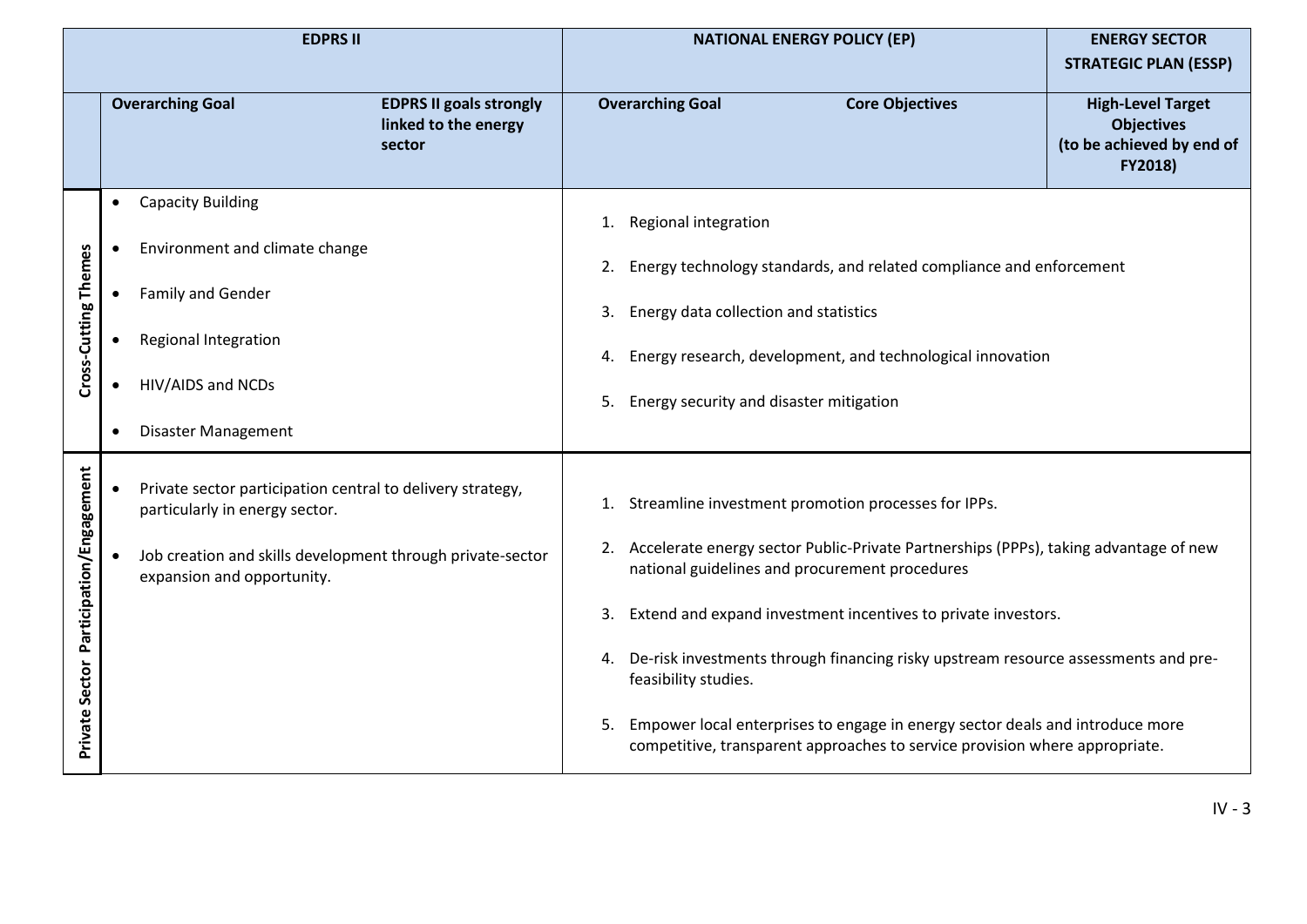| <b>EDPRS II</b> |                                                                                                                                                                                                                           | <b>NATIONAL ENERGY POLICY (EP)</b>                                                                                                                                                                                                                                                                                     | <b>ENERGY SECTOR</b><br><b>STRATEGIC PLAN (ESSP)</b>                                         |
|-----------------|---------------------------------------------------------------------------------------------------------------------------------------------------------------------------------------------------------------------------|------------------------------------------------------------------------------------------------------------------------------------------------------------------------------------------------------------------------------------------------------------------------------------------------------------------------|----------------------------------------------------------------------------------------------|
|                 | <b>Overarching Goal</b><br><b>EDPRS II goals strongly</b><br>linked to the energy<br>sector                                                                                                                               | <b>Overarching Goal</b><br><b>Core Objectives</b>                                                                                                                                                                                                                                                                      | <b>High-Level Target</b><br><b>Objectives</b><br>(to be achieved by end of<br><b>FY2018)</b> |
| Governance      | Reduce coordination failures through integrated planning<br>$\bullet$<br>and joint solutions to infrastructure development and<br>service delivery.<br>Strengthen citizen participation and demand for<br>accountability. | The shall convene and coordinate regular cross-sector planning meetings with regards<br>to the National Energy Policy and Integrated Planning.<br>Improve stakeholder communication, education, and public outreach mechanisms<br>Revamp energy sub-sector coordination mechanisms and technical working groups.<br>3. |                                                                                              |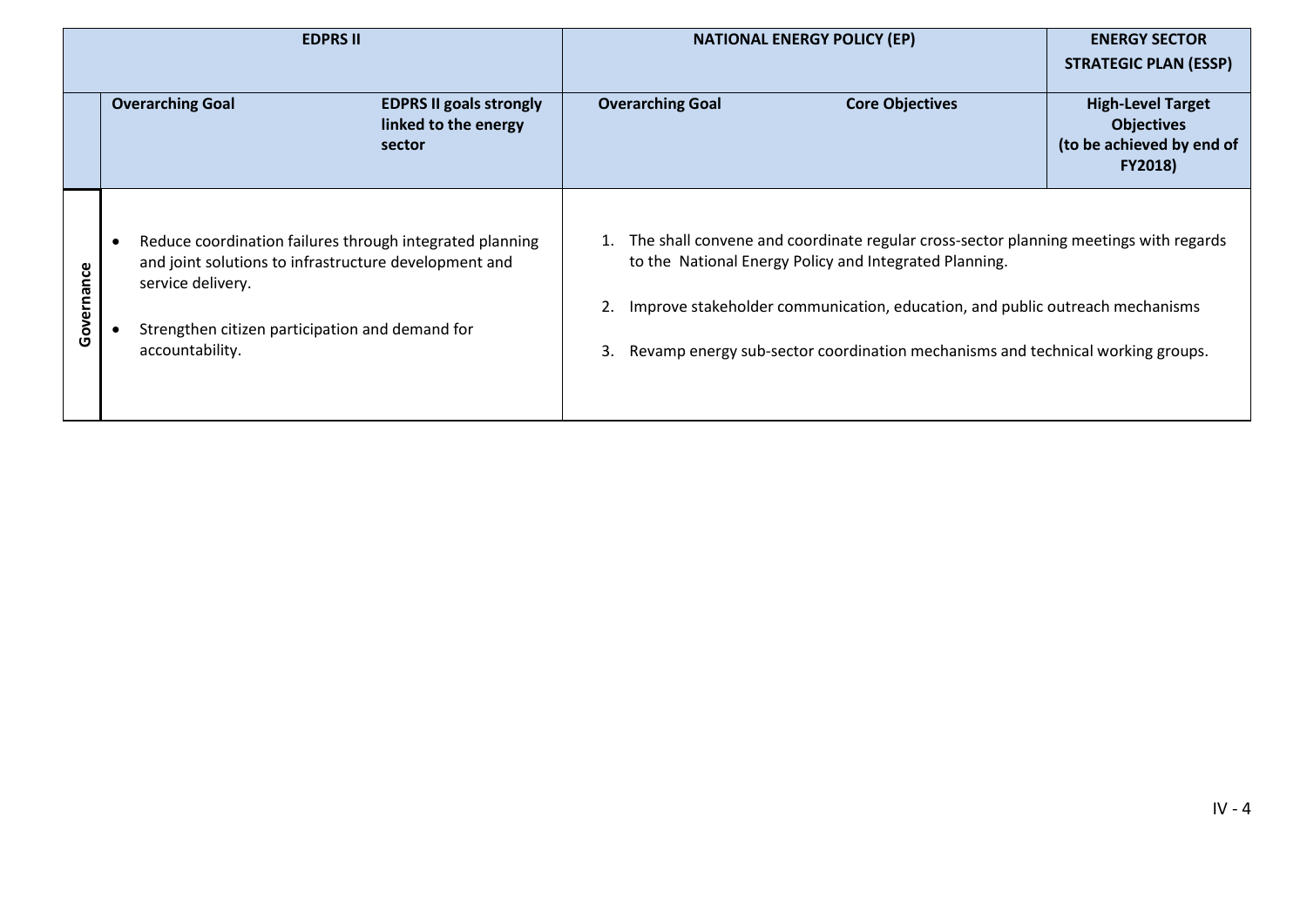| <b>National Energy Policy Goal</b>                                                                                | <b>Policy Objectives</b>                                                                                                                                                                                                                                                                                           | <b>Instruments &amp; Corresponding ESSP Actions</b>                                                                                                                                                                                                                                                                                                                                                                                      |
|-------------------------------------------------------------------------------------------------------------------|--------------------------------------------------------------------------------------------------------------------------------------------------------------------------------------------------------------------------------------------------------------------------------------------------------------------|------------------------------------------------------------------------------------------------------------------------------------------------------------------------------------------------------------------------------------------------------------------------------------------------------------------------------------------------------------------------------------------------------------------------------------------|
| <b>Electricity Sector</b>                                                                                         |                                                                                                                                                                                                                                                                                                                    |                                                                                                                                                                                                                                                                                                                                                                                                                                          |
| Main policy objective:<br>Ensure sufficient, reliable, sustainable and<br>affordable power supply to all Rwandans | 1. Reform the power sector in long-term to<br>increase institutional accountability and<br>operational efficiencies. Restructure<br>EWSA into electricity utility, energy<br>development, and water utility<br>companies. (P)                                                                                      | EWSA restructuring and corporatization - a<br>1.1.<br>three phase process.                                                                                                                                                                                                                                                                                                                                                               |
|                                                                                                                   | 2. Transition to a cost-reflective yet<br>affordable electricity tariff.<br>$(P)$ , $(E)$                                                                                                                                                                                                                          | 2.1.<br>Establish a "glide-path" to cost-reflectivity that<br>reflects the principle of moving toward "smart<br>subsidies" targeting strategic industries and<br>vulnerable social groups vs. the indiscriminate<br>subsidization of power.<br>Achieve operational efficiencies in EUCL and<br>2.2.<br>implement energy efficiency and demand-side<br>management programs to shave peak load and<br>reduce required generation capacity. |
|                                                                                                                   | 3. Optimize the power mix so as to reduce<br>long-run cost of service, diversify energy<br>generation technologies, and gradually<br>reduce the carbon-intensity of grid over<br>time.<br>Vision to reduce petroleum-based power<br>generation over time so as to be used<br>only for peaking and back-up power by | 3.1. Ensure future energy demand is realistically<br>forecasted and contribute to lowering the cost of<br>electric power supply through improvements in<br>analysis and planning effectively translated into<br>National Power Master Plan and EAPP Power<br>Master Plan.<br>3.2. Power Master Plan and generation road map to<br>achieve strategic balancing act between increasing<br>net imports of expected demand, optimizing       |
|                                                                                                                   | 2020.                                                                                                                                                                                                                                                                                                              | exploitation of domestic energy resources, and<br>$IV - 5$                                                                                                                                                                                                                                                                                                                                                                               |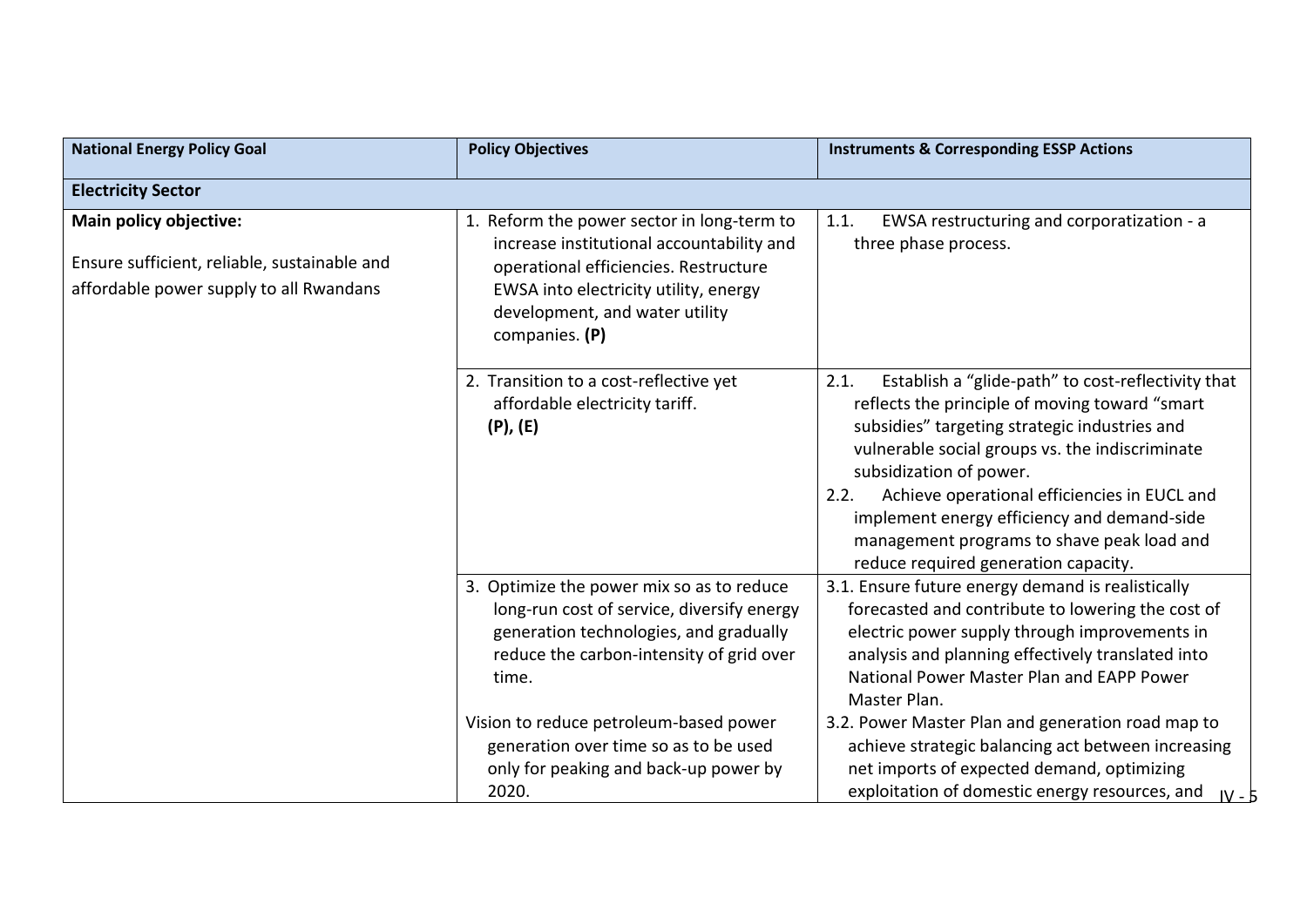| (P) | accelerating progress toward a regionally-             |
|-----|--------------------------------------------------------|
|     | integrated power market.                               |
|     | 3.3. Conclude economically advantageous trading        |
|     | agreements with regional power houses (net             |
|     | exporters) in line with technical constraints and      |
|     | energy security guidelines (i.e. import cap of up to a |
|     | maximum of 20%. <sup>19</sup>                          |
|     | 3.4. Develop and enhance regulations facilitating      |
|     | regional trading arrangements. <sup>20</sup>           |
|     | 3.5. Gradually phase out expensive, petroleum-based    |
|     | generational capacity on a rental operational basis.   |
|     | Instead, build a utility-owned peaker power plant to   |
|     | cover peak demand and/or maintain a reserve            |
|     | margin to hedge against short-term power supply        |
|     | unavailability or import shocks.                       |
|     | 3.6. Short-term priority to be given to domestic       |
|     | methane gas for base load applications over hydro-     |
|     |                                                        |
|     | based imports and petroleum-based generation           |
|     | sources. Develop other indigenous energy               |
|     | resources such as biomass and solar power subject      |
|     | to being as sustainable, affordable, and reliable      |
|     | compared to imports.                                   |
|     | 3.7. Integrate findings of Strategic Environmental     |
|     | Assessment for the Energy Sector and other macro-      |
|     | level climate risk and sustainability assessments      |

<sup>&</sup>lt;sup>19</sup> Additional analysis by energy planning team is necessary to come up with justifiable target. A 30% target represents a big increase from status quo, while still maintaining a high level of energy security. Moreover, it is well in line with average import-export ratios of other countries in the region. 20 Revised power tariff already paves way through unique transmission-related component.

 $\overline{a}$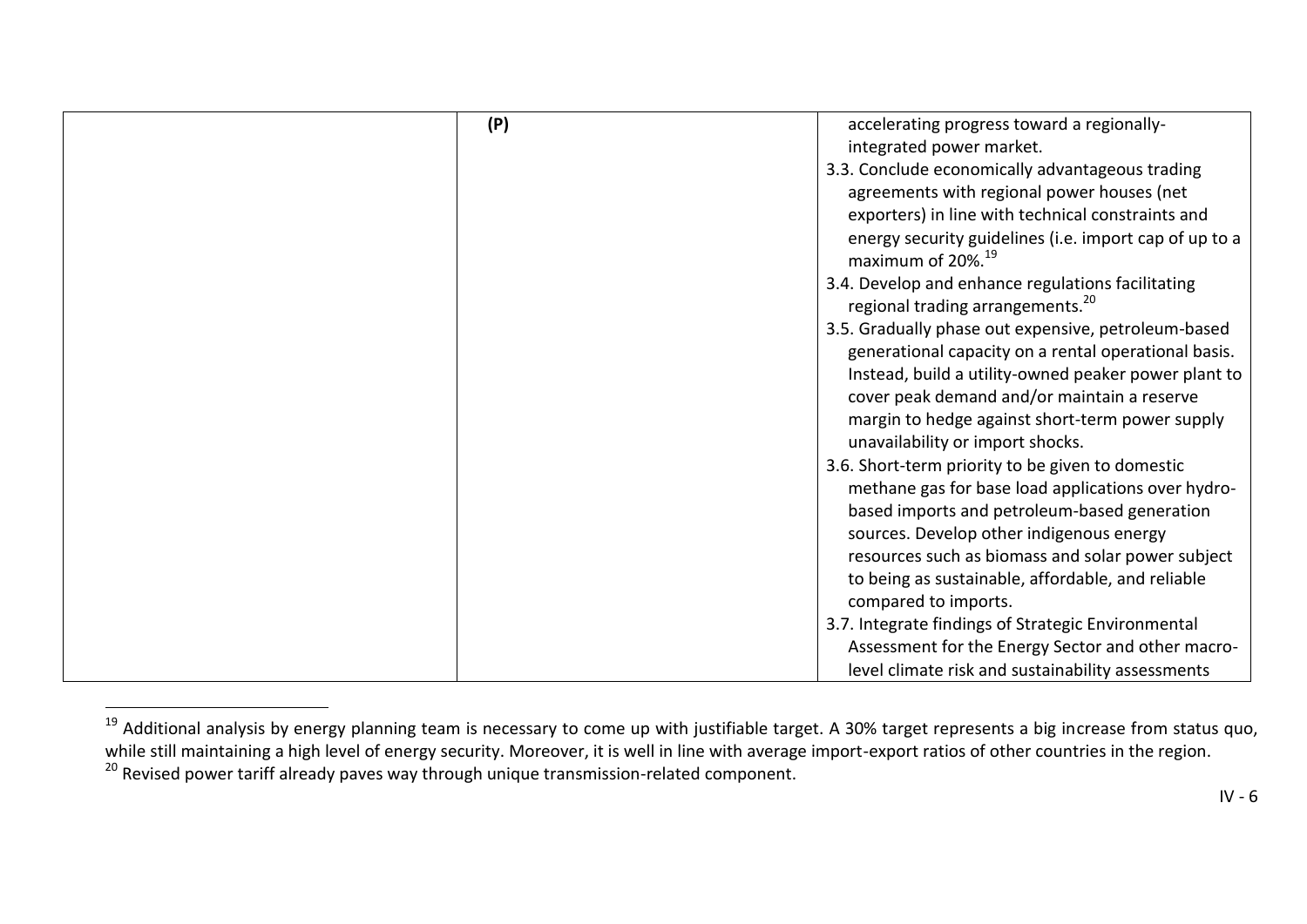|                                                                                                                                                                               | into future power Master Plans and ESIA guidelines<br>to be elaborated by REMA specifically tailed to<br>power generation projects.<br>3.8. Develop a strategy to access climate financing and<br>incorporate into planning and budgeting processes<br>to incentivise cleaner technologies and practices.                                                                                                                                                                                                                                                                                                                                                                                                     |
|-------------------------------------------------------------------------------------------------------------------------------------------------------------------------------|---------------------------------------------------------------------------------------------------------------------------------------------------------------------------------------------------------------------------------------------------------------------------------------------------------------------------------------------------------------------------------------------------------------------------------------------------------------------------------------------------------------------------------------------------------------------------------------------------------------------------------------------------------------------------------------------------------------|
| 4. Develop national electrical power system<br>to serve growing demand in an<br>economically efficient way and reduce<br>technical and non-technical losses.<br>$(P)$ , $(E)$ | 4.1. Utility to increase long-term investments in new<br>generation capacity as well as transmission and<br>distribution systems extension and rehabilitation.<br>4.2. Accelerate implementation of system loss-<br>reduction investment activities (technical and non-<br>technical).<br>4.3. Implement quick win supply-side energy efficiency<br>measures, i.e. grid loss-reduction programs.<br>4.4. Implement regional grid integration strategies and<br>actions, taking into account required institutional,<br>regulatory, technical, and investment reforms.<br>Champion solutions associated with optimization<br>of interconnected grids at regional level (e.g.,<br>EAC/EAPP technical meetings). |
| 5. Enhance the attractiveness of exploiting                                                                                                                                   | General                                                                                                                                                                                                                                                                                                                                                                                                                                                                                                                                                                                                                                                                                                       |
| domestic resources for power generation                                                                                                                                       | Adjust REFIT tariff schedule subject to a set<br>5.1.                                                                                                                                                                                                                                                                                                                                                                                                                                                                                                                                                                                                                                                         |
| and increase local private sector                                                                                                                                             | fixed price cap, 3 year review to see the impact on                                                                                                                                                                                                                                                                                                                                                                                                                                                                                                                                                                                                                                                           |
| participation through government-                                                                                                                                             | the utility and determine whether the REFIT tariff                                                                                                                                                                                                                                                                                                                                                                                                                                                                                                                                                                                                                                                            |
| funded risk mitigation mechanisms and                                                                                                                                         | schedule should remain the same or be revised                                                                                                                                                                                                                                                                                                                                                                                                                                                                                                                                                                                                                                                                 |
| IPP investment streamlining. Revise and                                                                                                                                       | downwards, incorporate standardized PPA into the                                                                                                                                                                                                                                                                                                                                                                                                                                                                                                                                                                                                                                                              |
| expand renewable energy feed-in tariff                                                                                                                                        | regulation, and add more clean energy resource                                                                                                                                                                                                                                                                                                                                                                                                                                                                                                                                                                                                                                                                |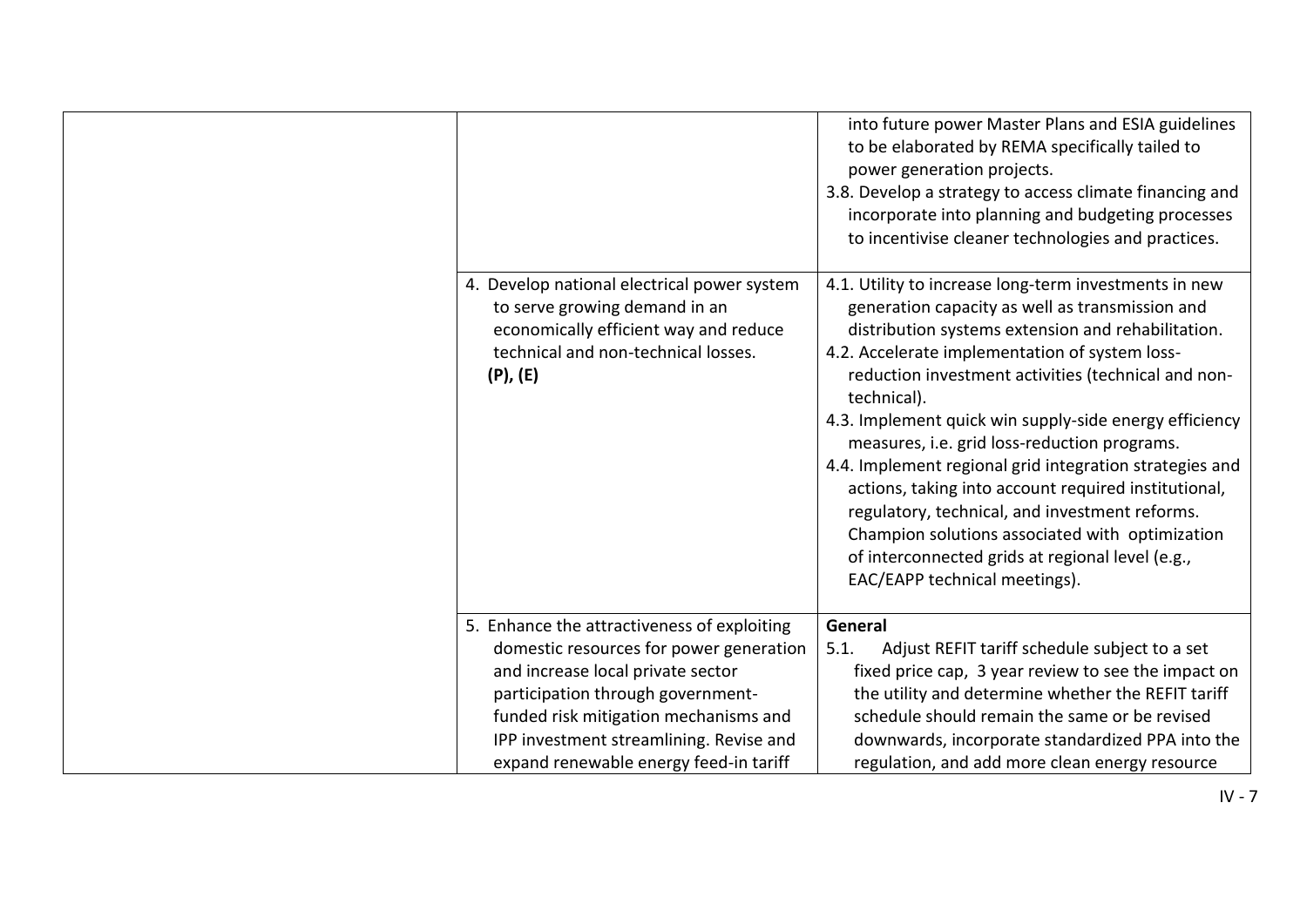| (REFIT) mechanism.<br>Government to prioritize funding of resource<br>mapping, pre-feasibility studies, upstream<br>exploration, and piloting to gain a clearer<br>picture of the extent to which domestic<br>hydropower, peat, solar and wind<br>resources can generate electricity on<br>commercially viable and competitive<br>terms. | types to be covered beyond hydropower such as<br>grid-connected solar, biogas and landfill gas under<br>an "avoided cost approach.<br>5.2.<br>Relevant technology standards to be<br>developed by RSB. REMA to develop relevant<br>environmental guidelines. REMA, RURA, and NICA,<br>as appropriate to enforce compliance.<br>Review investment procedures relevant to the<br>5.3.<br>energy sector, including the investment code and<br>modalities of engagement. |
|------------------------------------------------------------------------------------------------------------------------------------------------------------------------------------------------------------------------------------------------------------------------------------------------------------------------------------------|----------------------------------------------------------------------------------------------------------------------------------------------------------------------------------------------------------------------------------------------------------------------------------------------------------------------------------------------------------------------------------------------------------------------------------------------------------------------|
| $(P)$ , $(E)$ , $(R)$ , $(I)$                                                                                                                                                                                                                                                                                                            | Peat<br>5.4. MININFRA to undertake peat energy strategy                                                                                                                                                                                                                                                                                                                                                                                                              |
|                                                                                                                                                                                                                                                                                                                                          | and action plan including socio-economic impact<br>assessment to ascertain optimal use for:<br>power generation,<br>direct industrial heat<br>steam applications, or<br>use as domestic charcoal substitute                                                                                                                                                                                                                                                          |
|                                                                                                                                                                                                                                                                                                                                          | REG to undertake detailed national resource<br>5.5.<br>assessment (inventory) of existing bogs.                                                                                                                                                                                                                                                                                                                                                                      |
|                                                                                                                                                                                                                                                                                                                                          | <b>Methane</b><br>5.6. Consider splitting extraction and power<br>generation components in IPP procurement.<br>Prioritize technologies that allow for maximum<br>5.7.                                                                                                                                                                                                                                                                                                |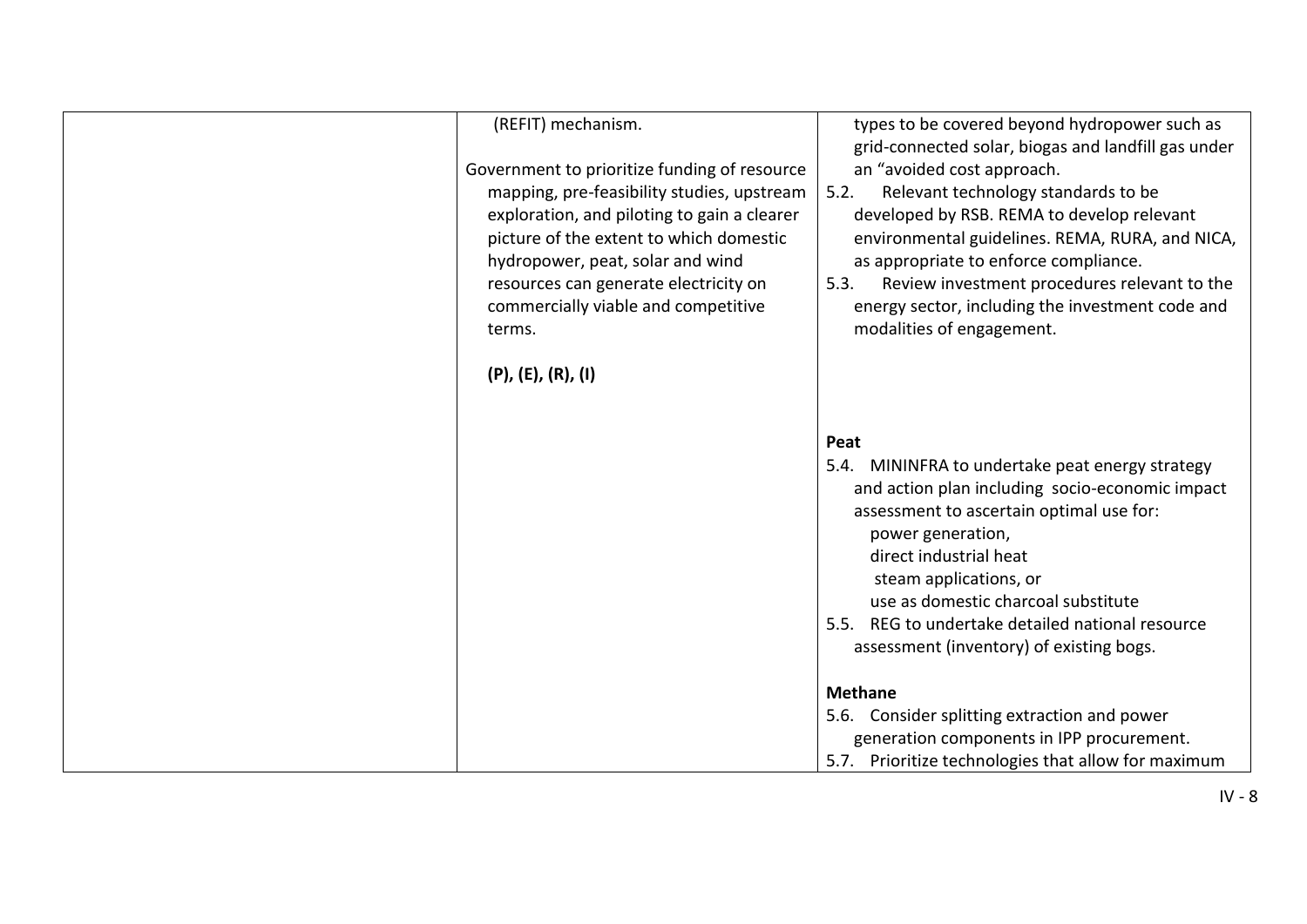|                                                                                                                                                  | sustainable extraction subject to value for money.                                                                                                                                                                                                                                                                                                                                                                                                                                                                                                                                                                                                                                                                                                                                                                                                           |
|--------------------------------------------------------------------------------------------------------------------------------------------------|--------------------------------------------------------------------------------------------------------------------------------------------------------------------------------------------------------------------------------------------------------------------------------------------------------------------------------------------------------------------------------------------------------------------------------------------------------------------------------------------------------------------------------------------------------------------------------------------------------------------------------------------------------------------------------------------------------------------------------------------------------------------------------------------------------------------------------------------------------------|
|                                                                                                                                                  | <b>Geothermal energy</b><br>5.8. Upgrade existing legal and regulatory framework<br>to unique needs of geothermal energy activities<br>5.9. Government to de-risk by exploring the<br>prospective geothermal areas until proven<br>resources available, including carrying out step-<br>wise exploration and ranking of all prospects.<br>5.10. Operationalize a Geothermal Development<br>Program to act as umbrella structure for<br>coordinating all exploration and public-led<br>investment activities.<br>5.11. Manage tendering of PPP for development of<br>up- and downstream facilities and for commercial<br>exploitation of proven resources.<br>Closely coordinate mining and energy concessions<br>between relevant ministries.<br>Conduct a feasibility study to evaluate viable direct<br>applications of geothermal energy beyond<br>power. |
| 6. Facilitate autonomous power generation<br>through updated policy guidelines,<br>streamlined licensing, and regulatory<br>reforms.<br>(P), (R) | Regulatory changes to encourage uptake of<br>6.1.<br>dedicated power plants for industry, geared<br>toward mining and agro-industries.<br>Scope of simplified licensing regulations<br>6.2.<br>targeting rural electrification activities to be                                                                                                                                                                                                                                                                                                                                                                                                                                                                                                                                                                                                              |
|                                                                                                                                                  | extended to autonomous generation.<br>Research optimal systems integration of solar<br>6.3.<br>energy in grid and undertake planning measures to                                                                                                                                                                                                                                                                                                                                                                                                                                                                                                                                                                                                                                                                                                             |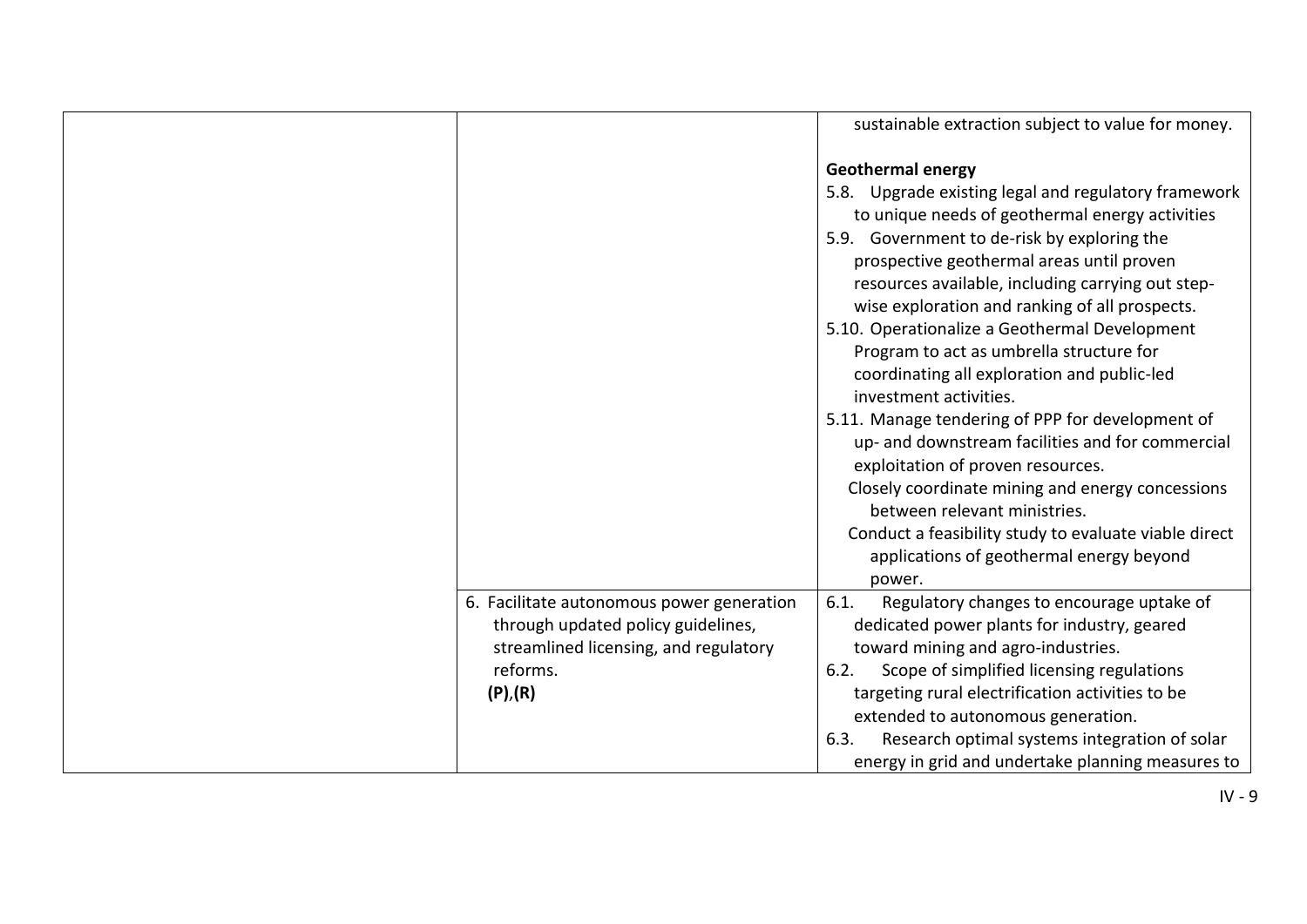|                                                                                            |                                                                                                                                                                                                                                                                                   | increase transmission efficiency and stability in<br>intermittent power supply.                                                                                                                                                                                                                                                                                                                                                                                       |
|--------------------------------------------------------------------------------------------|-----------------------------------------------------------------------------------------------------------------------------------------------------------------------------------------------------------------------------------------------------------------------------------|-----------------------------------------------------------------------------------------------------------------------------------------------------------------------------------------------------------------------------------------------------------------------------------------------------------------------------------------------------------------------------------------------------------------------------------------------------------------------|
| <b>Electricity Access</b>                                                                  |                                                                                                                                                                                                                                                                                   |                                                                                                                                                                                                                                                                                                                                                                                                                                                                       |
| Main policy objective:<br>Enhance access to sustainable, modern energy<br>for all Rwandans | 1. Introduce short and long-term<br>institutional reforms to increase sector<br>coordination, accountability, and<br>delivery effectiveness.                                                                                                                                      | Increase household access to grid electricity to<br>1.1.<br>48% and off-grid electricity to 22% based on analysis<br>by REG Ltd and MININFRA.<br>Prioritize connections to productive uses: either<br>1.2.<br>large users or small and medium enterprises.<br>In the short term, all major off-grid energy access and<br>rural electrification programs implemented by the<br>Utility on behalf of MININFRA should be consolidated<br>under the umbrella of the EARP. |
|                                                                                            | 2. Ensure 100% access to electricity in all<br>schools, Sector offices and health<br>centres by 2018. $(P)$<br>MINEDUC, MINALOC & MINISANTE to<br>elaborate guidelines for budgeting<br>responsibility for operations and<br>maintenance and ongoing electricity<br>services. (I) | EARP to examine feasibility of reaching target for<br>2.1.<br>each remaining unelectrified institution through on-<br>or off-grid connection, whichever more economical.<br>EARP to analyze costs and benefits of expanding<br>2.2.<br>access to other public services (e.g., administrative,<br>community centers).                                                                                                                                                  |
|                                                                                            | 3. Scale up innovative partnerships to<br>increase rural access to appropriate off-<br>grid technology solutions.<br>$(P)$ , $(E)$                                                                                                                                                | 3.1. MININFRA shall develop, pilot, and scale-up<br>innovative PPPs for off-grid energy delivery, following<br>new process and project cycle under PPP Policy.<br>Government shall support programs through in-kind<br>assistance and other measures, including provision of<br>new investment and fiscal incentives.<br>3.2. Initiate grassroots awareness-raising campaign to                                                                                       |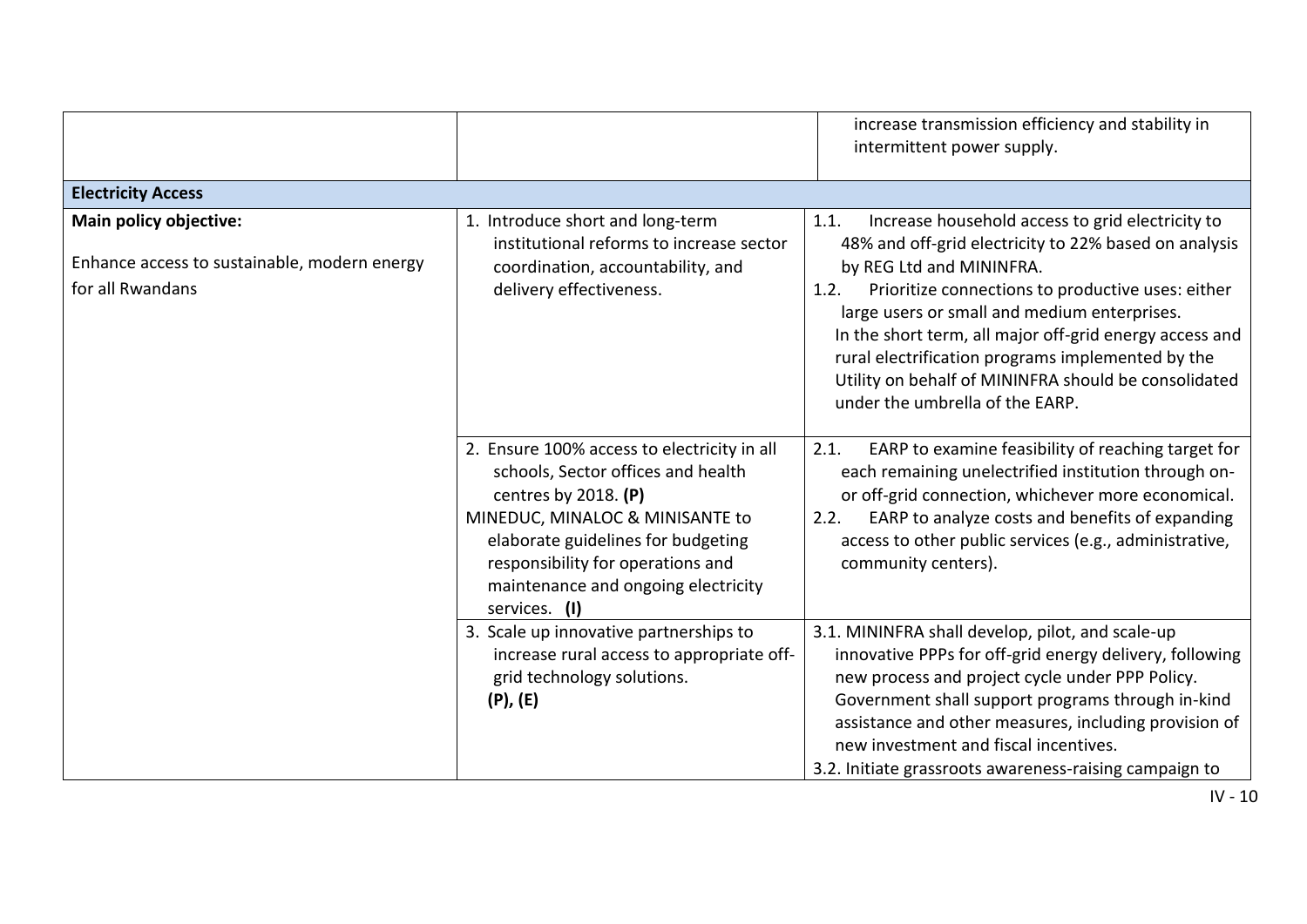|                                                                         |                                                                                                                                                                                                                                                                                                      | promote sustainable off-grid electricity solutions,<br>collaborating with existing civil society organizations<br>and energy associations.                                                                                                                                                                                                                    |
|-------------------------------------------------------------------------|------------------------------------------------------------------------------------------------------------------------------------------------------------------------------------------------------------------------------------------------------------------------------------------------------|---------------------------------------------------------------------------------------------------------------------------------------------------------------------------------------------------------------------------------------------------------------------------------------------------------------------------------------------------------------|
|                                                                         | 4. Fiscal reforms to inject market-based<br>incentives targeting urban and peri-<br>urban citizens to switch from kerosene<br>and wood fuels to solar lighting and<br>clean cooking technologies, such as<br>phasing out a tax exemption on<br>kerosene, extending a VAT exemption<br>for LPG. $(E)$ | Study the market, fiscal and socio-economic<br>4.1.<br>impacts of phasing out subsidies on kerosene.<br>Determine degree to which market demand for<br>solar-home-systems and solar-powered lamps would<br>be benefited from such fiscal reforms.<br>Incorporate social protection principles into<br>4.2.<br>design of any fiscal reforms.                   |
|                                                                         | 5. Introduce greater competition and<br>flexibility in off-grid service provision<br>through measures to simplify licensing<br>and stimulate Small-scale Power<br>Distributors (SPDs).<br>(R)                                                                                                        | 5.1. Adopt and enforce new secondary regulations<br>under the Electricity Act to simplify licensing<br>frameworks and processes for SPDs.<br>5.2. Utility to publish National Electrification Plan put in<br>the public domain and remaining valid for at least<br>three years. This will encourage private investment in<br>off-grid electricity businesses. |
|                                                                         | 6. Allow cross border electrification.<br>$(P)$ , $(R)$                                                                                                                                                                                                                                              | 6.1. Facilitate regulatory frameworks for low-voltage<br>cross-border electrification interconnection lines and<br>service delivery.                                                                                                                                                                                                                          |
| <b>Energy Efficiency and Demand-Side Management</b>                     |                                                                                                                                                                                                                                                                                                      |                                                                                                                                                                                                                                                                                                                                                               |
| Main policy objective:<br>Constrain unbridled future energy consumption | 1. Adopt new laws, regulations and codes<br>that mandate energy efficiency<br>measures in public institutions,                                                                                                                                                                                       | 1.1. MININFRA to introduce an Energy Efficiency<br>Strategy and Law as framework to support series of<br>new regulations by RURA.                                                                                                                                                                                                                             |
| growth and support realizing Rwanda's Green<br>Economy vision.          | households, and commercial businesses.<br>(R)                                                                                                                                                                                                                                                        | 1.2. Integrate promotion of energy smart building<br>technologies into monitoring and implementation of<br>new government asset management policy.<br>1.3. Introduce energy-smart and energy-efficient                                                                                                                                                        |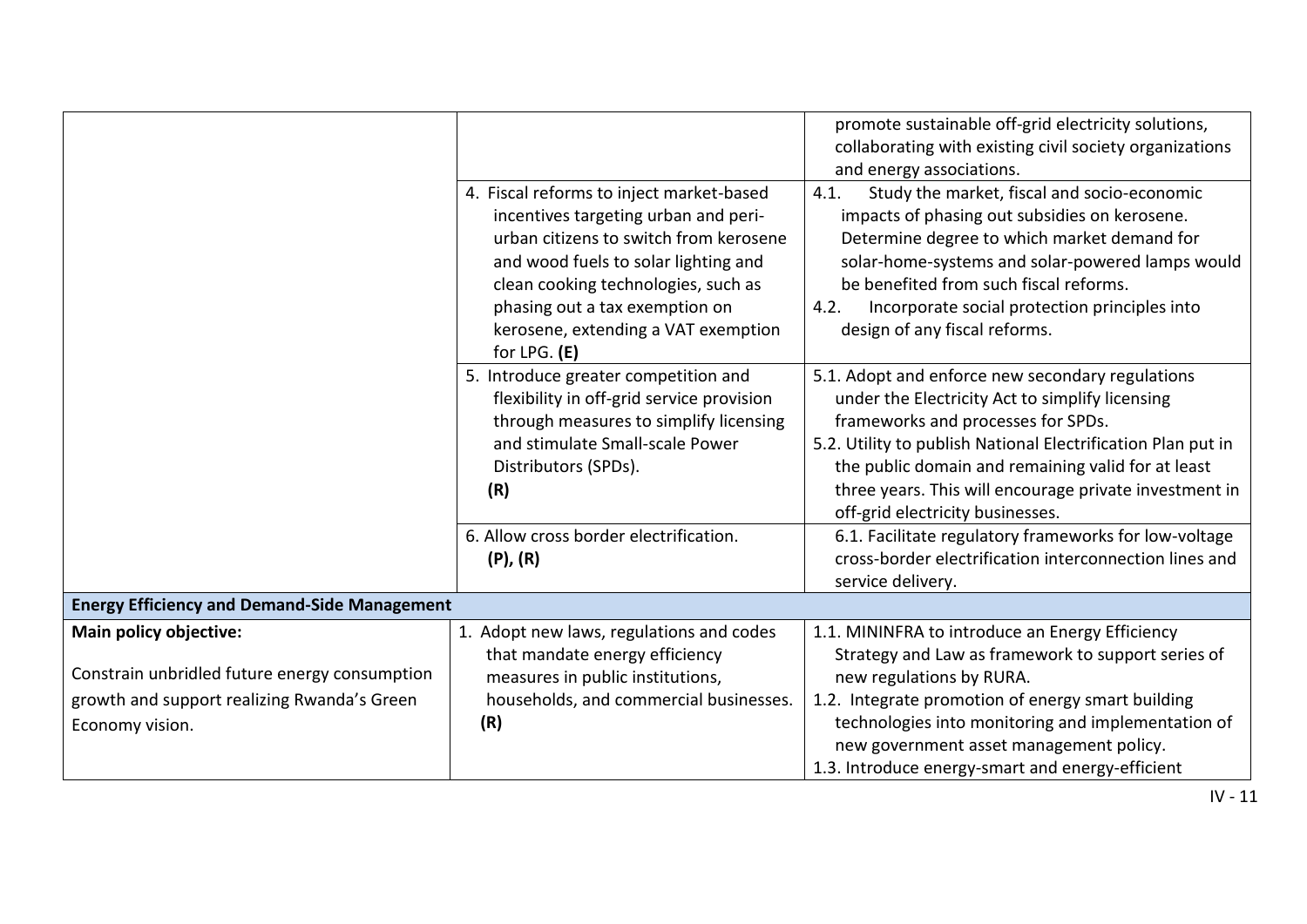|                                                                                                                                                                          | technologies and practices into Rwandan building<br>codes, including mandatory installation of solar water<br>heaters for large water consumers (e.g., hotels,<br>integrated developments) in parallel to extending<br>subsidy to end-users to incentivize switching. RHA to<br>elaborate codes. RURA to ensure enforcement.<br>Rwanda Housing Authority to oversee training, skills<br>development.                                                                                                                                                                                                                                                                                                                                        |
|--------------------------------------------------------------------------------------------------------------------------------------------------------------------------|---------------------------------------------------------------------------------------------------------------------------------------------------------------------------------------------------------------------------------------------------------------------------------------------------------------------------------------------------------------------------------------------------------------------------------------------------------------------------------------------------------------------------------------------------------------------------------------------------------------------------------------------------------------------------------------------------------------------------------------------|
| 2. Restructure electricity tariff methodology<br>to incentivize efficiency<br>(R)                                                                                        | 2.1. RURA to regulate a "demand charge" tariff<br>component along with a time-of-use based scheme.                                                                                                                                                                                                                                                                                                                                                                                                                                                                                                                                                                                                                                          |
| 3. REG Ltd to establish a dedicated demand-<br>side management/energy efficiency unit<br>to oversee implementation of relevant<br>programs aligned to the policy.<br>(1) | 3.1. Develop a staffing and business plan as part of<br>EWSA restructuring/institutional reform.<br>3.2. Develop and outsource a comprehensive behavioral<br>change marketing campaign targeting common sense<br>energy management among high-consumption<br>commercial and household end-users. Translate<br>existing RURA guidelines into educational curriculae<br>and public awareness programs.<br>3.3. Water Utility Company shall retrofit existing water<br>pumping systems with variable speed drives to<br>reduce energy demand load and operational costs.<br>3.4. Assess viability of other incentives for LV customers<br>on pre-paid-meters (e.g., rebates) to shift demand<br>patterns to smooth demand load during the day. |
| 4. Promote and remove barriers to the<br>implementation of priority efficient<br>lighting initiatives through bulk<br>procurement, social marketing                      | 4.1. REG Ltd EE/DSM Unit to manage bulk procurement<br>and distribution of CFLs for residential customers<br>(based on current consumption and end-user<br>affordability)                                                                                                                                                                                                                                                                                                                                                                                                                                                                                                                                                                   |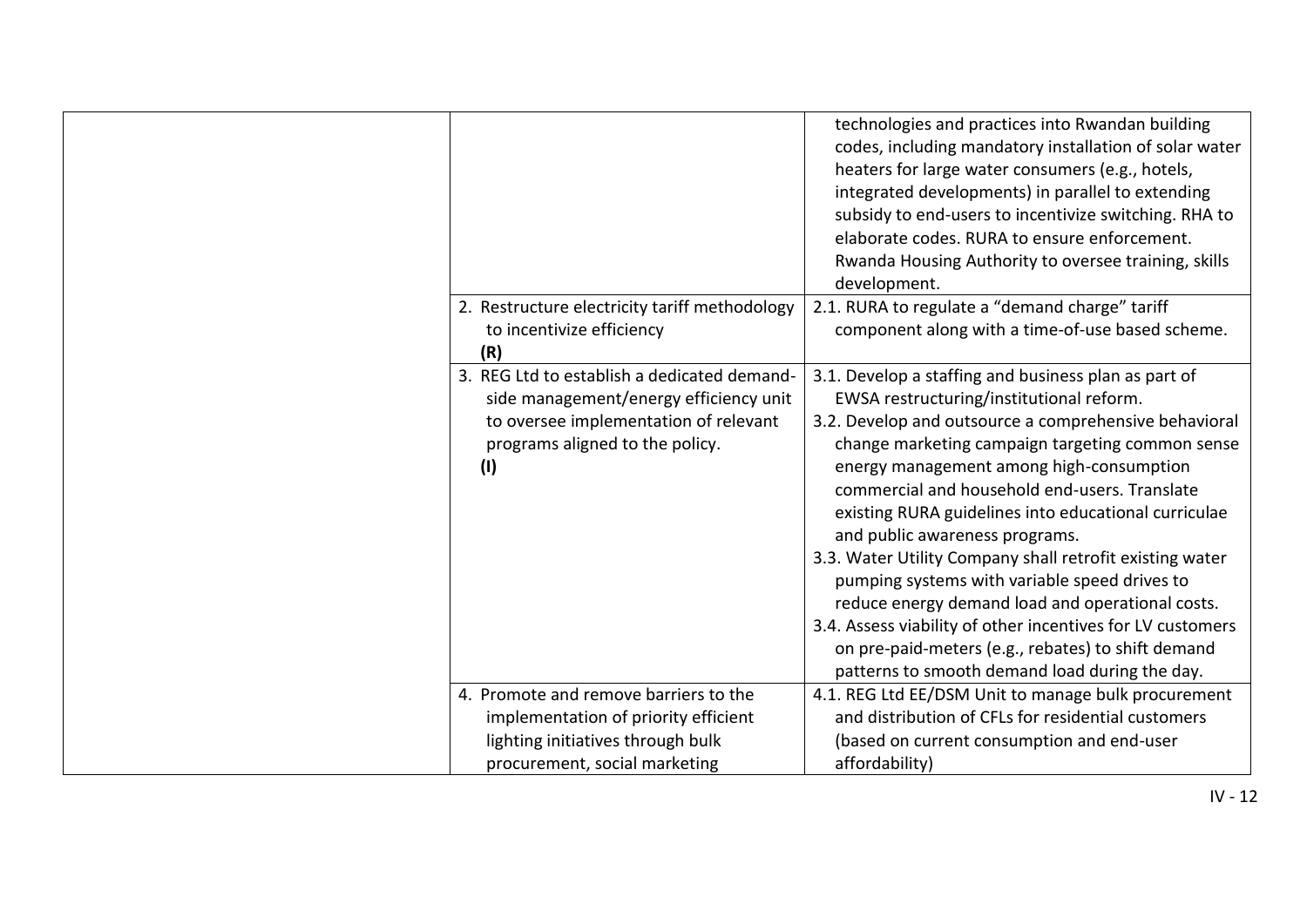|                        | campaigns, and targeted subsidies for<br>retrofits.<br>$(P)$ , $(E)$                                                                     | 4.2. REG Ltd EE/DSM Unit to manage energy-efficient<br>lighting retrofits in public institutions in collaboration<br>with MININFRA.<br>4.3. Districts empowered to take responsibility for the<br>ongoing maintenance and running costs of street<br>lighting through regulatory reforms. Technical<br>support to be provided by REG Ltd EE/DSM Unit to<br>conduct cost-effective street lighting retrofitting.                                                                                                                                         |
|------------------------|------------------------------------------------------------------------------------------------------------------------------------------|---------------------------------------------------------------------------------------------------------------------------------------------------------------------------------------------------------------------------------------------------------------------------------------------------------------------------------------------------------------------------------------------------------------------------------------------------------------------------------------------------------------------------------------------------------|
|                        | 5. Develop and adopt an EAC-wide energy<br>standards and labeling scheme for<br>common household appliances.<br>(R)                      | 5.1. RSB to establish a working group. Align regional<br>standards to EAC under existing regional integration<br>processes.                                                                                                                                                                                                                                                                                                                                                                                                                             |
|                        | 6. Encourage and incentivize regular energy<br>audits in industry and commerce.<br>$(P)$ , $(E)$                                         | 6.1. Major end-users, such as industries, encouraged<br>and incentivized to carry out regular energy audits.<br>6.6. MININFRA to develop a strategy and business<br>model for an energy efficiency finance facility to<br>bankroll audits (50/50 cost split) and retrofits. Facility<br>would be initially capitalized by MINECOFIN through<br>a reallocation of power tariff subsidy and DP<br>contributions. Capital would be replenished on the<br>basis of savings achieved. It would also establish<br>energy performance benchmarks for industry. |
|                        | 7. Institutionalize "green" public<br>procurement guidelines and strategies<br>focused on equipment with a high<br>energy footprint. (P) | RPPA and REMA to develop clear criteria,<br>7.1.<br>guidelines for integrating energy and resource<br>efficiency into existing procurement policy and<br>processes.                                                                                                                                                                                                                                                                                                                                                                                     |
| <b>Biomass Sector</b>  |                                                                                                                                          |                                                                                                                                                                                                                                                                                                                                                                                                                                                                                                                                                         |
| Main policy objective: | 1. Consolidate institutional mandates and                                                                                                | 1.1.<br>MINALOC to promote improved charcoal                                                                                                                                                                                                                                                                                                                                                                                                                                                                                                            |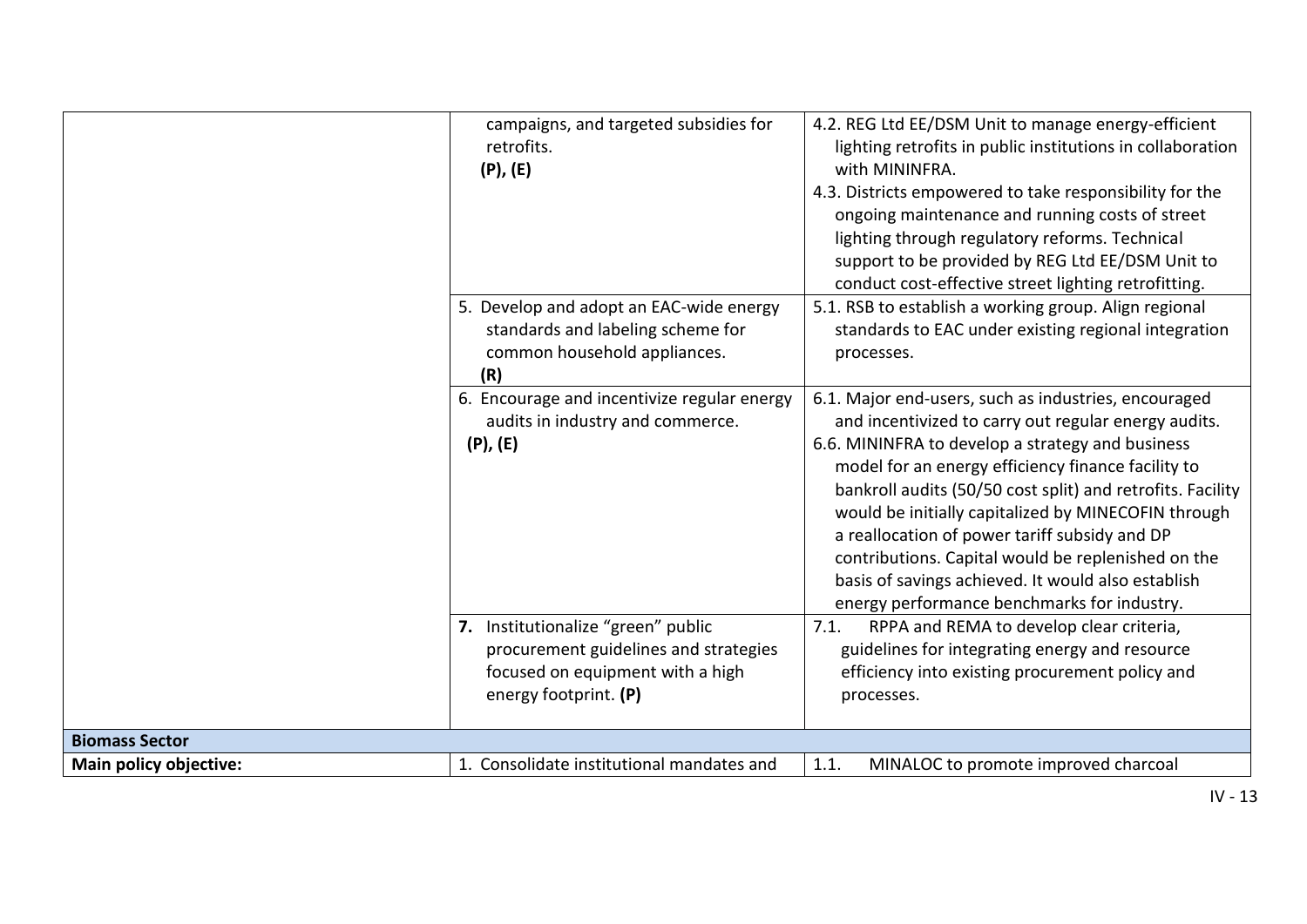| Facilitate fuel-switching from traditional<br>biomass energy carriers toward modern biomass<br>energy technologies and cleaner fuel<br>alternatives in order to reduce non-renewable<br>fuel wood consumption and related social,<br>health, and environmental costs. | initiate stronger involvement of local<br>districts<br>(1)<br>2. Formalize charcoal production and<br>supply to facilitate more effective<br>regulatory control as well as<br>mainstreaming improved harvesting and<br>carbonization techniques.<br>$(P)$ , $(R)$ | production and improved cook stoves.<br>Local districts to take more ownership of<br>1.2.<br>biomass program implementation, with the support<br>and guidance of MINALOC.<br>Better coordination and monitoring of local<br>1.3.<br>district development plans with respect to clean<br>cooking targets and implementation strategies.<br>Efforts to increase more formalization of sector<br>2.1.<br>including better-organized and consolidated<br>charcoal producer cooperatives and associations.<br>Better enforcement by RNRA of current<br>2.2.<br>regulations, including licensing regime, to stop illegal<br>wood harvesting at the district level.<br>MININFRA and MINALOC to ramp up support for<br>2.3.<br>capacity development of local charcoal producers in<br>improved harvesting and carbonization methods.<br>Ensure the delivery of ongoing technical assistance<br>under a "train-the-trainers" model in every district.<br>Carry out supply chain analysis to ensure more<br>2.4.<br>reliable, affordable, sustainable product on market.<br>REMA shall continue to promote agro-forestry<br>2.5.<br>on local shumbas to reduce fuel wood pressure. |
|-----------------------------------------------------------------------------------------------------------------------------------------------------------------------------------------------------------------------------------------------------------------------|-------------------------------------------------------------------------------------------------------------------------------------------------------------------------------------------------------------------------------------------------------------------|--------------------------------------------------------------------------------------------------------------------------------------------------------------------------------------------------------------------------------------------------------------------------------------------------------------------------------------------------------------------------------------------------------------------------------------------------------------------------------------------------------------------------------------------------------------------------------------------------------------------------------------------------------------------------------------------------------------------------------------------------------------------------------------------------------------------------------------------------------------------------------------------------------------------------------------------------------------------------------------------------------------------------------------------------------------------------------------------------------------------------------------------------------------------------|
|                                                                                                                                                                                                                                                                       | 3. Increase access to cleaner cooking<br>energy carriers (e.g., biogas, LPG, green<br>charcoal, and biomass pyrolysis stoves)<br>by promoting technology standards,                                                                                               | 3.1. Rebalance budget to address clean cooking<br>priorities as heavily skewed toward power sub-<br>sector.<br>3.2. Strategy to identify appropriate technologies for                                                                                                                                                                                                                                                                                                                                                                                                                                                                                                                                                                                                                                                                                                                                                                                                                                                                                                                                                                                                    |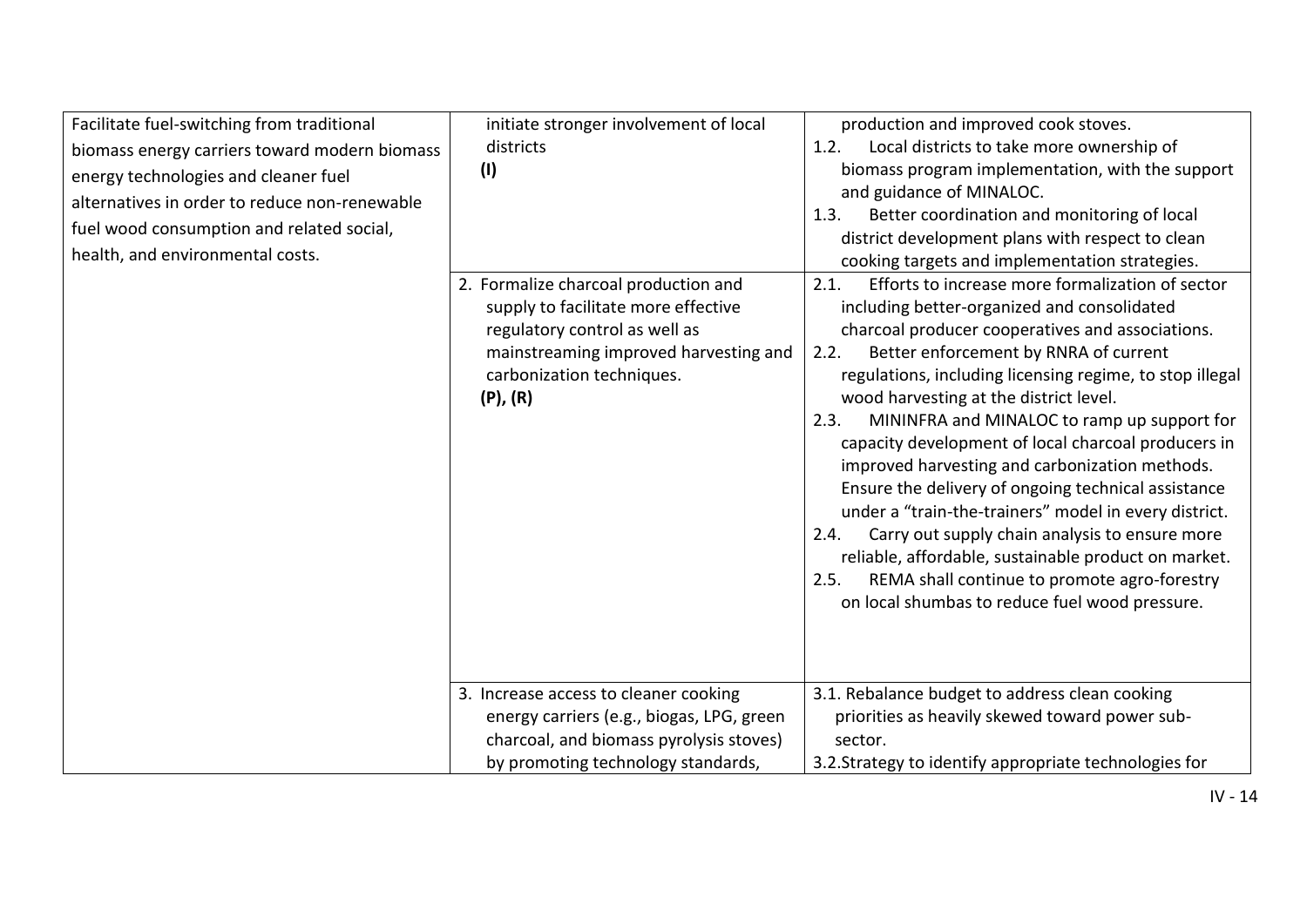| introducing fiscal reforms where<br>appropriate, and piloting new market<br>transformation activities.<br>(E), (R) | household cooking and ICS at different income<br>levels/geographies.<br>3.3. RSB shall elaborate updated national ICS standards<br>with the support of REMA, MININFRA, and the<br>private sector.<br>3.4. Implementation strategy shall place more emphasis<br>on social marketing/behavioural change campaigns<br>and awareness raising through, inter alia, public<br>demonstrations at "Umuganda" meetings.<br>3.5. Promote more market-based PPP approaches to<br>scaling up clean cooking programs. Evaluate<br>feasibility of piloting similar PPP models program<br>under concession agreements that can offer turnkey<br>modern biomass cooking solutions.<br>3.6. Implement green fiscal reforms<br>enhance local skills development programs<br>expand partnership agreements with financial<br>institutions in order to expand credit access to<br>households in order to facilitate fuel switching.<br>3.7. Promote LPG by:<br><b>Continuing VAT exemption</b><br>Providing incentives to retailers to improve LPG<br>distribution infrastructure<br>- Undertake a social marketing campaign.<br>3.8. Promote green charcoal through REG Ltd targeting<br>peat and agriculture waste.<br>3.9. Support biogas utilization by:<br>Restructuring approach to the NDBP. More focus |
|--------------------------------------------------------------------------------------------------------------------|--------------------------------------------------------------------------------------------------------------------------------------------------------------------------------------------------------------------------------------------------------------------------------------------------------------------------------------------------------------------------------------------------------------------------------------------------------------------------------------------------------------------------------------------------------------------------------------------------------------------------------------------------------------------------------------------------------------------------------------------------------------------------------------------------------------------------------------------------------------------------------------------------------------------------------------------------------------------------------------------------------------------------------------------------------------------------------------------------------------------------------------------------------------------------------------------------------------------------------------------------------------------------------------------|
|                                                                                                                    | on institutions vs. households.                                                                                                                                                                                                                                                                                                                                                                                                                                                                                                                                                                                                                                                                                                                                                                                                                                                                                                                                                                                                                                                                                                                                                                                                                                                            |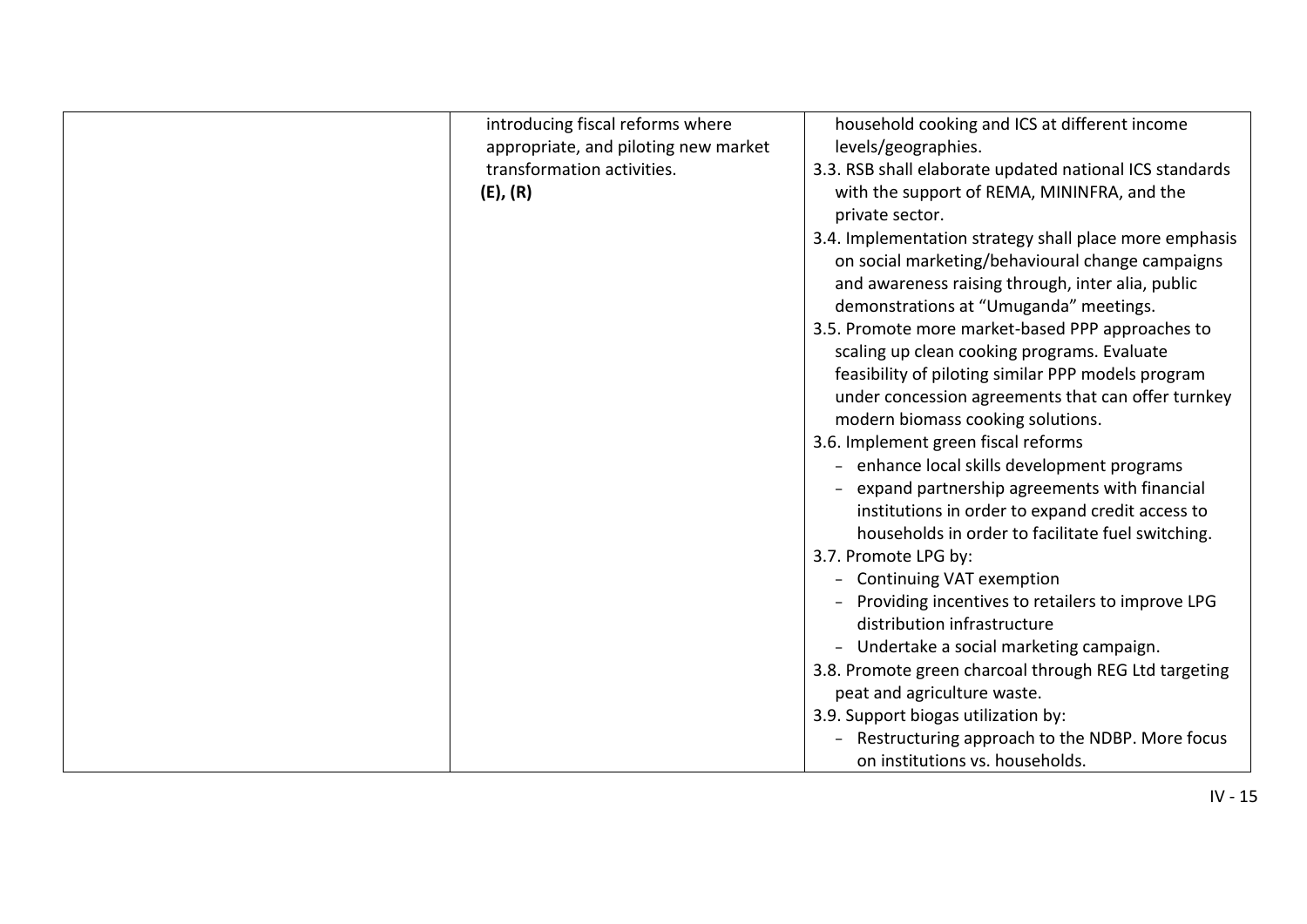|                                                                                                                         |                                                                                                                                                                                                                                   | Reforming subsidies for biogas to be more means-<br>tested and in line with system capacity, market<br>demand. MINALOC to ensure more consistency of<br>concessional financing terms across local districts.<br>RSB to define and adopt new national technology<br>standard for biogas digesters. |
|-------------------------------------------------------------------------------------------------------------------------|-----------------------------------------------------------------------------------------------------------------------------------------------------------------------------------------------------------------------------------|---------------------------------------------------------------------------------------------------------------------------------------------------------------------------------------------------------------------------------------------------------------------------------------------------|
|                                                                                                                         | 4. Develop a harmonized, regionally<br>integrated market for sustainable liquid<br>biofuels.<br>(P)                                                                                                                               | 4.1. MINICOM and MININFRA shall promote and<br>harmonize policies and market opportunities for<br>regional biofuel industry development. Explore<br>feasibility for regional biorefineries whereby feed<br>stocks imported into Rwanda duty free from EAC.                                        |
| <b>Petroleum</b>                                                                                                        |                                                                                                                                                                                                                                   |                                                                                                                                                                                                                                                                                                   |
| Main policy objective:<br>Ensure safe, sufficient, reliable, sustainable and<br>affordable supply of petroleum and LPG. | 1. Enhance attractiveness of Rwanda as<br>investment destination for upstream oil<br>and gas exploration and development.<br>$(P)$ , $(R)$                                                                                        | 1.1. Implement National Petroleum Exploration and<br>Production Policy adopted by Cabinet in 2013                                                                                                                                                                                                 |
|                                                                                                                         | 2. Institute an effective public-private<br>hybrid model for maintaining strategic<br>petroleum products. Recommend<br>MINICOM review strategic reserve<br>requirements to balance cost/security<br>imperatives.<br>$(P)$ , $(R)$ | 2.1. MINICOM to consider updating reserve requirement<br>levels to reflect current market situation.<br>2.2. Introduce incentives to incentivize retailers and<br>wholesale fuel distributers to increase investments in<br>gas (LPG) storage facilities.                                         |
|                                                                                                                         | 3. Accelerate regional cooperation and<br>strategic infrastructure development<br>including new refining, pipeline<br>transportation, and railway<br>infrastructure. (P), (E)                                                     | 3.1.<br>Strategic joint investment in Hoima regional<br>refinery and target participation in other multi-<br>national investments, including bio-diesel blending<br>facilities.<br>Develop transportation infrastructure inter-<br>3.2.                                                           |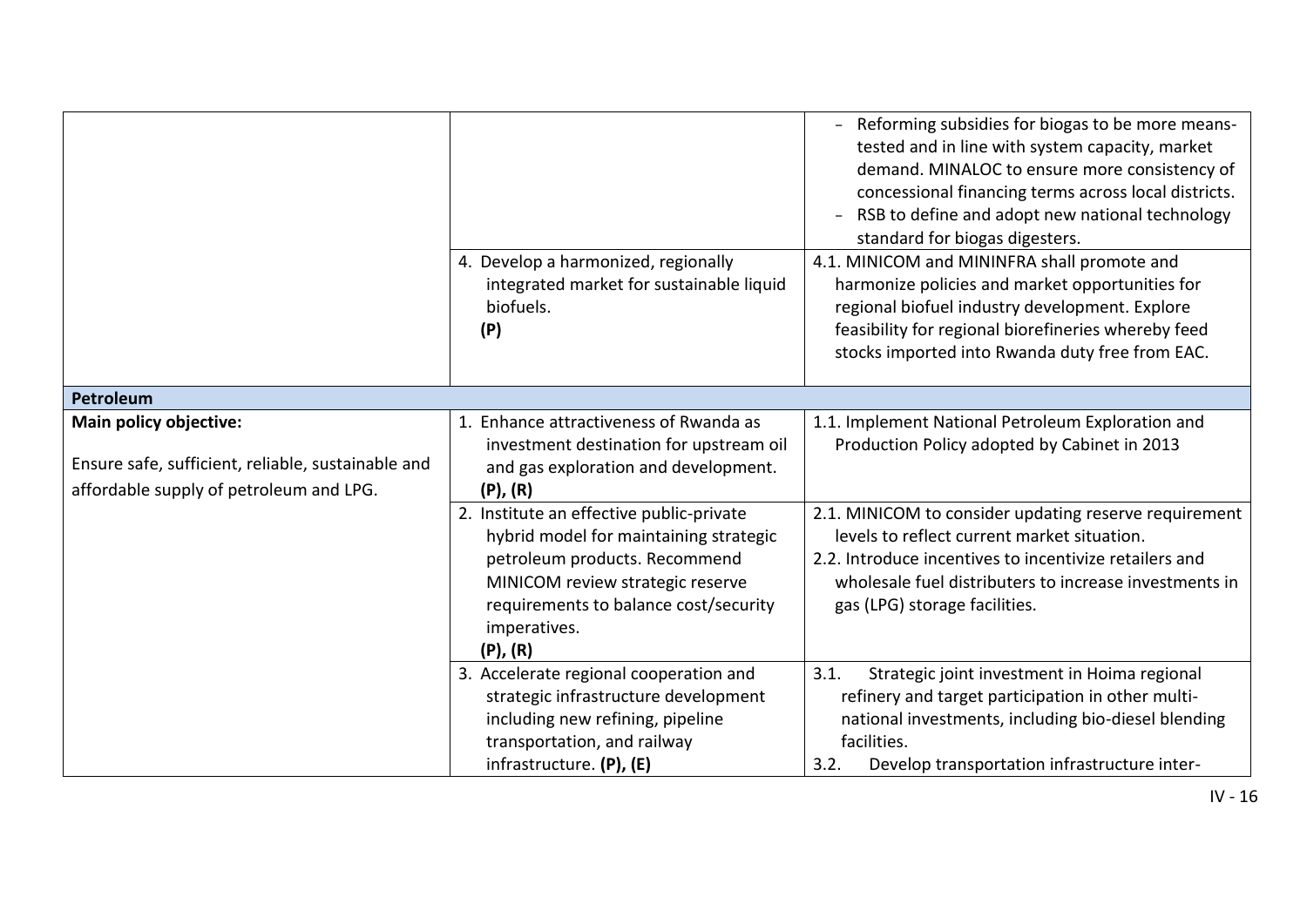|                                                                                                                                                                                                                                              | connections for faster, more reliable supplies of<br>petroleum and LPG. Study extension of refined<br>petroleum pipeline to Kigali.                                                                                                                                                                                                                                     |
|----------------------------------------------------------------------------------------------------------------------------------------------------------------------------------------------------------------------------------------------|-------------------------------------------------------------------------------------------------------------------------------------------------------------------------------------------------------------------------------------------------------------------------------------------------------------------------------------------------------------------------|
| 4. Enhance effectiveness of petroleum price<br>stabilization mechanisms, such as<br>introducing new price control<br>methodologies, expanding bulk<br>procurement, and introducing hedging<br>requirements for large public consumers<br>(R) | 4.1. Conclude bulk purchasing agreements for<br>petroleum products with Tanzania, Uganda, and<br>Kenya.<br>4.2. Encourage and incentivize private investors to<br>undertake bulk purchasing arrangements<br>4.3. Adopt, enforce appropriate fuel pricing<br>methodology.<br>4.4. Encourage or mandated large fuel consumers to<br>enter into fuel hedging arrangements. |
| 5. Introduce mandatory petroleum statistics<br>(R)                                                                                                                                                                                           | 5.1. Adopt regulation for mandatory submission to<br>regulator of data related to petroleum products'<br>trade, sales, and strategic stores.<br>5.2. Closley track market growth and penetration rates<br>for LPG through surveys, etc.                                                                                                                                 |
| 6. Determine and enforce petroleum<br>standards to ensure even product<br>quality<br>(R)                                                                                                                                                     | 6.1. RURA shall set and enforce standards for all<br>downstream petroleum products.                                                                                                                                                                                                                                                                                     |